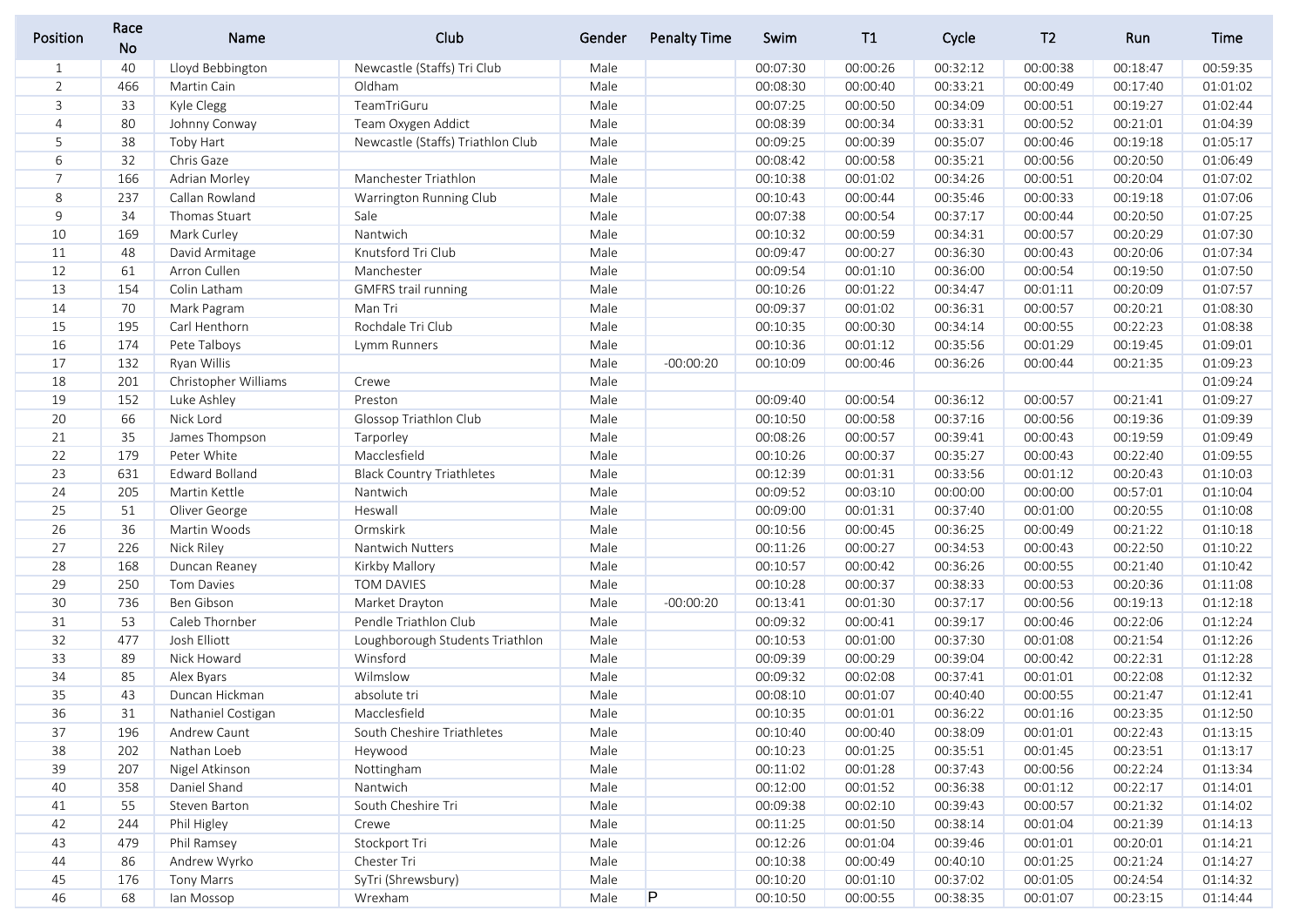| 47 | 127 | Alan Turner       | Glossop Triathlon Club      | Male |             | 00:11:16 | 00:01:42 | 00:38:11 | 00:01:28 | 00:22:09 | 01:14:49 |
|----|-----|-------------------|-----------------------------|------|-------------|----------|----------|----------|----------|----------|----------|
| 48 | 281 | Simon Chubb       | Newcastle (Staffs) Tri Club | Male |             | 00:11:38 | 00:00:54 | 00:37:29 | 00:00:59 | 00:24:00 | 01:15:03 |
| 49 | 471 | Henry Oliver      | Tarporley                   | Male |             | 00:07:14 | 00:01:24 | 00:42:00 | 00:00:52 | 00:23:53 | 01:15:25 |
| 50 | 88  | Andrew Old        | Birkenhead                  | Male |             | 00:09:01 | 00:00:46 | 00:39:01 | 00:00:50 | 00:25:51 | 01:15:31 |
| 51 | 269 | Jody Taylor       | Nantwich                    | Male |             | 00:11:07 | 00:01:07 | 00:37:40 | 00:00:59 | 00:24:46 | 01:15:39 |
| 52 | 197 | Martin Phillips   | South Cheshire Triathletes  | Male |             | 00:11:30 | 00:01:08 | 00:39:46 | 00:01:05 | 00:22:16 | 01:15:47 |
| 53 | 232 | Tom Atkinson      | Stockport                   | Male |             | 00:11:37 | 00:01:08 | 00:38:58 | 00:01:04 | 00:23:10 | 01:15:59 |
| 54 | 90  | Greg Halliday     | United Kingdom              | Male |             |          |          |          |          |          | 01:16:02 |
| 55 | 160 | Jim Walters       | Stoke-on-Trent              | Male |             | 00:11:20 | 00:02:23 | 00:38:53 | 00:01:11 | 00:22:14 | 01:16:02 |
| 56 | 47  | Mike Devine       | Northwich                   | Male |             | 00:10:06 | 00:01:15 | 00:40:30 | 00:01:48 | 00:22:33 | 01:16:15 |
| 57 | 459 | Joseph Collum     | Manchester                  | Male |             | 00:10:26 | 00:01:44 | 00:38:51 | 00:00:53 | 00:24:28 | 01:16:24 |
| 58 | 143 | Ben Hughes        | Rochdale                    | Male | $-00:00:20$ | 00:09:16 | 00:03:05 | 00:41:31 | 00:00:51 | 00:22:17 | 01:16:41 |
| 59 | 138 | Alex Clifford     | Cheshire                    | Male |             | 00:10:57 | 00:01:22 | 00:40:39 | 00:01:03 | 00:22:50 | 01:16:53 |
| 60 | 183 | Jimmy Adamson     | Manchester                  | Male |             | 00:11:17 | 00:02:08 | 00:39:22 | 00:01:20 | 00:22:50 | 01:16:59 |
| 61 | 295 | Lee Cimino        | Leek                        | Male |             | 00:09:51 | 00:01:08 | 00:41:31 | 00:01:03 | 00:23:31 | 01:17:05 |
| 62 | 254 | George Kiss       |                             | Male |             | 00:10:40 | 00:01:24 | 00:39:22 | 00:01:26 | 00:24:15 | 01:17:09 |
| 63 | 366 | Paul Smith        | stoke on trent              | Male |             | 00:12:02 | 00:01:32 | 00:38:33 | 00:01:10 | 00:23:55 | 01:17:14 |
| 64 | 219 | Thomas Fisher     | Derby                       | Male |             | 00:11:08 | 00:01:29 | 00:41:24 | 00:00:46 | 00:22:28 | 01:17:15 |
| 65 | 151 | Jeremy Carr       | Warrington                  | Male |             | 00:10:45 | 00:00:41 | 00:39:44 | 00:00:54 | 00:25:14 | 01:17:20 |
| 66 | 224 | Tom Hutchinson    | Sunderland                  | Male |             | 00:11:01 | 00:04:17 | 00:38:35 | 00:01:04 | 00:22:24 | 01:17:24 |
| 67 | 165 | Lee Evans         | GOG Triathlon               | Male |             | 00:10:52 | 00:01:43 | 00:40:11 | 00:01:41 | 00:22:56 | 01:17:25 |
| 68 | 73  | Richard Sutton    | South Cheshire Triathletes  | Male |             | 00:09:57 | 00:01:30 | 00:40:41 | 00:01:34 | 00:23:43 | 01:17:27 |
| 69 | 128 | John Braithwaite  | stoke on trent              | Male |             | 00:10:23 | 00:01:25 | 00:40:23 | 00:01:21 | 00:23:54 | 01:17:30 |
| 70 | 478 | Matthew Allen     | SmileForAoife               | Male |             | 00:12:58 | 00:01:44 | 00:41:05 | 00:00:45 | 00:20:57 | 01:17:31 |
| 71 | 69  | Matthew Jenson    | Northwich                   | Male |             | 00:09:48 | 00:01:43 | 00:41:24 | 00:01:46 | 00:22:50 | 01:17:33 |
| 72 | 251 | Oli Boorman       | Disley                      | Male |             | 00:10:10 | 00:02:03 | 00:38:42 | 00:01:44 | 00:25:02 | 01:17:42 |
| 73 | 161 | Graham Bird       | wigan                       | Male |             | 00:10:16 | 00:01:00 | 00:40:55 | 00:01:01 | 00:24:49 | 01:18:03 |
| 74 | 362 | Joseph Weaver     | St. Helens Tri              | Male |             | 00:12:48 | 00:01:19 | 00:43:04 | 00:00:41 | 00:20:11 | 01:18:05 |
| 75 | 373 | Matthew Sheward   | Chorley                     | Male |             |          |          |          |          |          | 01:18:15 |
| 76 | 450 | James Cooper      | England                     | Male |             | 00:10:16 | 00:03:17 | 00:39:49 | 00:01:44 | 00:23:07 | 01:18:16 |
| 77 | 173 | Steven Kell       | Denbighshire Triathlon Club | Male | $-00:00:20$ | 00:10:42 | 00:00:58 | 00:41:59 | 00:00:36 | 00:24:29 | 01:18:27 |
| 78 | 62  | Matthew Wilson    | Manchester                  | Male |             | 00:11:51 | 00:00:54 | 00:40:48 | 00:00:54 | 00:24:00 | 01:18:29 |
| 79 | 148 | Edward Harris     | Macclesfield                | Male |             | 00:13:25 | 00:01:53 | 00:39:15 | 00:02:15 | 00:21:49 | 01:18:40 |
| 80 | 37  | Matt Owen         | Wrexham                     | Male |             | 00:09:39 | 00:00:53 | 00:39:55 | 00:01:05 | 00:27:11 | 01:18:45 |
| 81 | 573 | Tim Billington    | Mobberly                    | Male |             | 00:13:01 | 00:01:07 | 00:41:50 | 00:01:04 | 00:21:45 | 01:18:49 |
| 82 | 234 | Robin Mccluney    | KNUTSFORD                   | Male |             | 00:10:45 | 00:01:38 | 00:37:02 | 00:02:11 | 00:27:12 | 01:18:50 |
| 83 | 135 | Michael Reardon   | Whitchurch Tri Club         | Male |             | 00:09:53 | 00:00:52 | 00:41:23 | 00:01:16 | 00:25:44 | 01:19:10 |
| 84 | 206 | Darren Cope       | Northampton                 | Male |             | 00:10:51 | 00:01:49 | 00:36:32 | 00:02:27 | 00:27:29 | 01:19:10 |
| 85 | 214 | Laurence Whelehan | Bolton                      | Male |             | 00:10:01 | 00:02:31 | 00:40:26 | 00:01:34 | 00:24:41 | 01:19:15 |
| 86 | 42  | Liam Ticehurst    | Stoke-on-Trent              | Male |             | 00:08:04 | 00:01:32 | 00:42:46 | 00:01:08 | 00:25:52 | 01:19:24 |
| 87 | 274 | David Argent      | Tarporley                   | Male |             | 00:11:21 | 00:02:23 | 00:40:28 | 00:01:37 | 00:23:34 | 01:19:25 |
| 88 | 292 | Ian Pullen        | Stockport                   | Male |             | 00:11:29 | 00:01:52 | 00:40:18 | 00:01:29 | 00:24:18 | 01:19:28 |
| 89 | 225 | Sean Coe          | Nantwich                    | Male |             | 00:13:12 | 00:01:50 | 00:40:54 | 00:01:13 | 00:22:22 | 01:19:34 |
| 90 | 208 | Steven Slack      | Oldham                      | Male |             | 00:11:06 | 00:01:18 | 00:42:31 | 00:00:34 | 00:24:13 | 01:19:45 |
| 91 | 236 | Lawrence Boswell  | Oldham                      | Male |             | 00:13:12 | 00:01:19 | 00:40:13 | 00:01:11 | 00:23:57 | 01:19:55 |
| 92 | 330 | Will Westwell     | Chorley                     | Male |             | 00:10:43 | 00:01:49 | 00:41:43 | 00:01:35 | 00:24:07 | 01:19:58 |
| 93 | 41  | Ben Smith         | Triyourtri                  | Male |             | 00:08:48 | 00:01:40 | 00:43:42 | 00:01:12 | 00:24:38 | 01:20:02 |
| 94 | 335 | Stephen Robinson  | Tri Guru                    | Male | P.          | 00:12:20 | 00:02:02 | 00:40:31 | 00:01:35 | 00:23:37 | 01:20:07 |
|    |     |                   |                             |      |             |          |          |          |          |          |          |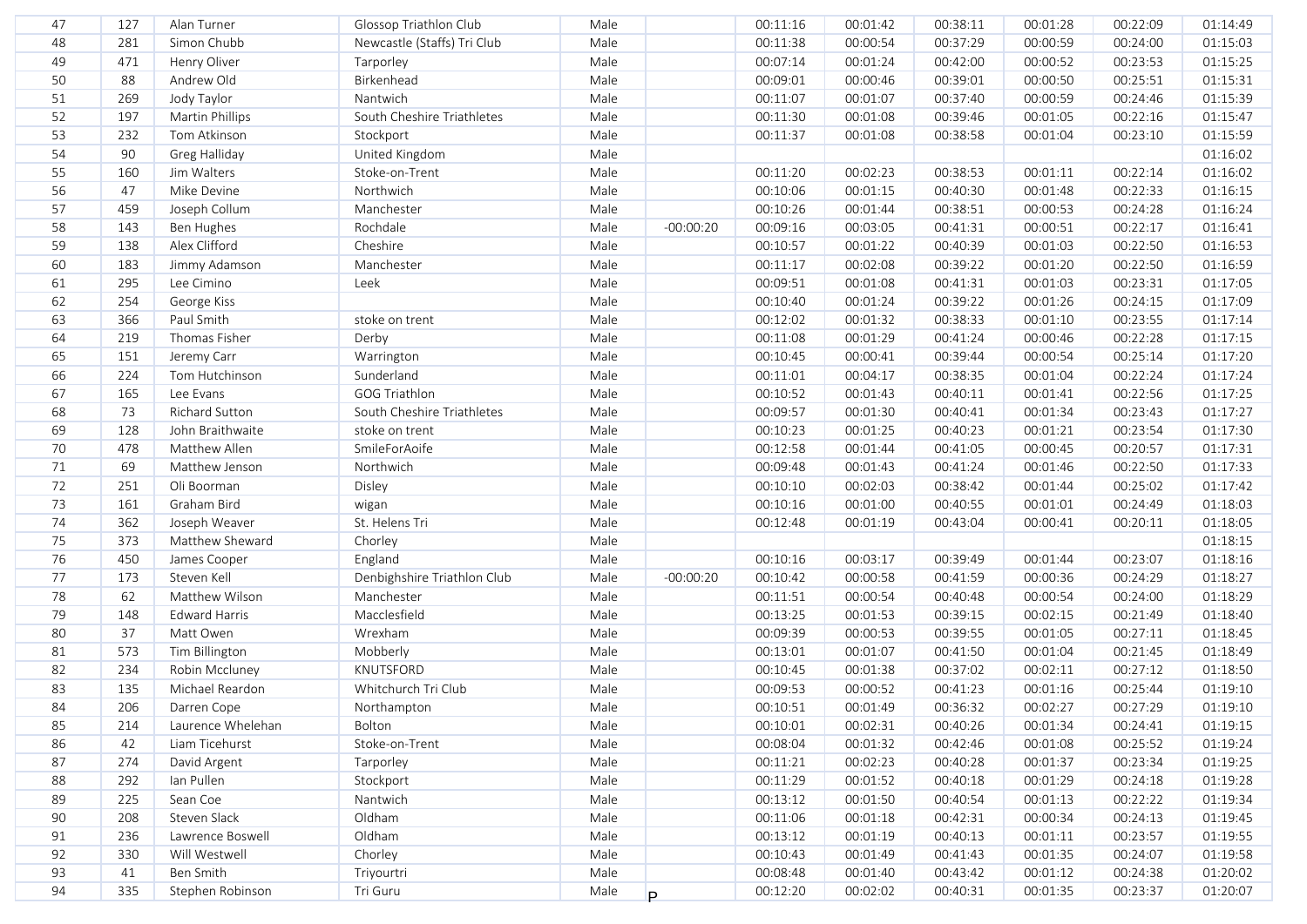| 96<br>Male<br>60<br>Ellesmere Port<br>00:09:05<br>00:01:24<br>00:25:29<br>01:20:12<br>Richard Waring<br>00:43:11<br>00:01:01<br>Male<br>97<br>372<br>Charles Berry<br>Chorley<br>00:11:55<br>00:01:20<br>00:41:14<br>00:24:49<br>01:20:15<br>00:00:55<br>98<br>187<br>Male<br>Gareth Pashley<br>Chorlton Runners<br>00:02:31<br>00:42:40<br>00:23:05<br>01:20:18<br>00:10:37<br>00:01:15<br>99<br>Male<br>193<br>Newcastle (Staffs) Tri Club<br>00:00:50<br>Simon Bebbington<br>00:12:41<br>00:40:16<br>00:01:08<br>00:25:24<br>01:20:21<br>77<br>Male<br>100<br>Dan Brizell<br>Cheshire<br>00:12:26<br>00:01:36<br>00:40:36<br>01:20:23<br>00:01:30<br>00:24:13<br>223<br>Jack Hanson<br>Macclesfield<br>Male<br>101<br>00:09:20<br>00:02:38<br>00:41:56<br>00:25:03<br>01:20:23<br>00:01:25<br>Male<br>102<br>189<br>Joel Silvester<br>Altrincham<br>00:11:03<br>00:02:14<br>00:27:24<br>01:20:25<br>00:38:37<br>00:01:06<br>Male<br>184<br>Leigh Mckendry<br>Cadence Tri<br>00:01:13<br>01:20:27<br>103<br>00:14:13<br>00:37:01<br>00:01:47<br>00:26:11<br>Male<br>229<br>Thomas Hulme<br>Manchester<br>01:20:37<br>104<br>Male<br>140<br>Anthony Shaw<br>Manchester<br>01:20:41<br>105<br>00:10:15<br>00:01:12<br>00:41:05<br>00:01:19<br>00:26:48<br>Male<br>411<br>Peter Edwards<br>00:12:13<br>00:01:50<br>00:41:47<br>00:03:39<br>01:20:47<br>106<br>Runcorn<br>00:21:16<br>107<br>133<br>Stockport Tri Club<br>Male<br>00:11:59<br>00:01:08<br>00:41:37<br>00:00:55<br>00:25:05<br>01:20:47<br>Paul Farrington<br>200<br>Male<br>108<br>Lee Cooper<br>Chorley<br>00:13:04<br>00:02:04<br>00:41:31<br>00:01:39<br>00:22:28<br>01:20:47<br>83<br>109<br>Stuart Day<br>Cheadle Hulme<br>Male<br>00:10:23<br>00:02:19<br>00:41:37<br>00:01:25<br>00:25:05<br>01:20:50<br>231<br>110<br>Anthony Fowler<br>Male<br>00:11:48<br>00:01:22<br>00:41:42<br>00:01:01<br>00:24:56<br>01:20:51<br>Southport<br>111<br>147<br>Charlie Fagg<br>Male<br>00:10:44<br>00:01:45<br>00:23:49<br>01:20:56<br>Daventry<br>00:43:39<br>00:00:56<br>112<br>427<br>Jordan Hanson<br>JHfitness<br>Male<br>00:14:13<br>00:02:21<br>00:01:12<br>00:22:28<br>01:20:58<br>00:40:43<br>46<br>Male<br>00:09:18<br>01:21:04<br>113<br>Richard Chadwick<br>Crewe<br>00:02:41<br>00:42:33<br>00:01:15<br>00:25:15<br>220<br>Paul Fisher<br>Derby<br>Male<br>00:13:21<br>00:01:51<br>00:00:46<br>00:22:55<br>01:21:09<br>114<br>00:42:14<br>115<br>352<br>Simon Bottomley<br>Male<br>00:14:25<br>00:01:59<br>00:39:28<br>00:00:52<br>00:24:27<br>01:21:13<br>Warrington<br>44<br>Nuffield Tri<br>Male<br>00:09:48<br>00:01:32<br>00:27:21<br>01:21:14<br>116<br>Damian Zelazowski<br>00:01:32<br>00:41:00<br>117<br>71<br>Oliver Warburton<br>Male<br>00:11:38<br>00:01:22<br>00:39:59<br>00:01:40<br>01:21:28<br>Runcorn<br>00:26:47<br>425<br>Male<br>01:21:31<br>118<br>Tom Morris<br>wigan<br>00:11:57<br>00:02:18<br>00:00:00<br>00:00:00<br>01:07:15<br>Male<br>01:21:32<br>119<br>235<br>James Shaw<br>Lymm<br>87<br>Male<br>120<br>Darwen Dashers<br>00:09:17<br>00:01:04<br>00:42:40<br>00:27:35<br>01:21:38<br>Lee Dooling<br>00:01:00<br>121<br>288<br>Phil Fearon<br>Male<br>00:11:22<br>00:01:59<br>00:41:26<br>01:21:44<br>Cancer Research UK<br>00:00:54<br>00:26:00<br>327<br>Rob Hull<br>Male<br>122<br>Macclesfield<br>00:10:57<br>00:01:46<br>00:40:45<br>00:01:45<br>00:26:33<br>01:21:47<br>Male<br>123<br>260<br>Stafford Tri Club<br>01:21:50<br>Joe Grainger<br>00:12:45<br>00:01:58<br>00:40:57<br>00:01:43<br>00:24:26<br>Male<br>01:21:51<br>124<br>172<br>Ben Silva<br>Liverpool<br>395<br>Male<br>125<br>Darren Hudson<br>Liverpool<br>00:00:53<br>00:42:37<br>00:23:37<br>01:21:51<br>00:14:03<br>00:00:39<br>126<br>157<br>Male<br>00:01:14<br>00:42:28<br>01:21:51<br>Kevin Yeates<br>Crewe<br>00:10:55<br>00:01:03<br>00:26:08<br>Male<br>127<br>293<br>00:12:43<br>00:02:59<br>00:41:39<br>00:23:31<br>01:21:58<br>Neil Mullarkey<br>Gtr manchester<br>00:01:04<br>460<br>Manchester<br>Male<br>00:12:39<br>00:01:36<br>00:40:58<br>00:25:41<br>01:22:00<br>128<br>Vaughan Olivier<br>00:01:05<br>211<br>Simon Moss<br>Male<br>00:11:18<br>00:02:14<br>00:43:42<br>00:01:17<br>00:23:28<br>01:22:01<br>129<br>Warrington<br>320<br>Nantwich<br>Male<br>00:01:53<br>00:25:33<br>01:22:01<br>130<br>Stephen Johnson<br>00:11:19<br>00:42:10<br>00:01:04<br>308<br>Hale<br>131<br>Howard Hagan<br>Male<br>00:12:48<br>00:01:01<br>00:38:56<br>00:01:39<br>00:27:36<br>01:22:02<br>190<br>Male<br>132<br>Jonathan Clarke<br>Newcastle<br>00:09:22<br>00:02:27<br>00:43:15<br>00:02:45<br>00:24:13<br>01:22:04<br>Oldham<br>01:22:04<br>133<br>James Thomas<br>00:11:59<br>00:03:11<br>00:40:04<br>00:00:45<br>00:26:03<br>261<br>Male<br>440<br>Birmingham<br>$-00:00:20$<br>00:12:51<br>01:22:19<br>134<br>John Leavesley<br>Male<br>00:01:26<br>00:43:04<br>00:00:52<br>00:24:24<br>135<br>253<br>Steven Waters<br>00:11:45<br>00:02:38<br>00:22:17<br>01:22:19<br>Manchester<br>Male<br>00:43:52<br>00:01:44<br>Greig Frankland<br>136<br>218<br>Male<br>00:11:29<br>00:01:21<br>00:45:02<br>00:01:14<br>00:23:12<br>01:22:19<br>137<br>Frodsham<br>00:01:15<br>01:22:31<br>239<br>Andrew Bailey<br>Male<br>00:10:44<br>00:44:42<br>00:01:34<br>00:24:14<br>381<br>Andrew Holland<br>00:02:04<br>00:43:05<br>01:22:33<br>138<br>Lymm Runners<br>Male<br>00:13:02<br>00:01:12<br>00:23:08<br>Ben Carroll<br>Carroll's<br>00:01:55<br>00:22:25<br>01:22:37<br>139<br>186<br>Male<br>00:12:04<br>00:44:14<br>00:01:56<br>Kinmel Bay<br>00:02:03<br>01:22:38<br>140<br>203<br>Neil Currums<br>Male<br>00:11:30<br>00:44:08<br>00:01:36<br>00:23:20<br>141<br>191<br>Christopher Cox<br>Just4Fun<br>Male<br>00:11:22<br>00:02:27<br>00:40:27<br>00:01:09<br>00:27:18<br>01:22:44<br>142<br>Gary Cookson<br>Winsford<br>00:02:03<br>00:42:16<br>01:23:04<br>146<br>Male<br>00:11:25<br>00:01:37<br>00:25:41<br>P. | 95 | 266 | Mark Riley | Sutton Coldfield | Male | 00:11:15 | 00:01:25 | 00:40:55 | 00:01:38 | 00:24:55 | 01:20:10 |
|-------------------------------------------------------------------------------------------------------------------------------------------------------------------------------------------------------------------------------------------------------------------------------------------------------------------------------------------------------------------------------------------------------------------------------------------------------------------------------------------------------------------------------------------------------------------------------------------------------------------------------------------------------------------------------------------------------------------------------------------------------------------------------------------------------------------------------------------------------------------------------------------------------------------------------------------------------------------------------------------------------------------------------------------------------------------------------------------------------------------------------------------------------------------------------------------------------------------------------------------------------------------------------------------------------------------------------------------------------------------------------------------------------------------------------------------------------------------------------------------------------------------------------------------------------------------------------------------------------------------------------------------------------------------------------------------------------------------------------------------------------------------------------------------------------------------------------------------------------------------------------------------------------------------------------------------------------------------------------------------------------------------------------------------------------------------------------------------------------------------------------------------------------------------------------------------------------------------------------------------------------------------------------------------------------------------------------------------------------------------------------------------------------------------------------------------------------------------------------------------------------------------------------------------------------------------------------------------------------------------------------------------------------------------------------------------------------------------------------------------------------------------------------------------------------------------------------------------------------------------------------------------------------------------------------------------------------------------------------------------------------------------------------------------------------------------------------------------------------------------------------------------------------------------------------------------------------------------------------------------------------------------------------------------------------------------------------------------------------------------------------------------------------------------------------------------------------------------------------------------------------------------------------------------------------------------------------------------------------------------------------------------------------------------------------------------------------------------------------------------------------------------------------------------------------------------------------------------------------------------------------------------------------------------------------------------------------------------------------------------------------------------------------------------------------------------------------------------------------------------------------------------------------------------------------------------------------------------------------------------------------------------------------------------------------------------------------------------------------------------------------------------------------------------------------------------------------------------------------------------------------------------------------------------------------------------------------------------------------------------------------------------------------------------------------------------------------------------------------------------------------------------------------------------------------------------------------------------------------------------------------------------------------------------------------------------------------------------------------------------------------------------------------------------------------------------------------------------------------------------------------------------------------------------------------------------------------------------------------------------------------------------------------------------------------------------------------------------------------------------------------------------------------------------------------------------------------------------------------------------------------------------------------------------------------------------------------------------------------------------------------------------------------------------------------------------------------------------------------------------------------------------------------------------------------------------------------------------------------------------------------------------------------------------|----|-----|------------|------------------|------|----------|----------|----------|----------|----------|----------|
|                                                                                                                                                                                                                                                                                                                                                                                                                                                                                                                                                                                                                                                                                                                                                                                                                                                                                                                                                                                                                                                                                                                                                                                                                                                                                                                                                                                                                                                                                                                                                                                                                                                                                                                                                                                                                                                                                                                                                                                                                                                                                                                                                                                                                                                                                                                                                                                                                                                                                                                                                                                                                                                                                                                                                                                                                                                                                                                                                                                                                                                                                                                                                                                                                                                                                                                                                                                                                                                                                                                                                                                                                                                                                                                                                                                                                                                                                                                                                                                                                                                                                                                                                                                                                                                                                                                                                                                                                                                                                                                                                                                                                                                                                                                                                                                                                                                                                                                                                                                                                                                                                                                                                                                                                                                                                                                                                                                                                                                                                                                                                                                                                                                                                                                                                                                                                                                                                                                   |    |     |            |                  |      |          |          |          |          |          |          |
|                                                                                                                                                                                                                                                                                                                                                                                                                                                                                                                                                                                                                                                                                                                                                                                                                                                                                                                                                                                                                                                                                                                                                                                                                                                                                                                                                                                                                                                                                                                                                                                                                                                                                                                                                                                                                                                                                                                                                                                                                                                                                                                                                                                                                                                                                                                                                                                                                                                                                                                                                                                                                                                                                                                                                                                                                                                                                                                                                                                                                                                                                                                                                                                                                                                                                                                                                                                                                                                                                                                                                                                                                                                                                                                                                                                                                                                                                                                                                                                                                                                                                                                                                                                                                                                                                                                                                                                                                                                                                                                                                                                                                                                                                                                                                                                                                                                                                                                                                                                                                                                                                                                                                                                                                                                                                                                                                                                                                                                                                                                                                                                                                                                                                                                                                                                                                                                                                                                   |    |     |            |                  |      |          |          |          |          |          |          |
|                                                                                                                                                                                                                                                                                                                                                                                                                                                                                                                                                                                                                                                                                                                                                                                                                                                                                                                                                                                                                                                                                                                                                                                                                                                                                                                                                                                                                                                                                                                                                                                                                                                                                                                                                                                                                                                                                                                                                                                                                                                                                                                                                                                                                                                                                                                                                                                                                                                                                                                                                                                                                                                                                                                                                                                                                                                                                                                                                                                                                                                                                                                                                                                                                                                                                                                                                                                                                                                                                                                                                                                                                                                                                                                                                                                                                                                                                                                                                                                                                                                                                                                                                                                                                                                                                                                                                                                                                                                                                                                                                                                                                                                                                                                                                                                                                                                                                                                                                                                                                                                                                                                                                                                                                                                                                                                                                                                                                                                                                                                                                                                                                                                                                                                                                                                                                                                                                                                   |    |     |            |                  |      |          |          |          |          |          |          |
|                                                                                                                                                                                                                                                                                                                                                                                                                                                                                                                                                                                                                                                                                                                                                                                                                                                                                                                                                                                                                                                                                                                                                                                                                                                                                                                                                                                                                                                                                                                                                                                                                                                                                                                                                                                                                                                                                                                                                                                                                                                                                                                                                                                                                                                                                                                                                                                                                                                                                                                                                                                                                                                                                                                                                                                                                                                                                                                                                                                                                                                                                                                                                                                                                                                                                                                                                                                                                                                                                                                                                                                                                                                                                                                                                                                                                                                                                                                                                                                                                                                                                                                                                                                                                                                                                                                                                                                                                                                                                                                                                                                                                                                                                                                                                                                                                                                                                                                                                                                                                                                                                                                                                                                                                                                                                                                                                                                                                                                                                                                                                                                                                                                                                                                                                                                                                                                                                                                   |    |     |            |                  |      |          |          |          |          |          |          |
|                                                                                                                                                                                                                                                                                                                                                                                                                                                                                                                                                                                                                                                                                                                                                                                                                                                                                                                                                                                                                                                                                                                                                                                                                                                                                                                                                                                                                                                                                                                                                                                                                                                                                                                                                                                                                                                                                                                                                                                                                                                                                                                                                                                                                                                                                                                                                                                                                                                                                                                                                                                                                                                                                                                                                                                                                                                                                                                                                                                                                                                                                                                                                                                                                                                                                                                                                                                                                                                                                                                                                                                                                                                                                                                                                                                                                                                                                                                                                                                                                                                                                                                                                                                                                                                                                                                                                                                                                                                                                                                                                                                                                                                                                                                                                                                                                                                                                                                                                                                                                                                                                                                                                                                                                                                                                                                                                                                                                                                                                                                                                                                                                                                                                                                                                                                                                                                                                                                   |    |     |            |                  |      |          |          |          |          |          |          |
|                                                                                                                                                                                                                                                                                                                                                                                                                                                                                                                                                                                                                                                                                                                                                                                                                                                                                                                                                                                                                                                                                                                                                                                                                                                                                                                                                                                                                                                                                                                                                                                                                                                                                                                                                                                                                                                                                                                                                                                                                                                                                                                                                                                                                                                                                                                                                                                                                                                                                                                                                                                                                                                                                                                                                                                                                                                                                                                                                                                                                                                                                                                                                                                                                                                                                                                                                                                                                                                                                                                                                                                                                                                                                                                                                                                                                                                                                                                                                                                                                                                                                                                                                                                                                                                                                                                                                                                                                                                                                                                                                                                                                                                                                                                                                                                                                                                                                                                                                                                                                                                                                                                                                                                                                                                                                                                                                                                                                                                                                                                                                                                                                                                                                                                                                                                                                                                                                                                   |    |     |            |                  |      |          |          |          |          |          |          |
|                                                                                                                                                                                                                                                                                                                                                                                                                                                                                                                                                                                                                                                                                                                                                                                                                                                                                                                                                                                                                                                                                                                                                                                                                                                                                                                                                                                                                                                                                                                                                                                                                                                                                                                                                                                                                                                                                                                                                                                                                                                                                                                                                                                                                                                                                                                                                                                                                                                                                                                                                                                                                                                                                                                                                                                                                                                                                                                                                                                                                                                                                                                                                                                                                                                                                                                                                                                                                                                                                                                                                                                                                                                                                                                                                                                                                                                                                                                                                                                                                                                                                                                                                                                                                                                                                                                                                                                                                                                                                                                                                                                                                                                                                                                                                                                                                                                                                                                                                                                                                                                                                                                                                                                                                                                                                                                                                                                                                                                                                                                                                                                                                                                                                                                                                                                                                                                                                                                   |    |     |            |                  |      |          |          |          |          |          |          |
|                                                                                                                                                                                                                                                                                                                                                                                                                                                                                                                                                                                                                                                                                                                                                                                                                                                                                                                                                                                                                                                                                                                                                                                                                                                                                                                                                                                                                                                                                                                                                                                                                                                                                                                                                                                                                                                                                                                                                                                                                                                                                                                                                                                                                                                                                                                                                                                                                                                                                                                                                                                                                                                                                                                                                                                                                                                                                                                                                                                                                                                                                                                                                                                                                                                                                                                                                                                                                                                                                                                                                                                                                                                                                                                                                                                                                                                                                                                                                                                                                                                                                                                                                                                                                                                                                                                                                                                                                                                                                                                                                                                                                                                                                                                                                                                                                                                                                                                                                                                                                                                                                                                                                                                                                                                                                                                                                                                                                                                                                                                                                                                                                                                                                                                                                                                                                                                                                                                   |    |     |            |                  |      |          |          |          |          |          |          |
|                                                                                                                                                                                                                                                                                                                                                                                                                                                                                                                                                                                                                                                                                                                                                                                                                                                                                                                                                                                                                                                                                                                                                                                                                                                                                                                                                                                                                                                                                                                                                                                                                                                                                                                                                                                                                                                                                                                                                                                                                                                                                                                                                                                                                                                                                                                                                                                                                                                                                                                                                                                                                                                                                                                                                                                                                                                                                                                                                                                                                                                                                                                                                                                                                                                                                                                                                                                                                                                                                                                                                                                                                                                                                                                                                                                                                                                                                                                                                                                                                                                                                                                                                                                                                                                                                                                                                                                                                                                                                                                                                                                                                                                                                                                                                                                                                                                                                                                                                                                                                                                                                                                                                                                                                                                                                                                                                                                                                                                                                                                                                                                                                                                                                                                                                                                                                                                                                                                   |    |     |            |                  |      |          |          |          |          |          |          |
|                                                                                                                                                                                                                                                                                                                                                                                                                                                                                                                                                                                                                                                                                                                                                                                                                                                                                                                                                                                                                                                                                                                                                                                                                                                                                                                                                                                                                                                                                                                                                                                                                                                                                                                                                                                                                                                                                                                                                                                                                                                                                                                                                                                                                                                                                                                                                                                                                                                                                                                                                                                                                                                                                                                                                                                                                                                                                                                                                                                                                                                                                                                                                                                                                                                                                                                                                                                                                                                                                                                                                                                                                                                                                                                                                                                                                                                                                                                                                                                                                                                                                                                                                                                                                                                                                                                                                                                                                                                                                                                                                                                                                                                                                                                                                                                                                                                                                                                                                                                                                                                                                                                                                                                                                                                                                                                                                                                                                                                                                                                                                                                                                                                                                                                                                                                                                                                                                                                   |    |     |            |                  |      |          |          |          |          |          |          |
|                                                                                                                                                                                                                                                                                                                                                                                                                                                                                                                                                                                                                                                                                                                                                                                                                                                                                                                                                                                                                                                                                                                                                                                                                                                                                                                                                                                                                                                                                                                                                                                                                                                                                                                                                                                                                                                                                                                                                                                                                                                                                                                                                                                                                                                                                                                                                                                                                                                                                                                                                                                                                                                                                                                                                                                                                                                                                                                                                                                                                                                                                                                                                                                                                                                                                                                                                                                                                                                                                                                                                                                                                                                                                                                                                                                                                                                                                                                                                                                                                                                                                                                                                                                                                                                                                                                                                                                                                                                                                                                                                                                                                                                                                                                                                                                                                                                                                                                                                                                                                                                                                                                                                                                                                                                                                                                                                                                                                                                                                                                                                                                                                                                                                                                                                                                                                                                                                                                   |    |     |            |                  |      |          |          |          |          |          |          |
|                                                                                                                                                                                                                                                                                                                                                                                                                                                                                                                                                                                                                                                                                                                                                                                                                                                                                                                                                                                                                                                                                                                                                                                                                                                                                                                                                                                                                                                                                                                                                                                                                                                                                                                                                                                                                                                                                                                                                                                                                                                                                                                                                                                                                                                                                                                                                                                                                                                                                                                                                                                                                                                                                                                                                                                                                                                                                                                                                                                                                                                                                                                                                                                                                                                                                                                                                                                                                                                                                                                                                                                                                                                                                                                                                                                                                                                                                                                                                                                                                                                                                                                                                                                                                                                                                                                                                                                                                                                                                                                                                                                                                                                                                                                                                                                                                                                                                                                                                                                                                                                                                                                                                                                                                                                                                                                                                                                                                                                                                                                                                                                                                                                                                                                                                                                                                                                                                                                   |    |     |            |                  |      |          |          |          |          |          |          |
|                                                                                                                                                                                                                                                                                                                                                                                                                                                                                                                                                                                                                                                                                                                                                                                                                                                                                                                                                                                                                                                                                                                                                                                                                                                                                                                                                                                                                                                                                                                                                                                                                                                                                                                                                                                                                                                                                                                                                                                                                                                                                                                                                                                                                                                                                                                                                                                                                                                                                                                                                                                                                                                                                                                                                                                                                                                                                                                                                                                                                                                                                                                                                                                                                                                                                                                                                                                                                                                                                                                                                                                                                                                                                                                                                                                                                                                                                                                                                                                                                                                                                                                                                                                                                                                                                                                                                                                                                                                                                                                                                                                                                                                                                                                                                                                                                                                                                                                                                                                                                                                                                                                                                                                                                                                                                                                                                                                                                                                                                                                                                                                                                                                                                                                                                                                                                                                                                                                   |    |     |            |                  |      |          |          |          |          |          |          |
|                                                                                                                                                                                                                                                                                                                                                                                                                                                                                                                                                                                                                                                                                                                                                                                                                                                                                                                                                                                                                                                                                                                                                                                                                                                                                                                                                                                                                                                                                                                                                                                                                                                                                                                                                                                                                                                                                                                                                                                                                                                                                                                                                                                                                                                                                                                                                                                                                                                                                                                                                                                                                                                                                                                                                                                                                                                                                                                                                                                                                                                                                                                                                                                                                                                                                                                                                                                                                                                                                                                                                                                                                                                                                                                                                                                                                                                                                                                                                                                                                                                                                                                                                                                                                                                                                                                                                                                                                                                                                                                                                                                                                                                                                                                                                                                                                                                                                                                                                                                                                                                                                                                                                                                                                                                                                                                                                                                                                                                                                                                                                                                                                                                                                                                                                                                                                                                                                                                   |    |     |            |                  |      |          |          |          |          |          |          |
|                                                                                                                                                                                                                                                                                                                                                                                                                                                                                                                                                                                                                                                                                                                                                                                                                                                                                                                                                                                                                                                                                                                                                                                                                                                                                                                                                                                                                                                                                                                                                                                                                                                                                                                                                                                                                                                                                                                                                                                                                                                                                                                                                                                                                                                                                                                                                                                                                                                                                                                                                                                                                                                                                                                                                                                                                                                                                                                                                                                                                                                                                                                                                                                                                                                                                                                                                                                                                                                                                                                                                                                                                                                                                                                                                                                                                                                                                                                                                                                                                                                                                                                                                                                                                                                                                                                                                                                                                                                                                                                                                                                                                                                                                                                                                                                                                                                                                                                                                                                                                                                                                                                                                                                                                                                                                                                                                                                                                                                                                                                                                                                                                                                                                                                                                                                                                                                                                                                   |    |     |            |                  |      |          |          |          |          |          |          |
|                                                                                                                                                                                                                                                                                                                                                                                                                                                                                                                                                                                                                                                                                                                                                                                                                                                                                                                                                                                                                                                                                                                                                                                                                                                                                                                                                                                                                                                                                                                                                                                                                                                                                                                                                                                                                                                                                                                                                                                                                                                                                                                                                                                                                                                                                                                                                                                                                                                                                                                                                                                                                                                                                                                                                                                                                                                                                                                                                                                                                                                                                                                                                                                                                                                                                                                                                                                                                                                                                                                                                                                                                                                                                                                                                                                                                                                                                                                                                                                                                                                                                                                                                                                                                                                                                                                                                                                                                                                                                                                                                                                                                                                                                                                                                                                                                                                                                                                                                                                                                                                                                                                                                                                                                                                                                                                                                                                                                                                                                                                                                                                                                                                                                                                                                                                                                                                                                                                   |    |     |            |                  |      |          |          |          |          |          |          |
|                                                                                                                                                                                                                                                                                                                                                                                                                                                                                                                                                                                                                                                                                                                                                                                                                                                                                                                                                                                                                                                                                                                                                                                                                                                                                                                                                                                                                                                                                                                                                                                                                                                                                                                                                                                                                                                                                                                                                                                                                                                                                                                                                                                                                                                                                                                                                                                                                                                                                                                                                                                                                                                                                                                                                                                                                                                                                                                                                                                                                                                                                                                                                                                                                                                                                                                                                                                                                                                                                                                                                                                                                                                                                                                                                                                                                                                                                                                                                                                                                                                                                                                                                                                                                                                                                                                                                                                                                                                                                                                                                                                                                                                                                                                                                                                                                                                                                                                                                                                                                                                                                                                                                                                                                                                                                                                                                                                                                                                                                                                                                                                                                                                                                                                                                                                                                                                                                                                   |    |     |            |                  |      |          |          |          |          |          |          |
|                                                                                                                                                                                                                                                                                                                                                                                                                                                                                                                                                                                                                                                                                                                                                                                                                                                                                                                                                                                                                                                                                                                                                                                                                                                                                                                                                                                                                                                                                                                                                                                                                                                                                                                                                                                                                                                                                                                                                                                                                                                                                                                                                                                                                                                                                                                                                                                                                                                                                                                                                                                                                                                                                                                                                                                                                                                                                                                                                                                                                                                                                                                                                                                                                                                                                                                                                                                                                                                                                                                                                                                                                                                                                                                                                                                                                                                                                                                                                                                                                                                                                                                                                                                                                                                                                                                                                                                                                                                                                                                                                                                                                                                                                                                                                                                                                                                                                                                                                                                                                                                                                                                                                                                                                                                                                                                                                                                                                                                                                                                                                                                                                                                                                                                                                                                                                                                                                                                   |    |     |            |                  |      |          |          |          |          |          |          |
|                                                                                                                                                                                                                                                                                                                                                                                                                                                                                                                                                                                                                                                                                                                                                                                                                                                                                                                                                                                                                                                                                                                                                                                                                                                                                                                                                                                                                                                                                                                                                                                                                                                                                                                                                                                                                                                                                                                                                                                                                                                                                                                                                                                                                                                                                                                                                                                                                                                                                                                                                                                                                                                                                                                                                                                                                                                                                                                                                                                                                                                                                                                                                                                                                                                                                                                                                                                                                                                                                                                                                                                                                                                                                                                                                                                                                                                                                                                                                                                                                                                                                                                                                                                                                                                                                                                                                                                                                                                                                                                                                                                                                                                                                                                                                                                                                                                                                                                                                                                                                                                                                                                                                                                                                                                                                                                                                                                                                                                                                                                                                                                                                                                                                                                                                                                                                                                                                                                   |    |     |            |                  |      |          |          |          |          |          |          |
|                                                                                                                                                                                                                                                                                                                                                                                                                                                                                                                                                                                                                                                                                                                                                                                                                                                                                                                                                                                                                                                                                                                                                                                                                                                                                                                                                                                                                                                                                                                                                                                                                                                                                                                                                                                                                                                                                                                                                                                                                                                                                                                                                                                                                                                                                                                                                                                                                                                                                                                                                                                                                                                                                                                                                                                                                                                                                                                                                                                                                                                                                                                                                                                                                                                                                                                                                                                                                                                                                                                                                                                                                                                                                                                                                                                                                                                                                                                                                                                                                                                                                                                                                                                                                                                                                                                                                                                                                                                                                                                                                                                                                                                                                                                                                                                                                                                                                                                                                                                                                                                                                                                                                                                                                                                                                                                                                                                                                                                                                                                                                                                                                                                                                                                                                                                                                                                                                                                   |    |     |            |                  |      |          |          |          |          |          |          |
|                                                                                                                                                                                                                                                                                                                                                                                                                                                                                                                                                                                                                                                                                                                                                                                                                                                                                                                                                                                                                                                                                                                                                                                                                                                                                                                                                                                                                                                                                                                                                                                                                                                                                                                                                                                                                                                                                                                                                                                                                                                                                                                                                                                                                                                                                                                                                                                                                                                                                                                                                                                                                                                                                                                                                                                                                                                                                                                                                                                                                                                                                                                                                                                                                                                                                                                                                                                                                                                                                                                                                                                                                                                                                                                                                                                                                                                                                                                                                                                                                                                                                                                                                                                                                                                                                                                                                                                                                                                                                                                                                                                                                                                                                                                                                                                                                                                                                                                                                                                                                                                                                                                                                                                                                                                                                                                                                                                                                                                                                                                                                                                                                                                                                                                                                                                                                                                                                                                   |    |     |            |                  |      |          |          |          |          |          |          |
|                                                                                                                                                                                                                                                                                                                                                                                                                                                                                                                                                                                                                                                                                                                                                                                                                                                                                                                                                                                                                                                                                                                                                                                                                                                                                                                                                                                                                                                                                                                                                                                                                                                                                                                                                                                                                                                                                                                                                                                                                                                                                                                                                                                                                                                                                                                                                                                                                                                                                                                                                                                                                                                                                                                                                                                                                                                                                                                                                                                                                                                                                                                                                                                                                                                                                                                                                                                                                                                                                                                                                                                                                                                                                                                                                                                                                                                                                                                                                                                                                                                                                                                                                                                                                                                                                                                                                                                                                                                                                                                                                                                                                                                                                                                                                                                                                                                                                                                                                                                                                                                                                                                                                                                                                                                                                                                                                                                                                                                                                                                                                                                                                                                                                                                                                                                                                                                                                                                   |    |     |            |                  |      |          |          |          |          |          |          |
|                                                                                                                                                                                                                                                                                                                                                                                                                                                                                                                                                                                                                                                                                                                                                                                                                                                                                                                                                                                                                                                                                                                                                                                                                                                                                                                                                                                                                                                                                                                                                                                                                                                                                                                                                                                                                                                                                                                                                                                                                                                                                                                                                                                                                                                                                                                                                                                                                                                                                                                                                                                                                                                                                                                                                                                                                                                                                                                                                                                                                                                                                                                                                                                                                                                                                                                                                                                                                                                                                                                                                                                                                                                                                                                                                                                                                                                                                                                                                                                                                                                                                                                                                                                                                                                                                                                                                                                                                                                                                                                                                                                                                                                                                                                                                                                                                                                                                                                                                                                                                                                                                                                                                                                                                                                                                                                                                                                                                                                                                                                                                                                                                                                                                                                                                                                                                                                                                                                   |    |     |            |                  |      |          |          |          |          |          |          |
|                                                                                                                                                                                                                                                                                                                                                                                                                                                                                                                                                                                                                                                                                                                                                                                                                                                                                                                                                                                                                                                                                                                                                                                                                                                                                                                                                                                                                                                                                                                                                                                                                                                                                                                                                                                                                                                                                                                                                                                                                                                                                                                                                                                                                                                                                                                                                                                                                                                                                                                                                                                                                                                                                                                                                                                                                                                                                                                                                                                                                                                                                                                                                                                                                                                                                                                                                                                                                                                                                                                                                                                                                                                                                                                                                                                                                                                                                                                                                                                                                                                                                                                                                                                                                                                                                                                                                                                                                                                                                                                                                                                                                                                                                                                                                                                                                                                                                                                                                                                                                                                                                                                                                                                                                                                                                                                                                                                                                                                                                                                                                                                                                                                                                                                                                                                                                                                                                                                   |    |     |            |                  |      |          |          |          |          |          |          |
|                                                                                                                                                                                                                                                                                                                                                                                                                                                                                                                                                                                                                                                                                                                                                                                                                                                                                                                                                                                                                                                                                                                                                                                                                                                                                                                                                                                                                                                                                                                                                                                                                                                                                                                                                                                                                                                                                                                                                                                                                                                                                                                                                                                                                                                                                                                                                                                                                                                                                                                                                                                                                                                                                                                                                                                                                                                                                                                                                                                                                                                                                                                                                                                                                                                                                                                                                                                                                                                                                                                                                                                                                                                                                                                                                                                                                                                                                                                                                                                                                                                                                                                                                                                                                                                                                                                                                                                                                                                                                                                                                                                                                                                                                                                                                                                                                                                                                                                                                                                                                                                                                                                                                                                                                                                                                                                                                                                                                                                                                                                                                                                                                                                                                                                                                                                                                                                                                                                   |    |     |            |                  |      |          |          |          |          |          |          |
|                                                                                                                                                                                                                                                                                                                                                                                                                                                                                                                                                                                                                                                                                                                                                                                                                                                                                                                                                                                                                                                                                                                                                                                                                                                                                                                                                                                                                                                                                                                                                                                                                                                                                                                                                                                                                                                                                                                                                                                                                                                                                                                                                                                                                                                                                                                                                                                                                                                                                                                                                                                                                                                                                                                                                                                                                                                                                                                                                                                                                                                                                                                                                                                                                                                                                                                                                                                                                                                                                                                                                                                                                                                                                                                                                                                                                                                                                                                                                                                                                                                                                                                                                                                                                                                                                                                                                                                                                                                                                                                                                                                                                                                                                                                                                                                                                                                                                                                                                                                                                                                                                                                                                                                                                                                                                                                                                                                                                                                                                                                                                                                                                                                                                                                                                                                                                                                                                                                   |    |     |            |                  |      |          |          |          |          |          |          |
|                                                                                                                                                                                                                                                                                                                                                                                                                                                                                                                                                                                                                                                                                                                                                                                                                                                                                                                                                                                                                                                                                                                                                                                                                                                                                                                                                                                                                                                                                                                                                                                                                                                                                                                                                                                                                                                                                                                                                                                                                                                                                                                                                                                                                                                                                                                                                                                                                                                                                                                                                                                                                                                                                                                                                                                                                                                                                                                                                                                                                                                                                                                                                                                                                                                                                                                                                                                                                                                                                                                                                                                                                                                                                                                                                                                                                                                                                                                                                                                                                                                                                                                                                                                                                                                                                                                                                                                                                                                                                                                                                                                                                                                                                                                                                                                                                                                                                                                                                                                                                                                                                                                                                                                                                                                                                                                                                                                                                                                                                                                                                                                                                                                                                                                                                                                                                                                                                                                   |    |     |            |                  |      |          |          |          |          |          |          |
|                                                                                                                                                                                                                                                                                                                                                                                                                                                                                                                                                                                                                                                                                                                                                                                                                                                                                                                                                                                                                                                                                                                                                                                                                                                                                                                                                                                                                                                                                                                                                                                                                                                                                                                                                                                                                                                                                                                                                                                                                                                                                                                                                                                                                                                                                                                                                                                                                                                                                                                                                                                                                                                                                                                                                                                                                                                                                                                                                                                                                                                                                                                                                                                                                                                                                                                                                                                                                                                                                                                                                                                                                                                                                                                                                                                                                                                                                                                                                                                                                                                                                                                                                                                                                                                                                                                                                                                                                                                                                                                                                                                                                                                                                                                                                                                                                                                                                                                                                                                                                                                                                                                                                                                                                                                                                                                                                                                                                                                                                                                                                                                                                                                                                                                                                                                                                                                                                                                   |    |     |            |                  |      |          |          |          |          |          |          |
|                                                                                                                                                                                                                                                                                                                                                                                                                                                                                                                                                                                                                                                                                                                                                                                                                                                                                                                                                                                                                                                                                                                                                                                                                                                                                                                                                                                                                                                                                                                                                                                                                                                                                                                                                                                                                                                                                                                                                                                                                                                                                                                                                                                                                                                                                                                                                                                                                                                                                                                                                                                                                                                                                                                                                                                                                                                                                                                                                                                                                                                                                                                                                                                                                                                                                                                                                                                                                                                                                                                                                                                                                                                                                                                                                                                                                                                                                                                                                                                                                                                                                                                                                                                                                                                                                                                                                                                                                                                                                                                                                                                                                                                                                                                                                                                                                                                                                                                                                                                                                                                                                                                                                                                                                                                                                                                                                                                                                                                                                                                                                                                                                                                                                                                                                                                                                                                                                                                   |    |     |            |                  |      |          |          |          |          |          |          |
|                                                                                                                                                                                                                                                                                                                                                                                                                                                                                                                                                                                                                                                                                                                                                                                                                                                                                                                                                                                                                                                                                                                                                                                                                                                                                                                                                                                                                                                                                                                                                                                                                                                                                                                                                                                                                                                                                                                                                                                                                                                                                                                                                                                                                                                                                                                                                                                                                                                                                                                                                                                                                                                                                                                                                                                                                                                                                                                                                                                                                                                                                                                                                                                                                                                                                                                                                                                                                                                                                                                                                                                                                                                                                                                                                                                                                                                                                                                                                                                                                                                                                                                                                                                                                                                                                                                                                                                                                                                                                                                                                                                                                                                                                                                                                                                                                                                                                                                                                                                                                                                                                                                                                                                                                                                                                                                                                                                                                                                                                                                                                                                                                                                                                                                                                                                                                                                                                                                   |    |     |            |                  |      |          |          |          |          |          |          |
|                                                                                                                                                                                                                                                                                                                                                                                                                                                                                                                                                                                                                                                                                                                                                                                                                                                                                                                                                                                                                                                                                                                                                                                                                                                                                                                                                                                                                                                                                                                                                                                                                                                                                                                                                                                                                                                                                                                                                                                                                                                                                                                                                                                                                                                                                                                                                                                                                                                                                                                                                                                                                                                                                                                                                                                                                                                                                                                                                                                                                                                                                                                                                                                                                                                                                                                                                                                                                                                                                                                                                                                                                                                                                                                                                                                                                                                                                                                                                                                                                                                                                                                                                                                                                                                                                                                                                                                                                                                                                                                                                                                                                                                                                                                                                                                                                                                                                                                                                                                                                                                                                                                                                                                                                                                                                                                                                                                                                                                                                                                                                                                                                                                                                                                                                                                                                                                                                                                   |    |     |            |                  |      |          |          |          |          |          |          |
|                                                                                                                                                                                                                                                                                                                                                                                                                                                                                                                                                                                                                                                                                                                                                                                                                                                                                                                                                                                                                                                                                                                                                                                                                                                                                                                                                                                                                                                                                                                                                                                                                                                                                                                                                                                                                                                                                                                                                                                                                                                                                                                                                                                                                                                                                                                                                                                                                                                                                                                                                                                                                                                                                                                                                                                                                                                                                                                                                                                                                                                                                                                                                                                                                                                                                                                                                                                                                                                                                                                                                                                                                                                                                                                                                                                                                                                                                                                                                                                                                                                                                                                                                                                                                                                                                                                                                                                                                                                                                                                                                                                                                                                                                                                                                                                                                                                                                                                                                                                                                                                                                                                                                                                                                                                                                                                                                                                                                                                                                                                                                                                                                                                                                                                                                                                                                                                                                                                   |    |     |            |                  |      |          |          |          |          |          |          |
|                                                                                                                                                                                                                                                                                                                                                                                                                                                                                                                                                                                                                                                                                                                                                                                                                                                                                                                                                                                                                                                                                                                                                                                                                                                                                                                                                                                                                                                                                                                                                                                                                                                                                                                                                                                                                                                                                                                                                                                                                                                                                                                                                                                                                                                                                                                                                                                                                                                                                                                                                                                                                                                                                                                                                                                                                                                                                                                                                                                                                                                                                                                                                                                                                                                                                                                                                                                                                                                                                                                                                                                                                                                                                                                                                                                                                                                                                                                                                                                                                                                                                                                                                                                                                                                                                                                                                                                                                                                                                                                                                                                                                                                                                                                                                                                                                                                                                                                                                                                                                                                                                                                                                                                                                                                                                                                                                                                                                                                                                                                                                                                                                                                                                                                                                                                                                                                                                                                   |    |     |            |                  |      |          |          |          |          |          |          |
|                                                                                                                                                                                                                                                                                                                                                                                                                                                                                                                                                                                                                                                                                                                                                                                                                                                                                                                                                                                                                                                                                                                                                                                                                                                                                                                                                                                                                                                                                                                                                                                                                                                                                                                                                                                                                                                                                                                                                                                                                                                                                                                                                                                                                                                                                                                                                                                                                                                                                                                                                                                                                                                                                                                                                                                                                                                                                                                                                                                                                                                                                                                                                                                                                                                                                                                                                                                                                                                                                                                                                                                                                                                                                                                                                                                                                                                                                                                                                                                                                                                                                                                                                                                                                                                                                                                                                                                                                                                                                                                                                                                                                                                                                                                                                                                                                                                                                                                                                                                                                                                                                                                                                                                                                                                                                                                                                                                                                                                                                                                                                                                                                                                                                                                                                                                                                                                                                                                   |    |     |            |                  |      |          |          |          |          |          |          |
|                                                                                                                                                                                                                                                                                                                                                                                                                                                                                                                                                                                                                                                                                                                                                                                                                                                                                                                                                                                                                                                                                                                                                                                                                                                                                                                                                                                                                                                                                                                                                                                                                                                                                                                                                                                                                                                                                                                                                                                                                                                                                                                                                                                                                                                                                                                                                                                                                                                                                                                                                                                                                                                                                                                                                                                                                                                                                                                                                                                                                                                                                                                                                                                                                                                                                                                                                                                                                                                                                                                                                                                                                                                                                                                                                                                                                                                                                                                                                                                                                                                                                                                                                                                                                                                                                                                                                                                                                                                                                                                                                                                                                                                                                                                                                                                                                                                                                                                                                                                                                                                                                                                                                                                                                                                                                                                                                                                                                                                                                                                                                                                                                                                                                                                                                                                                                                                                                                                   |    |     |            |                  |      |          |          |          |          |          |          |
|                                                                                                                                                                                                                                                                                                                                                                                                                                                                                                                                                                                                                                                                                                                                                                                                                                                                                                                                                                                                                                                                                                                                                                                                                                                                                                                                                                                                                                                                                                                                                                                                                                                                                                                                                                                                                                                                                                                                                                                                                                                                                                                                                                                                                                                                                                                                                                                                                                                                                                                                                                                                                                                                                                                                                                                                                                                                                                                                                                                                                                                                                                                                                                                                                                                                                                                                                                                                                                                                                                                                                                                                                                                                                                                                                                                                                                                                                                                                                                                                                                                                                                                                                                                                                                                                                                                                                                                                                                                                                                                                                                                                                                                                                                                                                                                                                                                                                                                                                                                                                                                                                                                                                                                                                                                                                                                                                                                                                                                                                                                                                                                                                                                                                                                                                                                                                                                                                                                   |    |     |            |                  |      |          |          |          |          |          |          |
|                                                                                                                                                                                                                                                                                                                                                                                                                                                                                                                                                                                                                                                                                                                                                                                                                                                                                                                                                                                                                                                                                                                                                                                                                                                                                                                                                                                                                                                                                                                                                                                                                                                                                                                                                                                                                                                                                                                                                                                                                                                                                                                                                                                                                                                                                                                                                                                                                                                                                                                                                                                                                                                                                                                                                                                                                                                                                                                                                                                                                                                                                                                                                                                                                                                                                                                                                                                                                                                                                                                                                                                                                                                                                                                                                                                                                                                                                                                                                                                                                                                                                                                                                                                                                                                                                                                                                                                                                                                                                                                                                                                                                                                                                                                                                                                                                                                                                                                                                                                                                                                                                                                                                                                                                                                                                                                                                                                                                                                                                                                                                                                                                                                                                                                                                                                                                                                                                                                   |    |     |            |                  |      |          |          |          |          |          |          |
|                                                                                                                                                                                                                                                                                                                                                                                                                                                                                                                                                                                                                                                                                                                                                                                                                                                                                                                                                                                                                                                                                                                                                                                                                                                                                                                                                                                                                                                                                                                                                                                                                                                                                                                                                                                                                                                                                                                                                                                                                                                                                                                                                                                                                                                                                                                                                                                                                                                                                                                                                                                                                                                                                                                                                                                                                                                                                                                                                                                                                                                                                                                                                                                                                                                                                                                                                                                                                                                                                                                                                                                                                                                                                                                                                                                                                                                                                                                                                                                                                                                                                                                                                                                                                                                                                                                                                                                                                                                                                                                                                                                                                                                                                                                                                                                                                                                                                                                                                                                                                                                                                                                                                                                                                                                                                                                                                                                                                                                                                                                                                                                                                                                                                                                                                                                                                                                                                                                   |    |     |            |                  |      |          |          |          |          |          |          |
|                                                                                                                                                                                                                                                                                                                                                                                                                                                                                                                                                                                                                                                                                                                                                                                                                                                                                                                                                                                                                                                                                                                                                                                                                                                                                                                                                                                                                                                                                                                                                                                                                                                                                                                                                                                                                                                                                                                                                                                                                                                                                                                                                                                                                                                                                                                                                                                                                                                                                                                                                                                                                                                                                                                                                                                                                                                                                                                                                                                                                                                                                                                                                                                                                                                                                                                                                                                                                                                                                                                                                                                                                                                                                                                                                                                                                                                                                                                                                                                                                                                                                                                                                                                                                                                                                                                                                                                                                                                                                                                                                                                                                                                                                                                                                                                                                                                                                                                                                                                                                                                                                                                                                                                                                                                                                                                                                                                                                                                                                                                                                                                                                                                                                                                                                                                                                                                                                                                   |    |     |            |                  |      |          |          |          |          |          |          |
|                                                                                                                                                                                                                                                                                                                                                                                                                                                                                                                                                                                                                                                                                                                                                                                                                                                                                                                                                                                                                                                                                                                                                                                                                                                                                                                                                                                                                                                                                                                                                                                                                                                                                                                                                                                                                                                                                                                                                                                                                                                                                                                                                                                                                                                                                                                                                                                                                                                                                                                                                                                                                                                                                                                                                                                                                                                                                                                                                                                                                                                                                                                                                                                                                                                                                                                                                                                                                                                                                                                                                                                                                                                                                                                                                                                                                                                                                                                                                                                                                                                                                                                                                                                                                                                                                                                                                                                                                                                                                                                                                                                                                                                                                                                                                                                                                                                                                                                                                                                                                                                                                                                                                                                                                                                                                                                                                                                                                                                                                                                                                                                                                                                                                                                                                                                                                                                                                                                   |    |     |            |                  |      |          |          |          |          |          |          |
|                                                                                                                                                                                                                                                                                                                                                                                                                                                                                                                                                                                                                                                                                                                                                                                                                                                                                                                                                                                                                                                                                                                                                                                                                                                                                                                                                                                                                                                                                                                                                                                                                                                                                                                                                                                                                                                                                                                                                                                                                                                                                                                                                                                                                                                                                                                                                                                                                                                                                                                                                                                                                                                                                                                                                                                                                                                                                                                                                                                                                                                                                                                                                                                                                                                                                                                                                                                                                                                                                                                                                                                                                                                                                                                                                                                                                                                                                                                                                                                                                                                                                                                                                                                                                                                                                                                                                                                                                                                                                                                                                                                                                                                                                                                                                                                                                                                                                                                                                                                                                                                                                                                                                                                                                                                                                                                                                                                                                                                                                                                                                                                                                                                                                                                                                                                                                                                                                                                   |    |     |            |                  |      |          |          |          |          |          |          |
|                                                                                                                                                                                                                                                                                                                                                                                                                                                                                                                                                                                                                                                                                                                                                                                                                                                                                                                                                                                                                                                                                                                                                                                                                                                                                                                                                                                                                                                                                                                                                                                                                                                                                                                                                                                                                                                                                                                                                                                                                                                                                                                                                                                                                                                                                                                                                                                                                                                                                                                                                                                                                                                                                                                                                                                                                                                                                                                                                                                                                                                                                                                                                                                                                                                                                                                                                                                                                                                                                                                                                                                                                                                                                                                                                                                                                                                                                                                                                                                                                                                                                                                                                                                                                                                                                                                                                                                                                                                                                                                                                                                                                                                                                                                                                                                                                                                                                                                                                                                                                                                                                                                                                                                                                                                                                                                                                                                                                                                                                                                                                                                                                                                                                                                                                                                                                                                                                                                   |    |     |            |                  |      |          |          |          |          |          |          |
|                                                                                                                                                                                                                                                                                                                                                                                                                                                                                                                                                                                                                                                                                                                                                                                                                                                                                                                                                                                                                                                                                                                                                                                                                                                                                                                                                                                                                                                                                                                                                                                                                                                                                                                                                                                                                                                                                                                                                                                                                                                                                                                                                                                                                                                                                                                                                                                                                                                                                                                                                                                                                                                                                                                                                                                                                                                                                                                                                                                                                                                                                                                                                                                                                                                                                                                                                                                                                                                                                                                                                                                                                                                                                                                                                                                                                                                                                                                                                                                                                                                                                                                                                                                                                                                                                                                                                                                                                                                                                                                                                                                                                                                                                                                                                                                                                                                                                                                                                                                                                                                                                                                                                                                                                                                                                                                                                                                                                                                                                                                                                                                                                                                                                                                                                                                                                                                                                                                   |    |     |            |                  |      |          |          |          |          |          |          |
|                                                                                                                                                                                                                                                                                                                                                                                                                                                                                                                                                                                                                                                                                                                                                                                                                                                                                                                                                                                                                                                                                                                                                                                                                                                                                                                                                                                                                                                                                                                                                                                                                                                                                                                                                                                                                                                                                                                                                                                                                                                                                                                                                                                                                                                                                                                                                                                                                                                                                                                                                                                                                                                                                                                                                                                                                                                                                                                                                                                                                                                                                                                                                                                                                                                                                                                                                                                                                                                                                                                                                                                                                                                                                                                                                                                                                                                                                                                                                                                                                                                                                                                                                                                                                                                                                                                                                                                                                                                                                                                                                                                                                                                                                                                                                                                                                                                                                                                                                                                                                                                                                                                                                                                                                                                                                                                                                                                                                                                                                                                                                                                                                                                                                                                                                                                                                                                                                                                   |    |     |            |                  |      |          |          |          |          |          |          |
|                                                                                                                                                                                                                                                                                                                                                                                                                                                                                                                                                                                                                                                                                                                                                                                                                                                                                                                                                                                                                                                                                                                                                                                                                                                                                                                                                                                                                                                                                                                                                                                                                                                                                                                                                                                                                                                                                                                                                                                                                                                                                                                                                                                                                                                                                                                                                                                                                                                                                                                                                                                                                                                                                                                                                                                                                                                                                                                                                                                                                                                                                                                                                                                                                                                                                                                                                                                                                                                                                                                                                                                                                                                                                                                                                                                                                                                                                                                                                                                                                                                                                                                                                                                                                                                                                                                                                                                                                                                                                                                                                                                                                                                                                                                                                                                                                                                                                                                                                                                                                                                                                                                                                                                                                                                                                                                                                                                                                                                                                                                                                                                                                                                                                                                                                                                                                                                                                                                   |    |     |            |                  |      |          |          |          |          |          |          |
|                                                                                                                                                                                                                                                                                                                                                                                                                                                                                                                                                                                                                                                                                                                                                                                                                                                                                                                                                                                                                                                                                                                                                                                                                                                                                                                                                                                                                                                                                                                                                                                                                                                                                                                                                                                                                                                                                                                                                                                                                                                                                                                                                                                                                                                                                                                                                                                                                                                                                                                                                                                                                                                                                                                                                                                                                                                                                                                                                                                                                                                                                                                                                                                                                                                                                                                                                                                                                                                                                                                                                                                                                                                                                                                                                                                                                                                                                                                                                                                                                                                                                                                                                                                                                                                                                                                                                                                                                                                                                                                                                                                                                                                                                                                                                                                                                                                                                                                                                                                                                                                                                                                                                                                                                                                                                                                                                                                                                                                                                                                                                                                                                                                                                                                                                                                                                                                                                                                   |    |     |            |                  |      |          |          |          |          |          |          |
|                                                                                                                                                                                                                                                                                                                                                                                                                                                                                                                                                                                                                                                                                                                                                                                                                                                                                                                                                                                                                                                                                                                                                                                                                                                                                                                                                                                                                                                                                                                                                                                                                                                                                                                                                                                                                                                                                                                                                                                                                                                                                                                                                                                                                                                                                                                                                                                                                                                                                                                                                                                                                                                                                                                                                                                                                                                                                                                                                                                                                                                                                                                                                                                                                                                                                                                                                                                                                                                                                                                                                                                                                                                                                                                                                                                                                                                                                                                                                                                                                                                                                                                                                                                                                                                                                                                                                                                                                                                                                                                                                                                                                                                                                                                                                                                                                                                                                                                                                                                                                                                                                                                                                                                                                                                                                                                                                                                                                                                                                                                                                                                                                                                                                                                                                                                                                                                                                                                   |    |     |            |                  |      |          |          |          |          |          |          |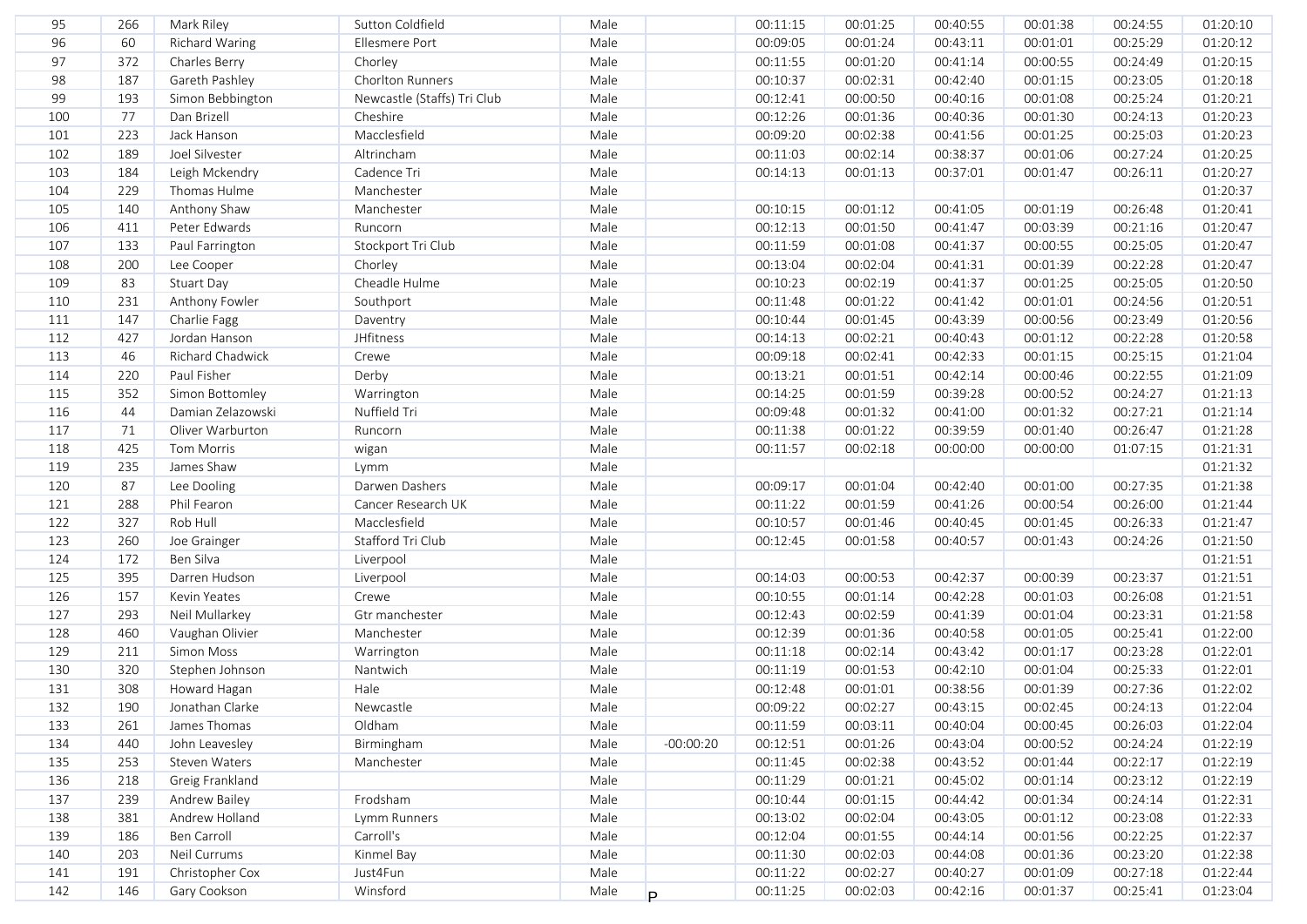| Male<br>144<br>714<br>Stephen Pickering<br>Afford Bond<br>00:11:27<br>00:01:46<br>00:41:38<br>00:27:40<br>01:23:17<br>00:00:44<br>Male<br>145<br>139<br>Micah Bagworth<br>Huddersfield<br>00:13:15<br>00:01:44<br>00:41:37<br>00:25:27<br>01:23:18<br>00:01:14<br>446<br>Male<br>146<br>Nick Budd<br>00:01:13<br>00:44:39<br>00:24:11<br>01:23:23<br>Crewe<br>00:12:11<br>00:01:07<br>Oliver Gilsenana<br>Male<br>147<br>164<br>Warrington<br>00:16:22<br>00:01:00<br>00:43:23<br>00:01:16<br>00:21:21<br>01:23:24<br>Male<br>148<br>142<br>Daniel Owen<br>00:46:04<br>01:23:26<br>Newtown<br>00:13:38<br>00:01:45<br>00:00:45<br>00:21:12<br>56<br>Male<br>149<br>Paul East<br>Cancer Research UK<br>00:09:44<br>00:03:09<br>00:40:28<br>00:28:05<br>01:23:27<br>00:02:00<br>217<br>Male<br>150<br><b>Benedict Turner</b><br>Chester<br>00:11:00<br>00:01:23<br>00:41:14<br>00:29:01<br>01:23:41<br>00:01:01<br>Male<br>151<br>326<br>David Kelly<br>Marie Curie<br>00:02:08<br>00:43:29<br>00:00:51<br>00:25:40<br>01:23:42<br>00:11:33<br>Male<br>152<br>467<br>00:01:28<br>00:41:13<br>00:26:52<br>01:23:44<br>Andrew Austin<br>Prescot<br>00:12:45<br>00:01:24<br>Male<br>153<br>00:10:32<br>00:02:34<br>00:02:10<br>00:27:04<br>01:23:50<br>131<br>Gary Payne<br><b>NITERIDERS</b><br>00:41:27<br>Male<br>154<br>484<br>Jack Whalley<br>00:14:09<br>00:02:34<br>00:38:59<br>00:01:08<br>00:27:04<br>01:23:56<br>155<br>249<br>Richard Parker<br>Male<br>00:10:57<br>00:01:52<br>00:01:24<br>00:29:13<br>01:23:56<br>South Cheshire Triathletes<br>00:40:27<br>137<br>156<br>Keiron Gavaghan<br>Male<br>00:14:12<br>00:00:19<br>00:38:15<br>00:01:23<br>00:29:45<br>01:23:56<br>Batley<br>Tattenhall<br>157<br>233<br>Alan Russell<br>Male<br>00:11:13<br>00:03:13<br>00:42:26<br>00:01:58<br>01:23:58<br>00:25:05<br>155<br>158<br>David Reid<br>South Cheshire Triathletes<br>Male<br>00:10:35<br>00:01:28<br>00:01:14<br>00:27:40<br>01:24:01<br>00:43:03<br>159<br>175<br>Simon Rawlinson<br>Cheshire<br>Male<br>00:10:03<br>00:01:30<br>00:42:01<br>00:01:27<br>00:29:05<br>01:24:07<br>160<br>272<br>Tom Davies<br>Manchester<br>Male<br>00:10:15<br>00:03:13<br>00:43:19<br>00:01:17<br>00:26:03<br>01:24:09<br>324<br>WHITCHURCH<br>Male<br>00:12:57<br>00:03:10<br>00:44:20<br>00:00:44<br>01:24:15<br>161<br>Oliver Caunce<br>00:23:03<br>162<br>304<br>Sandbach<br>Male<br>00:13:42<br>00:01:28<br>00:00:54<br>01:24:16<br>Gary Bates<br>00:43:41<br>00:24:30<br>Rochdale<br>216<br>Male<br>00:12:23<br>00:01:15<br>01:24:21<br>163<br>Peter Dawson<br>00:01:25<br>00:39:02<br>00:30:15<br>329<br>Sudbury<br>Male<br>00:13:55<br>00:01:15<br>164<br><b>Richard Davies</b><br>00:01:16<br>00:43:11<br>00:24:48<br>01:24:27<br>Nr Leek<br>Male<br>00:11:08<br>00:02:02<br>01:24:27<br>165<br>215<br>Adam Cope<br>00:01:08<br>00:44:35<br>00:25:32<br>166<br>447<br>Nantwich<br>Male<br>00:13:43<br>00:02:02<br>00:42:03<br>00:25:33<br>01:24:34<br>Steve Beesley<br>00:01:12<br>167<br>328<br>Mark Proctor<br>Male<br>00:13:19<br>00:01:44<br>00:01:26<br>00:25:03<br>01:24:48<br>Preston<br>00:43:14<br>168<br>178<br>Chorley<br>Male<br>00:10:12<br>00:02:08<br>00:43:21<br>00:01:31<br>00:27:35<br>01:24:49<br>Tim Lawton<br>Sandbach<br>Male<br>169<br>210<br>James Theobalds<br>00:13:40<br>00:02:55<br>00:40:54<br>00:01:54<br>00:25:27<br>01:24:53<br>Male<br>170<br>419<br>Mark Harrison<br>Manchester<br>00:12:46<br>00:02:05<br>00:42:49<br>00:01:29<br>00:25:42<br>01:24:53<br>Male<br>171<br>270<br>South Cheshire Harriers<br>00:12:28<br>00:01:26<br>00:42:22<br>00:01:27<br>00:27:09<br>01:24:54<br>Peter Harris<br>Male<br>172<br>315<br>David Price<br>Denbighshire Triathlon Club<br>00:11:53<br>00:01:26<br>00:42:33<br>00:01:03<br>00:28:00<br>01:24:57<br>Male<br>173<br>284<br>Samuel Corbett<br>Samuel Corbett<br>00:11:43<br>00:02:56<br>00:47:20<br>00:01:07<br>00:21:50<br>01:24:58<br>174<br>452<br>Male<br>00:09:19<br>00:01:55<br>01:24:59<br>Christian Wright<br>Holywell<br>00:46:33<br>00:00:53<br>00:26:17<br>175<br>364<br>Robert Bonson<br>Crewe<br>Male<br>00:01:29<br>00:42:07<br>00:23:32<br>01:25:05<br>00:16:12<br>00:01:43<br>176<br>52<br>Paul Brittleton<br>Manchester<br>Male<br>00:12:15<br>00:02:10<br>00:43:13<br>00:25:48<br>01:25:14<br>00:01:46<br>177<br>246<br>Winsford<br>Male<br>00:11:41<br>00:02:58<br>00:42:38<br>00:01:32<br>00:26:25<br>01:25:17<br>Paul Heatley<br>178<br>423<br>Wervin<br>Male<br>00:17:48<br>00:02:43<br>00:38:27<br>00:01:18<br>00:25:00<br>01:25:18<br>Guy Thomas<br>457<br>179<br>Macclesfield<br>Male<br>00:11:00<br>00:01:22<br>00:46:49<br>00:01:38<br>00:24:34<br>01:25:25<br>James Patmore<br>00:02:31<br>00:00:57<br>180<br>258<br>Chorlton<br>Male<br>00:11:39<br>00:46:52<br>00:23:27<br>01:25:29<br>Kieran Cummings<br>181<br>00:11:55<br>00:01:57<br>00:46:04<br>00:00:44<br>00:24:57<br>01:25:39<br>59<br>Harrison Timbrell<br>Ellesmere Port<br>Male<br>00:09:06<br>182<br>57<br>Thomas Dawson<br>Clayton le-Moors<br>Male<br>00:01:55<br>00:47:43<br>00:01:16<br>00:25:50<br>01:25:52<br>183<br>377<br>00:11:55<br>00:41:25<br>00:02:09<br>01:25:54<br>Barry Standen<br>Chester<br>Male<br>00:03:24<br>00:26:58<br>184<br>82<br>Robert Worthington<br>Nantwich<br>Male<br>00:10:14<br>00:02:00<br>00:41:03<br>00:01:09<br>00:31:42<br>01:26:08<br>Sutton Coldfield<br>185<br>434<br>Glenn Murphy<br>Male<br>00:12:46<br>00:02:07<br>00:41:54<br>00:01:20<br>00:28:02<br>01:26:10<br>Phil Moore<br>01:26:13<br>186<br>405<br>Nantwich<br>Male<br>00:12:59<br>00:01:16<br>00:44:31<br>00:00:40<br>00:26:46<br>187<br>Richard Dodd<br>Richard Dodd<br>00:02:52<br>01:26:17<br>343<br>Male<br>00:12:46<br>00:46:57<br>00:00:49<br>00:22:50<br>188<br>256<br>Brian Sheppard<br>Wirral<br>Male<br>00:12:21<br>00:02:07<br>00:41:53<br>00:01:33<br>00:28:39<br>01:26:35<br>Solo against fear the mere relay<br>189<br>325<br>Damian Mason<br>Male<br>00:14:53<br>00:02:32<br>00:44:34<br>00:01:28<br>00:23:14<br>01:26:43<br>275<br>Trevor Taylor<br>190<br>Warrington<br>Male<br>00:13:04<br>00:02:24<br>00:41:44<br>00:01:19<br>00:28:12<br>01:26:45<br>P. | 143 | 198 | Sean Ryan | Stoke-on-Trent | Male | 00:12:01 | 00:01:07 | 00:44:15 | 00:01:46 | 00:23:56 | 01:23:06 |
|-------------------------------------------------------------------------------------------------------------------------------------------------------------------------------------------------------------------------------------------------------------------------------------------------------------------------------------------------------------------------------------------------------------------------------------------------------------------------------------------------------------------------------------------------------------------------------------------------------------------------------------------------------------------------------------------------------------------------------------------------------------------------------------------------------------------------------------------------------------------------------------------------------------------------------------------------------------------------------------------------------------------------------------------------------------------------------------------------------------------------------------------------------------------------------------------------------------------------------------------------------------------------------------------------------------------------------------------------------------------------------------------------------------------------------------------------------------------------------------------------------------------------------------------------------------------------------------------------------------------------------------------------------------------------------------------------------------------------------------------------------------------------------------------------------------------------------------------------------------------------------------------------------------------------------------------------------------------------------------------------------------------------------------------------------------------------------------------------------------------------------------------------------------------------------------------------------------------------------------------------------------------------------------------------------------------------------------------------------------------------------------------------------------------------------------------------------------------------------------------------------------------------------------------------------------------------------------------------------------------------------------------------------------------------------------------------------------------------------------------------------------------------------------------------------------------------------------------------------------------------------------------------------------------------------------------------------------------------------------------------------------------------------------------------------------------------------------------------------------------------------------------------------------------------------------------------------------------------------------------------------------------------------------------------------------------------------------------------------------------------------------------------------------------------------------------------------------------------------------------------------------------------------------------------------------------------------------------------------------------------------------------------------------------------------------------------------------------------------------------------------------------------------------------------------------------------------------------------------------------------------------------------------------------------------------------------------------------------------------------------------------------------------------------------------------------------------------------------------------------------------------------------------------------------------------------------------------------------------------------------------------------------------------------------------------------------------------------------------------------------------------------------------------------------------------------------------------------------------------------------------------------------------------------------------------------------------------------------------------------------------------------------------------------------------------------------------------------------------------------------------------------------------------------------------------------------------------------------------------------------------------------------------------------------------------------------------------------------------------------------------------------------------------------------------------------------------------------------------------------------------------------------------------------------------------------------------------------------------------------------------------------------------------------------------------------------------------------------------------------------------------------------------------------------------------------------------------------------------------------------------------------------------------------------------------------------------------------------------------------------------------------------------------------------------------------------------------------------------------------------------------------------------------------------------------------------------------------------------------------------------------------------------------------------------------------------------------------------------------------------------------------------------------------------------------------------------------------------------------------------------------------------------------------|-----|-----|-----------|----------------|------|----------|----------|----------|----------|----------|----------|
|                                                                                                                                                                                                                                                                                                                                                                                                                                                                                                                                                                                                                                                                                                                                                                                                                                                                                                                                                                                                                                                                                                                                                                                                                                                                                                                                                                                                                                                                                                                                                                                                                                                                                                                                                                                                                                                                                                                                                                                                                                                                                                                                                                                                                                                                                                                                                                                                                                                                                                                                                                                                                                                                                                                                                                                                                                                                                                                                                                                                                                                                                                                                                                                                                                                                                                                                                                                                                                                                                                                                                                                                                                                                                                                                                                                                                                                                                                                                                                                                                                                                                                                                                                                                                                                                                                                                                                                                                                                                                                                                                                                                                                                                                                                                                                                                                                                                                                                                                                                                                                                                                                                                                                                                                                                                                                                                                                                                                                                                                                                                                                                                                                                                                                                                                                                                                                                                                                                                                                                                                                                                                                                                                                   |     |     |           |                |      |          |          |          |          |          |          |
|                                                                                                                                                                                                                                                                                                                                                                                                                                                                                                                                                                                                                                                                                                                                                                                                                                                                                                                                                                                                                                                                                                                                                                                                                                                                                                                                                                                                                                                                                                                                                                                                                                                                                                                                                                                                                                                                                                                                                                                                                                                                                                                                                                                                                                                                                                                                                                                                                                                                                                                                                                                                                                                                                                                                                                                                                                                                                                                                                                                                                                                                                                                                                                                                                                                                                                                                                                                                                                                                                                                                                                                                                                                                                                                                                                                                                                                                                                                                                                                                                                                                                                                                                                                                                                                                                                                                                                                                                                                                                                                                                                                                                                                                                                                                                                                                                                                                                                                                                                                                                                                                                                                                                                                                                                                                                                                                                                                                                                                                                                                                                                                                                                                                                                                                                                                                                                                                                                                                                                                                                                                                                                                                                                   |     |     |           |                |      |          |          |          |          |          |          |
|                                                                                                                                                                                                                                                                                                                                                                                                                                                                                                                                                                                                                                                                                                                                                                                                                                                                                                                                                                                                                                                                                                                                                                                                                                                                                                                                                                                                                                                                                                                                                                                                                                                                                                                                                                                                                                                                                                                                                                                                                                                                                                                                                                                                                                                                                                                                                                                                                                                                                                                                                                                                                                                                                                                                                                                                                                                                                                                                                                                                                                                                                                                                                                                                                                                                                                                                                                                                                                                                                                                                                                                                                                                                                                                                                                                                                                                                                                                                                                                                                                                                                                                                                                                                                                                                                                                                                                                                                                                                                                                                                                                                                                                                                                                                                                                                                                                                                                                                                                                                                                                                                                                                                                                                                                                                                                                                                                                                                                                                                                                                                                                                                                                                                                                                                                                                                                                                                                                                                                                                                                                                                                                                                                   |     |     |           |                |      |          |          |          |          |          |          |
|                                                                                                                                                                                                                                                                                                                                                                                                                                                                                                                                                                                                                                                                                                                                                                                                                                                                                                                                                                                                                                                                                                                                                                                                                                                                                                                                                                                                                                                                                                                                                                                                                                                                                                                                                                                                                                                                                                                                                                                                                                                                                                                                                                                                                                                                                                                                                                                                                                                                                                                                                                                                                                                                                                                                                                                                                                                                                                                                                                                                                                                                                                                                                                                                                                                                                                                                                                                                                                                                                                                                                                                                                                                                                                                                                                                                                                                                                                                                                                                                                                                                                                                                                                                                                                                                                                                                                                                                                                                                                                                                                                                                                                                                                                                                                                                                                                                                                                                                                                                                                                                                                                                                                                                                                                                                                                                                                                                                                                                                                                                                                                                                                                                                                                                                                                                                                                                                                                                                                                                                                                                                                                                                                                   |     |     |           |                |      |          |          |          |          |          |          |
|                                                                                                                                                                                                                                                                                                                                                                                                                                                                                                                                                                                                                                                                                                                                                                                                                                                                                                                                                                                                                                                                                                                                                                                                                                                                                                                                                                                                                                                                                                                                                                                                                                                                                                                                                                                                                                                                                                                                                                                                                                                                                                                                                                                                                                                                                                                                                                                                                                                                                                                                                                                                                                                                                                                                                                                                                                                                                                                                                                                                                                                                                                                                                                                                                                                                                                                                                                                                                                                                                                                                                                                                                                                                                                                                                                                                                                                                                                                                                                                                                                                                                                                                                                                                                                                                                                                                                                                                                                                                                                                                                                                                                                                                                                                                                                                                                                                                                                                                                                                                                                                                                                                                                                                                                                                                                                                                                                                                                                                                                                                                                                                                                                                                                                                                                                                                                                                                                                                                                                                                                                                                                                                                                                   |     |     |           |                |      |          |          |          |          |          |          |
|                                                                                                                                                                                                                                                                                                                                                                                                                                                                                                                                                                                                                                                                                                                                                                                                                                                                                                                                                                                                                                                                                                                                                                                                                                                                                                                                                                                                                                                                                                                                                                                                                                                                                                                                                                                                                                                                                                                                                                                                                                                                                                                                                                                                                                                                                                                                                                                                                                                                                                                                                                                                                                                                                                                                                                                                                                                                                                                                                                                                                                                                                                                                                                                                                                                                                                                                                                                                                                                                                                                                                                                                                                                                                                                                                                                                                                                                                                                                                                                                                                                                                                                                                                                                                                                                                                                                                                                                                                                                                                                                                                                                                                                                                                                                                                                                                                                                                                                                                                                                                                                                                                                                                                                                                                                                                                                                                                                                                                                                                                                                                                                                                                                                                                                                                                                                                                                                                                                                                                                                                                                                                                                                                                   |     |     |           |                |      |          |          |          |          |          |          |
|                                                                                                                                                                                                                                                                                                                                                                                                                                                                                                                                                                                                                                                                                                                                                                                                                                                                                                                                                                                                                                                                                                                                                                                                                                                                                                                                                                                                                                                                                                                                                                                                                                                                                                                                                                                                                                                                                                                                                                                                                                                                                                                                                                                                                                                                                                                                                                                                                                                                                                                                                                                                                                                                                                                                                                                                                                                                                                                                                                                                                                                                                                                                                                                                                                                                                                                                                                                                                                                                                                                                                                                                                                                                                                                                                                                                                                                                                                                                                                                                                                                                                                                                                                                                                                                                                                                                                                                                                                                                                                                                                                                                                                                                                                                                                                                                                                                                                                                                                                                                                                                                                                                                                                                                                                                                                                                                                                                                                                                                                                                                                                                                                                                                                                                                                                                                                                                                                                                                                                                                                                                                                                                                                                   |     |     |           |                |      |          |          |          |          |          |          |
|                                                                                                                                                                                                                                                                                                                                                                                                                                                                                                                                                                                                                                                                                                                                                                                                                                                                                                                                                                                                                                                                                                                                                                                                                                                                                                                                                                                                                                                                                                                                                                                                                                                                                                                                                                                                                                                                                                                                                                                                                                                                                                                                                                                                                                                                                                                                                                                                                                                                                                                                                                                                                                                                                                                                                                                                                                                                                                                                                                                                                                                                                                                                                                                                                                                                                                                                                                                                                                                                                                                                                                                                                                                                                                                                                                                                                                                                                                                                                                                                                                                                                                                                                                                                                                                                                                                                                                                                                                                                                                                                                                                                                                                                                                                                                                                                                                                                                                                                                                                                                                                                                                                                                                                                                                                                                                                                                                                                                                                                                                                                                                                                                                                                                                                                                                                                                                                                                                                                                                                                                                                                                                                                                                   |     |     |           |                |      |          |          |          |          |          |          |
|                                                                                                                                                                                                                                                                                                                                                                                                                                                                                                                                                                                                                                                                                                                                                                                                                                                                                                                                                                                                                                                                                                                                                                                                                                                                                                                                                                                                                                                                                                                                                                                                                                                                                                                                                                                                                                                                                                                                                                                                                                                                                                                                                                                                                                                                                                                                                                                                                                                                                                                                                                                                                                                                                                                                                                                                                                                                                                                                                                                                                                                                                                                                                                                                                                                                                                                                                                                                                                                                                                                                                                                                                                                                                                                                                                                                                                                                                                                                                                                                                                                                                                                                                                                                                                                                                                                                                                                                                                                                                                                                                                                                                                                                                                                                                                                                                                                                                                                                                                                                                                                                                                                                                                                                                                                                                                                                                                                                                                                                                                                                                                                                                                                                                                                                                                                                                                                                                                                                                                                                                                                                                                                                                                   |     |     |           |                |      |          |          |          |          |          |          |
|                                                                                                                                                                                                                                                                                                                                                                                                                                                                                                                                                                                                                                                                                                                                                                                                                                                                                                                                                                                                                                                                                                                                                                                                                                                                                                                                                                                                                                                                                                                                                                                                                                                                                                                                                                                                                                                                                                                                                                                                                                                                                                                                                                                                                                                                                                                                                                                                                                                                                                                                                                                                                                                                                                                                                                                                                                                                                                                                                                                                                                                                                                                                                                                                                                                                                                                                                                                                                                                                                                                                                                                                                                                                                                                                                                                                                                                                                                                                                                                                                                                                                                                                                                                                                                                                                                                                                                                                                                                                                                                                                                                                                                                                                                                                                                                                                                                                                                                                                                                                                                                                                                                                                                                                                                                                                                                                                                                                                                                                                                                                                                                                                                                                                                                                                                                                                                                                                                                                                                                                                                                                                                                                                                   |     |     |           |                |      |          |          |          |          |          |          |
|                                                                                                                                                                                                                                                                                                                                                                                                                                                                                                                                                                                                                                                                                                                                                                                                                                                                                                                                                                                                                                                                                                                                                                                                                                                                                                                                                                                                                                                                                                                                                                                                                                                                                                                                                                                                                                                                                                                                                                                                                                                                                                                                                                                                                                                                                                                                                                                                                                                                                                                                                                                                                                                                                                                                                                                                                                                                                                                                                                                                                                                                                                                                                                                                                                                                                                                                                                                                                                                                                                                                                                                                                                                                                                                                                                                                                                                                                                                                                                                                                                                                                                                                                                                                                                                                                                                                                                                                                                                                                                                                                                                                                                                                                                                                                                                                                                                                                                                                                                                                                                                                                                                                                                                                                                                                                                                                                                                                                                                                                                                                                                                                                                                                                                                                                                                                                                                                                                                                                                                                                                                                                                                                                                   |     |     |           |                |      |          |          |          |          |          |          |
|                                                                                                                                                                                                                                                                                                                                                                                                                                                                                                                                                                                                                                                                                                                                                                                                                                                                                                                                                                                                                                                                                                                                                                                                                                                                                                                                                                                                                                                                                                                                                                                                                                                                                                                                                                                                                                                                                                                                                                                                                                                                                                                                                                                                                                                                                                                                                                                                                                                                                                                                                                                                                                                                                                                                                                                                                                                                                                                                                                                                                                                                                                                                                                                                                                                                                                                                                                                                                                                                                                                                                                                                                                                                                                                                                                                                                                                                                                                                                                                                                                                                                                                                                                                                                                                                                                                                                                                                                                                                                                                                                                                                                                                                                                                                                                                                                                                                                                                                                                                                                                                                                                                                                                                                                                                                                                                                                                                                                                                                                                                                                                                                                                                                                                                                                                                                                                                                                                                                                                                                                                                                                                                                                                   |     |     |           |                |      |          |          |          |          |          |          |
|                                                                                                                                                                                                                                                                                                                                                                                                                                                                                                                                                                                                                                                                                                                                                                                                                                                                                                                                                                                                                                                                                                                                                                                                                                                                                                                                                                                                                                                                                                                                                                                                                                                                                                                                                                                                                                                                                                                                                                                                                                                                                                                                                                                                                                                                                                                                                                                                                                                                                                                                                                                                                                                                                                                                                                                                                                                                                                                                                                                                                                                                                                                                                                                                                                                                                                                                                                                                                                                                                                                                                                                                                                                                                                                                                                                                                                                                                                                                                                                                                                                                                                                                                                                                                                                                                                                                                                                                                                                                                                                                                                                                                                                                                                                                                                                                                                                                                                                                                                                                                                                                                                                                                                                                                                                                                                                                                                                                                                                                                                                                                                                                                                                                                                                                                                                                                                                                                                                                                                                                                                                                                                                                                                   |     |     |           |                |      |          |          |          |          |          |          |
|                                                                                                                                                                                                                                                                                                                                                                                                                                                                                                                                                                                                                                                                                                                                                                                                                                                                                                                                                                                                                                                                                                                                                                                                                                                                                                                                                                                                                                                                                                                                                                                                                                                                                                                                                                                                                                                                                                                                                                                                                                                                                                                                                                                                                                                                                                                                                                                                                                                                                                                                                                                                                                                                                                                                                                                                                                                                                                                                                                                                                                                                                                                                                                                                                                                                                                                                                                                                                                                                                                                                                                                                                                                                                                                                                                                                                                                                                                                                                                                                                                                                                                                                                                                                                                                                                                                                                                                                                                                                                                                                                                                                                                                                                                                                                                                                                                                                                                                                                                                                                                                                                                                                                                                                                                                                                                                                                                                                                                                                                                                                                                                                                                                                                                                                                                                                                                                                                                                                                                                                                                                                                                                                                                   |     |     |           |                |      |          |          |          |          |          |          |
|                                                                                                                                                                                                                                                                                                                                                                                                                                                                                                                                                                                                                                                                                                                                                                                                                                                                                                                                                                                                                                                                                                                                                                                                                                                                                                                                                                                                                                                                                                                                                                                                                                                                                                                                                                                                                                                                                                                                                                                                                                                                                                                                                                                                                                                                                                                                                                                                                                                                                                                                                                                                                                                                                                                                                                                                                                                                                                                                                                                                                                                                                                                                                                                                                                                                                                                                                                                                                                                                                                                                                                                                                                                                                                                                                                                                                                                                                                                                                                                                                                                                                                                                                                                                                                                                                                                                                                                                                                                                                                                                                                                                                                                                                                                                                                                                                                                                                                                                                                                                                                                                                                                                                                                                                                                                                                                                                                                                                                                                                                                                                                                                                                                                                                                                                                                                                                                                                                                                                                                                                                                                                                                                                                   |     |     |           |                |      |          |          |          |          |          |          |
|                                                                                                                                                                                                                                                                                                                                                                                                                                                                                                                                                                                                                                                                                                                                                                                                                                                                                                                                                                                                                                                                                                                                                                                                                                                                                                                                                                                                                                                                                                                                                                                                                                                                                                                                                                                                                                                                                                                                                                                                                                                                                                                                                                                                                                                                                                                                                                                                                                                                                                                                                                                                                                                                                                                                                                                                                                                                                                                                                                                                                                                                                                                                                                                                                                                                                                                                                                                                                                                                                                                                                                                                                                                                                                                                                                                                                                                                                                                                                                                                                                                                                                                                                                                                                                                                                                                                                                                                                                                                                                                                                                                                                                                                                                                                                                                                                                                                                                                                                                                                                                                                                                                                                                                                                                                                                                                                                                                                                                                                                                                                                                                                                                                                                                                                                                                                                                                                                                                                                                                                                                                                                                                                                                   |     |     |           |                |      |          |          |          |          |          |          |
|                                                                                                                                                                                                                                                                                                                                                                                                                                                                                                                                                                                                                                                                                                                                                                                                                                                                                                                                                                                                                                                                                                                                                                                                                                                                                                                                                                                                                                                                                                                                                                                                                                                                                                                                                                                                                                                                                                                                                                                                                                                                                                                                                                                                                                                                                                                                                                                                                                                                                                                                                                                                                                                                                                                                                                                                                                                                                                                                                                                                                                                                                                                                                                                                                                                                                                                                                                                                                                                                                                                                                                                                                                                                                                                                                                                                                                                                                                                                                                                                                                                                                                                                                                                                                                                                                                                                                                                                                                                                                                                                                                                                                                                                                                                                                                                                                                                                                                                                                                                                                                                                                                                                                                                                                                                                                                                                                                                                                                                                                                                                                                                                                                                                                                                                                                                                                                                                                                                                                                                                                                                                                                                                                                   |     |     |           |                |      |          |          |          |          |          |          |
|                                                                                                                                                                                                                                                                                                                                                                                                                                                                                                                                                                                                                                                                                                                                                                                                                                                                                                                                                                                                                                                                                                                                                                                                                                                                                                                                                                                                                                                                                                                                                                                                                                                                                                                                                                                                                                                                                                                                                                                                                                                                                                                                                                                                                                                                                                                                                                                                                                                                                                                                                                                                                                                                                                                                                                                                                                                                                                                                                                                                                                                                                                                                                                                                                                                                                                                                                                                                                                                                                                                                                                                                                                                                                                                                                                                                                                                                                                                                                                                                                                                                                                                                                                                                                                                                                                                                                                                                                                                                                                                                                                                                                                                                                                                                                                                                                                                                                                                                                                                                                                                                                                                                                                                                                                                                                                                                                                                                                                                                                                                                                                                                                                                                                                                                                                                                                                                                                                                                                                                                                                                                                                                                                                   |     |     |           |                |      |          |          |          |          |          |          |
|                                                                                                                                                                                                                                                                                                                                                                                                                                                                                                                                                                                                                                                                                                                                                                                                                                                                                                                                                                                                                                                                                                                                                                                                                                                                                                                                                                                                                                                                                                                                                                                                                                                                                                                                                                                                                                                                                                                                                                                                                                                                                                                                                                                                                                                                                                                                                                                                                                                                                                                                                                                                                                                                                                                                                                                                                                                                                                                                                                                                                                                                                                                                                                                                                                                                                                                                                                                                                                                                                                                                                                                                                                                                                                                                                                                                                                                                                                                                                                                                                                                                                                                                                                                                                                                                                                                                                                                                                                                                                                                                                                                                                                                                                                                                                                                                                                                                                                                                                                                                                                                                                                                                                                                                                                                                                                                                                                                                                                                                                                                                                                                                                                                                                                                                                                                                                                                                                                                                                                                                                                                                                                                                                                   |     |     |           |                |      |          |          |          |          |          |          |
|                                                                                                                                                                                                                                                                                                                                                                                                                                                                                                                                                                                                                                                                                                                                                                                                                                                                                                                                                                                                                                                                                                                                                                                                                                                                                                                                                                                                                                                                                                                                                                                                                                                                                                                                                                                                                                                                                                                                                                                                                                                                                                                                                                                                                                                                                                                                                                                                                                                                                                                                                                                                                                                                                                                                                                                                                                                                                                                                                                                                                                                                                                                                                                                                                                                                                                                                                                                                                                                                                                                                                                                                                                                                                                                                                                                                                                                                                                                                                                                                                                                                                                                                                                                                                                                                                                                                                                                                                                                                                                                                                                                                                                                                                                                                                                                                                                                                                                                                                                                                                                                                                                                                                                                                                                                                                                                                                                                                                                                                                                                                                                                                                                                                                                                                                                                                                                                                                                                                                                                                                                                                                                                                                                   |     |     |           |                |      |          |          |          |          |          |          |
|                                                                                                                                                                                                                                                                                                                                                                                                                                                                                                                                                                                                                                                                                                                                                                                                                                                                                                                                                                                                                                                                                                                                                                                                                                                                                                                                                                                                                                                                                                                                                                                                                                                                                                                                                                                                                                                                                                                                                                                                                                                                                                                                                                                                                                                                                                                                                                                                                                                                                                                                                                                                                                                                                                                                                                                                                                                                                                                                                                                                                                                                                                                                                                                                                                                                                                                                                                                                                                                                                                                                                                                                                                                                                                                                                                                                                                                                                                                                                                                                                                                                                                                                                                                                                                                                                                                                                                                                                                                                                                                                                                                                                                                                                                                                                                                                                                                                                                                                                                                                                                                                                                                                                                                                                                                                                                                                                                                                                                                                                                                                                                                                                                                                                                                                                                                                                                                                                                                                                                                                                                                                                                                                                                   |     |     |           |                |      |          |          |          |          |          |          |
|                                                                                                                                                                                                                                                                                                                                                                                                                                                                                                                                                                                                                                                                                                                                                                                                                                                                                                                                                                                                                                                                                                                                                                                                                                                                                                                                                                                                                                                                                                                                                                                                                                                                                                                                                                                                                                                                                                                                                                                                                                                                                                                                                                                                                                                                                                                                                                                                                                                                                                                                                                                                                                                                                                                                                                                                                                                                                                                                                                                                                                                                                                                                                                                                                                                                                                                                                                                                                                                                                                                                                                                                                                                                                                                                                                                                                                                                                                                                                                                                                                                                                                                                                                                                                                                                                                                                                                                                                                                                                                                                                                                                                                                                                                                                                                                                                                                                                                                                                                                                                                                                                                                                                                                                                                                                                                                                                                                                                                                                                                                                                                                                                                                                                                                                                                                                                                                                                                                                                                                                                                                                                                                                                                   |     |     |           |                |      |          |          |          |          |          |          |
|                                                                                                                                                                                                                                                                                                                                                                                                                                                                                                                                                                                                                                                                                                                                                                                                                                                                                                                                                                                                                                                                                                                                                                                                                                                                                                                                                                                                                                                                                                                                                                                                                                                                                                                                                                                                                                                                                                                                                                                                                                                                                                                                                                                                                                                                                                                                                                                                                                                                                                                                                                                                                                                                                                                                                                                                                                                                                                                                                                                                                                                                                                                                                                                                                                                                                                                                                                                                                                                                                                                                                                                                                                                                                                                                                                                                                                                                                                                                                                                                                                                                                                                                                                                                                                                                                                                                                                                                                                                                                                                                                                                                                                                                                                                                                                                                                                                                                                                                                                                                                                                                                                                                                                                                                                                                                                                                                                                                                                                                                                                                                                                                                                                                                                                                                                                                                                                                                                                                                                                                                                                                                                                                                                   |     |     |           |                |      |          |          |          |          |          |          |
|                                                                                                                                                                                                                                                                                                                                                                                                                                                                                                                                                                                                                                                                                                                                                                                                                                                                                                                                                                                                                                                                                                                                                                                                                                                                                                                                                                                                                                                                                                                                                                                                                                                                                                                                                                                                                                                                                                                                                                                                                                                                                                                                                                                                                                                                                                                                                                                                                                                                                                                                                                                                                                                                                                                                                                                                                                                                                                                                                                                                                                                                                                                                                                                                                                                                                                                                                                                                                                                                                                                                                                                                                                                                                                                                                                                                                                                                                                                                                                                                                                                                                                                                                                                                                                                                                                                                                                                                                                                                                                                                                                                                                                                                                                                                                                                                                                                                                                                                                                                                                                                                                                                                                                                                                                                                                                                                                                                                                                                                                                                                                                                                                                                                                                                                                                                                                                                                                                                                                                                                                                                                                                                                                                   |     |     |           |                |      |          |          |          |          |          |          |
|                                                                                                                                                                                                                                                                                                                                                                                                                                                                                                                                                                                                                                                                                                                                                                                                                                                                                                                                                                                                                                                                                                                                                                                                                                                                                                                                                                                                                                                                                                                                                                                                                                                                                                                                                                                                                                                                                                                                                                                                                                                                                                                                                                                                                                                                                                                                                                                                                                                                                                                                                                                                                                                                                                                                                                                                                                                                                                                                                                                                                                                                                                                                                                                                                                                                                                                                                                                                                                                                                                                                                                                                                                                                                                                                                                                                                                                                                                                                                                                                                                                                                                                                                                                                                                                                                                                                                                                                                                                                                                                                                                                                                                                                                                                                                                                                                                                                                                                                                                                                                                                                                                                                                                                                                                                                                                                                                                                                                                                                                                                                                                                                                                                                                                                                                                                                                                                                                                                                                                                                                                                                                                                                                                   |     |     |           |                |      |          |          |          |          |          |          |
|                                                                                                                                                                                                                                                                                                                                                                                                                                                                                                                                                                                                                                                                                                                                                                                                                                                                                                                                                                                                                                                                                                                                                                                                                                                                                                                                                                                                                                                                                                                                                                                                                                                                                                                                                                                                                                                                                                                                                                                                                                                                                                                                                                                                                                                                                                                                                                                                                                                                                                                                                                                                                                                                                                                                                                                                                                                                                                                                                                                                                                                                                                                                                                                                                                                                                                                                                                                                                                                                                                                                                                                                                                                                                                                                                                                                                                                                                                                                                                                                                                                                                                                                                                                                                                                                                                                                                                                                                                                                                                                                                                                                                                                                                                                                                                                                                                                                                                                                                                                                                                                                                                                                                                                                                                                                                                                                                                                                                                                                                                                                                                                                                                                                                                                                                                                                                                                                                                                                                                                                                                                                                                                                                                   |     |     |           |                |      |          |          |          |          |          |          |
|                                                                                                                                                                                                                                                                                                                                                                                                                                                                                                                                                                                                                                                                                                                                                                                                                                                                                                                                                                                                                                                                                                                                                                                                                                                                                                                                                                                                                                                                                                                                                                                                                                                                                                                                                                                                                                                                                                                                                                                                                                                                                                                                                                                                                                                                                                                                                                                                                                                                                                                                                                                                                                                                                                                                                                                                                                                                                                                                                                                                                                                                                                                                                                                                                                                                                                                                                                                                                                                                                                                                                                                                                                                                                                                                                                                                                                                                                                                                                                                                                                                                                                                                                                                                                                                                                                                                                                                                                                                                                                                                                                                                                                                                                                                                                                                                                                                                                                                                                                                                                                                                                                                                                                                                                                                                                                                                                                                                                                                                                                                                                                                                                                                                                                                                                                                                                                                                                                                                                                                                                                                                                                                                                                   |     |     |           |                |      |          |          |          |          |          |          |
|                                                                                                                                                                                                                                                                                                                                                                                                                                                                                                                                                                                                                                                                                                                                                                                                                                                                                                                                                                                                                                                                                                                                                                                                                                                                                                                                                                                                                                                                                                                                                                                                                                                                                                                                                                                                                                                                                                                                                                                                                                                                                                                                                                                                                                                                                                                                                                                                                                                                                                                                                                                                                                                                                                                                                                                                                                                                                                                                                                                                                                                                                                                                                                                                                                                                                                                                                                                                                                                                                                                                                                                                                                                                                                                                                                                                                                                                                                                                                                                                                                                                                                                                                                                                                                                                                                                                                                                                                                                                                                                                                                                                                                                                                                                                                                                                                                                                                                                                                                                                                                                                                                                                                                                                                                                                                                                                                                                                                                                                                                                                                                                                                                                                                                                                                                                                                                                                                                                                                                                                                                                                                                                                                                   |     |     |           |                |      |          |          |          |          |          |          |
|                                                                                                                                                                                                                                                                                                                                                                                                                                                                                                                                                                                                                                                                                                                                                                                                                                                                                                                                                                                                                                                                                                                                                                                                                                                                                                                                                                                                                                                                                                                                                                                                                                                                                                                                                                                                                                                                                                                                                                                                                                                                                                                                                                                                                                                                                                                                                                                                                                                                                                                                                                                                                                                                                                                                                                                                                                                                                                                                                                                                                                                                                                                                                                                                                                                                                                                                                                                                                                                                                                                                                                                                                                                                                                                                                                                                                                                                                                                                                                                                                                                                                                                                                                                                                                                                                                                                                                                                                                                                                                                                                                                                                                                                                                                                                                                                                                                                                                                                                                                                                                                                                                                                                                                                                                                                                                                                                                                                                                                                                                                                                                                                                                                                                                                                                                                                                                                                                                                                                                                                                                                                                                                                                                   |     |     |           |                |      |          |          |          |          |          |          |
|                                                                                                                                                                                                                                                                                                                                                                                                                                                                                                                                                                                                                                                                                                                                                                                                                                                                                                                                                                                                                                                                                                                                                                                                                                                                                                                                                                                                                                                                                                                                                                                                                                                                                                                                                                                                                                                                                                                                                                                                                                                                                                                                                                                                                                                                                                                                                                                                                                                                                                                                                                                                                                                                                                                                                                                                                                                                                                                                                                                                                                                                                                                                                                                                                                                                                                                                                                                                                                                                                                                                                                                                                                                                                                                                                                                                                                                                                                                                                                                                                                                                                                                                                                                                                                                                                                                                                                                                                                                                                                                                                                                                                                                                                                                                                                                                                                                                                                                                                                                                                                                                                                                                                                                                                                                                                                                                                                                                                                                                                                                                                                                                                                                                                                                                                                                                                                                                                                                                                                                                                                                                                                                                                                   |     |     |           |                |      |          |          |          |          |          |          |
|                                                                                                                                                                                                                                                                                                                                                                                                                                                                                                                                                                                                                                                                                                                                                                                                                                                                                                                                                                                                                                                                                                                                                                                                                                                                                                                                                                                                                                                                                                                                                                                                                                                                                                                                                                                                                                                                                                                                                                                                                                                                                                                                                                                                                                                                                                                                                                                                                                                                                                                                                                                                                                                                                                                                                                                                                                                                                                                                                                                                                                                                                                                                                                                                                                                                                                                                                                                                                                                                                                                                                                                                                                                                                                                                                                                                                                                                                                                                                                                                                                                                                                                                                                                                                                                                                                                                                                                                                                                                                                                                                                                                                                                                                                                                                                                                                                                                                                                                                                                                                                                                                                                                                                                                                                                                                                                                                                                                                                                                                                                                                                                                                                                                                                                                                                                                                                                                                                                                                                                                                                                                                                                                                                   |     |     |           |                |      |          |          |          |          |          |          |
|                                                                                                                                                                                                                                                                                                                                                                                                                                                                                                                                                                                                                                                                                                                                                                                                                                                                                                                                                                                                                                                                                                                                                                                                                                                                                                                                                                                                                                                                                                                                                                                                                                                                                                                                                                                                                                                                                                                                                                                                                                                                                                                                                                                                                                                                                                                                                                                                                                                                                                                                                                                                                                                                                                                                                                                                                                                                                                                                                                                                                                                                                                                                                                                                                                                                                                                                                                                                                                                                                                                                                                                                                                                                                                                                                                                                                                                                                                                                                                                                                                                                                                                                                                                                                                                                                                                                                                                                                                                                                                                                                                                                                                                                                                                                                                                                                                                                                                                                                                                                                                                                                                                                                                                                                                                                                                                                                                                                                                                                                                                                                                                                                                                                                                                                                                                                                                                                                                                                                                                                                                                                                                                                                                   |     |     |           |                |      |          |          |          |          |          |          |
|                                                                                                                                                                                                                                                                                                                                                                                                                                                                                                                                                                                                                                                                                                                                                                                                                                                                                                                                                                                                                                                                                                                                                                                                                                                                                                                                                                                                                                                                                                                                                                                                                                                                                                                                                                                                                                                                                                                                                                                                                                                                                                                                                                                                                                                                                                                                                                                                                                                                                                                                                                                                                                                                                                                                                                                                                                                                                                                                                                                                                                                                                                                                                                                                                                                                                                                                                                                                                                                                                                                                                                                                                                                                                                                                                                                                                                                                                                                                                                                                                                                                                                                                                                                                                                                                                                                                                                                                                                                                                                                                                                                                                                                                                                                                                                                                                                                                                                                                                                                                                                                                                                                                                                                                                                                                                                                                                                                                                                                                                                                                                                                                                                                                                                                                                                                                                                                                                                                                                                                                                                                                                                                                                                   |     |     |           |                |      |          |          |          |          |          |          |
|                                                                                                                                                                                                                                                                                                                                                                                                                                                                                                                                                                                                                                                                                                                                                                                                                                                                                                                                                                                                                                                                                                                                                                                                                                                                                                                                                                                                                                                                                                                                                                                                                                                                                                                                                                                                                                                                                                                                                                                                                                                                                                                                                                                                                                                                                                                                                                                                                                                                                                                                                                                                                                                                                                                                                                                                                                                                                                                                                                                                                                                                                                                                                                                                                                                                                                                                                                                                                                                                                                                                                                                                                                                                                                                                                                                                                                                                                                                                                                                                                                                                                                                                                                                                                                                                                                                                                                                                                                                                                                                                                                                                                                                                                                                                                                                                                                                                                                                                                                                                                                                                                                                                                                                                                                                                                                                                                                                                                                                                                                                                                                                                                                                                                                                                                                                                                                                                                                                                                                                                                                                                                                                                                                   |     |     |           |                |      |          |          |          |          |          |          |
|                                                                                                                                                                                                                                                                                                                                                                                                                                                                                                                                                                                                                                                                                                                                                                                                                                                                                                                                                                                                                                                                                                                                                                                                                                                                                                                                                                                                                                                                                                                                                                                                                                                                                                                                                                                                                                                                                                                                                                                                                                                                                                                                                                                                                                                                                                                                                                                                                                                                                                                                                                                                                                                                                                                                                                                                                                                                                                                                                                                                                                                                                                                                                                                                                                                                                                                                                                                                                                                                                                                                                                                                                                                                                                                                                                                                                                                                                                                                                                                                                                                                                                                                                                                                                                                                                                                                                                                                                                                                                                                                                                                                                                                                                                                                                                                                                                                                                                                                                                                                                                                                                                                                                                                                                                                                                                                                                                                                                                                                                                                                                                                                                                                                                                                                                                                                                                                                                                                                                                                                                                                                                                                                                                   |     |     |           |                |      |          |          |          |          |          |          |
|                                                                                                                                                                                                                                                                                                                                                                                                                                                                                                                                                                                                                                                                                                                                                                                                                                                                                                                                                                                                                                                                                                                                                                                                                                                                                                                                                                                                                                                                                                                                                                                                                                                                                                                                                                                                                                                                                                                                                                                                                                                                                                                                                                                                                                                                                                                                                                                                                                                                                                                                                                                                                                                                                                                                                                                                                                                                                                                                                                                                                                                                                                                                                                                                                                                                                                                                                                                                                                                                                                                                                                                                                                                                                                                                                                                                                                                                                                                                                                                                                                                                                                                                                                                                                                                                                                                                                                                                                                                                                                                                                                                                                                                                                                                                                                                                                                                                                                                                                                                                                                                                                                                                                                                                                                                                                                                                                                                                                                                                                                                                                                                                                                                                                                                                                                                                                                                                                                                                                                                                                                                                                                                                                                   |     |     |           |                |      |          |          |          |          |          |          |
|                                                                                                                                                                                                                                                                                                                                                                                                                                                                                                                                                                                                                                                                                                                                                                                                                                                                                                                                                                                                                                                                                                                                                                                                                                                                                                                                                                                                                                                                                                                                                                                                                                                                                                                                                                                                                                                                                                                                                                                                                                                                                                                                                                                                                                                                                                                                                                                                                                                                                                                                                                                                                                                                                                                                                                                                                                                                                                                                                                                                                                                                                                                                                                                                                                                                                                                                                                                                                                                                                                                                                                                                                                                                                                                                                                                                                                                                                                                                                                                                                                                                                                                                                                                                                                                                                                                                                                                                                                                                                                                                                                                                                                                                                                                                                                                                                                                                                                                                                                                                                                                                                                                                                                                                                                                                                                                                                                                                                                                                                                                                                                                                                                                                                                                                                                                                                                                                                                                                                                                                                                                                                                                                                                   |     |     |           |                |      |          |          |          |          |          |          |
|                                                                                                                                                                                                                                                                                                                                                                                                                                                                                                                                                                                                                                                                                                                                                                                                                                                                                                                                                                                                                                                                                                                                                                                                                                                                                                                                                                                                                                                                                                                                                                                                                                                                                                                                                                                                                                                                                                                                                                                                                                                                                                                                                                                                                                                                                                                                                                                                                                                                                                                                                                                                                                                                                                                                                                                                                                                                                                                                                                                                                                                                                                                                                                                                                                                                                                                                                                                                                                                                                                                                                                                                                                                                                                                                                                                                                                                                                                                                                                                                                                                                                                                                                                                                                                                                                                                                                                                                                                                                                                                                                                                                                                                                                                                                                                                                                                                                                                                                                                                                                                                                                                                                                                                                                                                                                                                                                                                                                                                                                                                                                                                                                                                                                                                                                                                                                                                                                                                                                                                                                                                                                                                                                                   |     |     |           |                |      |          |          |          |          |          |          |
|                                                                                                                                                                                                                                                                                                                                                                                                                                                                                                                                                                                                                                                                                                                                                                                                                                                                                                                                                                                                                                                                                                                                                                                                                                                                                                                                                                                                                                                                                                                                                                                                                                                                                                                                                                                                                                                                                                                                                                                                                                                                                                                                                                                                                                                                                                                                                                                                                                                                                                                                                                                                                                                                                                                                                                                                                                                                                                                                                                                                                                                                                                                                                                                                                                                                                                                                                                                                                                                                                                                                                                                                                                                                                                                                                                                                                                                                                                                                                                                                                                                                                                                                                                                                                                                                                                                                                                                                                                                                                                                                                                                                                                                                                                                                                                                                                                                                                                                                                                                                                                                                                                                                                                                                                                                                                                                                                                                                                                                                                                                                                                                                                                                                                                                                                                                                                                                                                                                                                                                                                                                                                                                                                                   |     |     |           |                |      |          |          |          |          |          |          |
|                                                                                                                                                                                                                                                                                                                                                                                                                                                                                                                                                                                                                                                                                                                                                                                                                                                                                                                                                                                                                                                                                                                                                                                                                                                                                                                                                                                                                                                                                                                                                                                                                                                                                                                                                                                                                                                                                                                                                                                                                                                                                                                                                                                                                                                                                                                                                                                                                                                                                                                                                                                                                                                                                                                                                                                                                                                                                                                                                                                                                                                                                                                                                                                                                                                                                                                                                                                                                                                                                                                                                                                                                                                                                                                                                                                                                                                                                                                                                                                                                                                                                                                                                                                                                                                                                                                                                                                                                                                                                                                                                                                                                                                                                                                                                                                                                                                                                                                                                                                                                                                                                                                                                                                                                                                                                                                                                                                                                                                                                                                                                                                                                                                                                                                                                                                                                                                                                                                                                                                                                                                                                                                                                                   |     |     |           |                |      |          |          |          |          |          |          |
|                                                                                                                                                                                                                                                                                                                                                                                                                                                                                                                                                                                                                                                                                                                                                                                                                                                                                                                                                                                                                                                                                                                                                                                                                                                                                                                                                                                                                                                                                                                                                                                                                                                                                                                                                                                                                                                                                                                                                                                                                                                                                                                                                                                                                                                                                                                                                                                                                                                                                                                                                                                                                                                                                                                                                                                                                                                                                                                                                                                                                                                                                                                                                                                                                                                                                                                                                                                                                                                                                                                                                                                                                                                                                                                                                                                                                                                                                                                                                                                                                                                                                                                                                                                                                                                                                                                                                                                                                                                                                                                                                                                                                                                                                                                                                                                                                                                                                                                                                                                                                                                                                                                                                                                                                                                                                                                                                                                                                                                                                                                                                                                                                                                                                                                                                                                                                                                                                                                                                                                                                                                                                                                                                                   |     |     |           |                |      |          |          |          |          |          |          |
|                                                                                                                                                                                                                                                                                                                                                                                                                                                                                                                                                                                                                                                                                                                                                                                                                                                                                                                                                                                                                                                                                                                                                                                                                                                                                                                                                                                                                                                                                                                                                                                                                                                                                                                                                                                                                                                                                                                                                                                                                                                                                                                                                                                                                                                                                                                                                                                                                                                                                                                                                                                                                                                                                                                                                                                                                                                                                                                                                                                                                                                                                                                                                                                                                                                                                                                                                                                                                                                                                                                                                                                                                                                                                                                                                                                                                                                                                                                                                                                                                                                                                                                                                                                                                                                                                                                                                                                                                                                                                                                                                                                                                                                                                                                                                                                                                                                                                                                                                                                                                                                                                                                                                                                                                                                                                                                                                                                                                                                                                                                                                                                                                                                                                                                                                                                                                                                                                                                                                                                                                                                                                                                                                                   |     |     |           |                |      |          |          |          |          |          |          |
|                                                                                                                                                                                                                                                                                                                                                                                                                                                                                                                                                                                                                                                                                                                                                                                                                                                                                                                                                                                                                                                                                                                                                                                                                                                                                                                                                                                                                                                                                                                                                                                                                                                                                                                                                                                                                                                                                                                                                                                                                                                                                                                                                                                                                                                                                                                                                                                                                                                                                                                                                                                                                                                                                                                                                                                                                                                                                                                                                                                                                                                                                                                                                                                                                                                                                                                                                                                                                                                                                                                                                                                                                                                                                                                                                                                                                                                                                                                                                                                                                                                                                                                                                                                                                                                                                                                                                                                                                                                                                                                                                                                                                                                                                                                                                                                                                                                                                                                                                                                                                                                                                                                                                                                                                                                                                                                                                                                                                                                                                                                                                                                                                                                                                                                                                                                                                                                                                                                                                                                                                                                                                                                                                                   |     |     |           |                |      |          |          |          |          |          |          |
|                                                                                                                                                                                                                                                                                                                                                                                                                                                                                                                                                                                                                                                                                                                                                                                                                                                                                                                                                                                                                                                                                                                                                                                                                                                                                                                                                                                                                                                                                                                                                                                                                                                                                                                                                                                                                                                                                                                                                                                                                                                                                                                                                                                                                                                                                                                                                                                                                                                                                                                                                                                                                                                                                                                                                                                                                                                                                                                                                                                                                                                                                                                                                                                                                                                                                                                                                                                                                                                                                                                                                                                                                                                                                                                                                                                                                                                                                                                                                                                                                                                                                                                                                                                                                                                                                                                                                                                                                                                                                                                                                                                                                                                                                                                                                                                                                                                                                                                                                                                                                                                                                                                                                                                                                                                                                                                                                                                                                                                                                                                                                                                                                                                                                                                                                                                                                                                                                                                                                                                                                                                                                                                                                                   |     |     |           |                |      |          |          |          |          |          |          |
|                                                                                                                                                                                                                                                                                                                                                                                                                                                                                                                                                                                                                                                                                                                                                                                                                                                                                                                                                                                                                                                                                                                                                                                                                                                                                                                                                                                                                                                                                                                                                                                                                                                                                                                                                                                                                                                                                                                                                                                                                                                                                                                                                                                                                                                                                                                                                                                                                                                                                                                                                                                                                                                                                                                                                                                                                                                                                                                                                                                                                                                                                                                                                                                                                                                                                                                                                                                                                                                                                                                                                                                                                                                                                                                                                                                                                                                                                                                                                                                                                                                                                                                                                                                                                                                                                                                                                                                                                                                                                                                                                                                                                                                                                                                                                                                                                                                                                                                                                                                                                                                                                                                                                                                                                                                                                                                                                                                                                                                                                                                                                                                                                                                                                                                                                                                                                                                                                                                                                                                                                                                                                                                                                                   |     |     |           |                |      |          |          |          |          |          |          |
|                                                                                                                                                                                                                                                                                                                                                                                                                                                                                                                                                                                                                                                                                                                                                                                                                                                                                                                                                                                                                                                                                                                                                                                                                                                                                                                                                                                                                                                                                                                                                                                                                                                                                                                                                                                                                                                                                                                                                                                                                                                                                                                                                                                                                                                                                                                                                                                                                                                                                                                                                                                                                                                                                                                                                                                                                                                                                                                                                                                                                                                                                                                                                                                                                                                                                                                                                                                                                                                                                                                                                                                                                                                                                                                                                                                                                                                                                                                                                                                                                                                                                                                                                                                                                                                                                                                                                                                                                                                                                                                                                                                                                                                                                                                                                                                                                                                                                                                                                                                                                                                                                                                                                                                                                                                                                                                                                                                                                                                                                                                                                                                                                                                                                                                                                                                                                                                                                                                                                                                                                                                                                                                                                                   |     |     |           |                |      |          |          |          |          |          |          |
|                                                                                                                                                                                                                                                                                                                                                                                                                                                                                                                                                                                                                                                                                                                                                                                                                                                                                                                                                                                                                                                                                                                                                                                                                                                                                                                                                                                                                                                                                                                                                                                                                                                                                                                                                                                                                                                                                                                                                                                                                                                                                                                                                                                                                                                                                                                                                                                                                                                                                                                                                                                                                                                                                                                                                                                                                                                                                                                                                                                                                                                                                                                                                                                                                                                                                                                                                                                                                                                                                                                                                                                                                                                                                                                                                                                                                                                                                                                                                                                                                                                                                                                                                                                                                                                                                                                                                                                                                                                                                                                                                                                                                                                                                                                                                                                                                                                                                                                                                                                                                                                                                                                                                                                                                                                                                                                                                                                                                                                                                                                                                                                                                                                                                                                                                                                                                                                                                                                                                                                                                                                                                                                                                                   |     |     |           |                |      |          |          |          |          |          |          |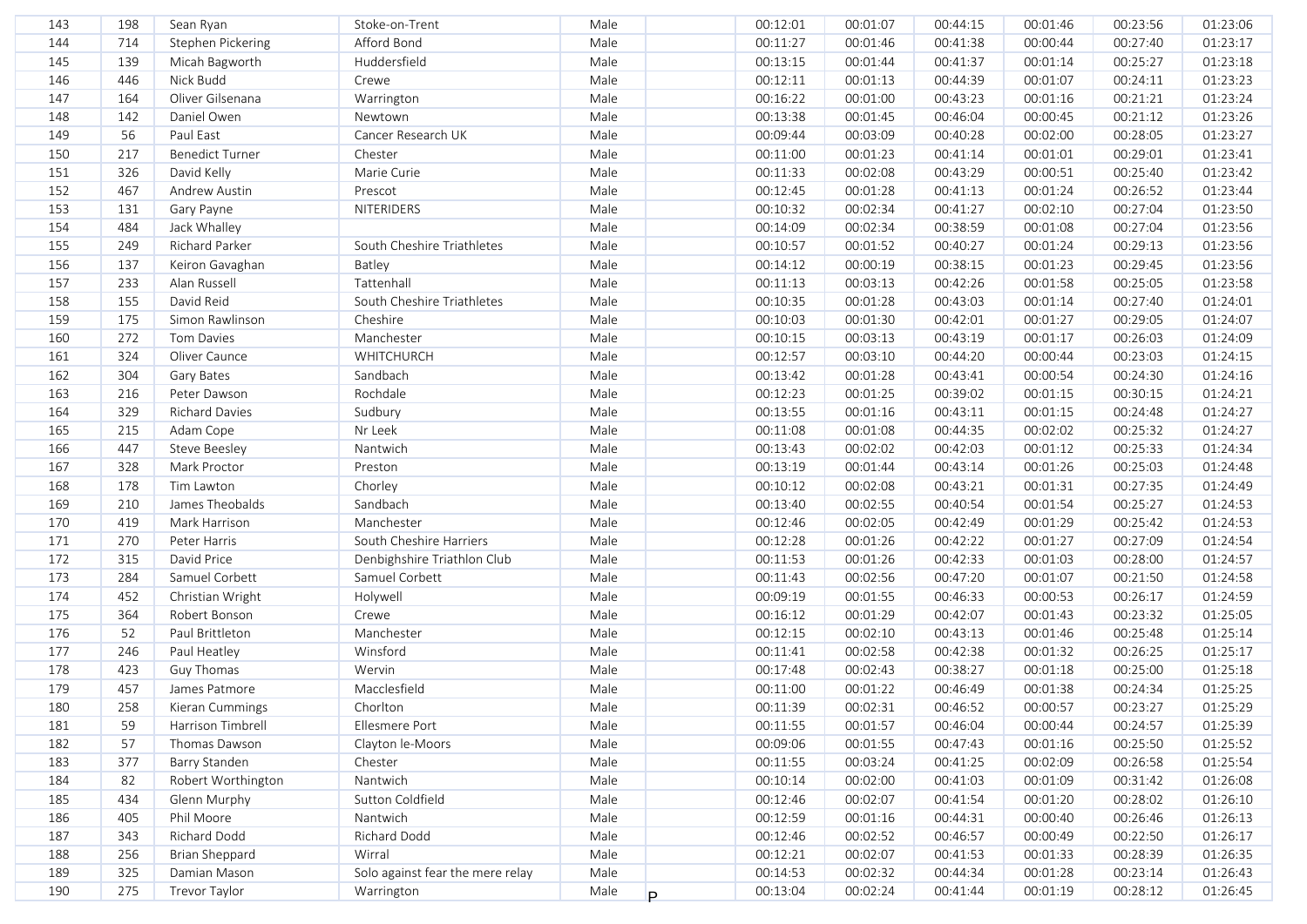| Male<br>192<br>399<br>Macclesfield<br>00:02:04<br>00:28:17<br>James Bevan<br>00:12:39<br>00:42:11<br>00:01:38<br>01:26:52<br>Hartford<br>394<br>Male<br>193<br>Kevin Dean<br>00:15:04<br>00:03:10<br>00:43:56<br>00:23:46<br>01:26:56<br>00:00:58<br>Sutton Coldfield<br>Male<br>194<br>470<br>Sean Bushell<br>00:14:27<br>00:01:44<br>00:44:28<br>00:25:33<br>01:27:11<br>00:00:57<br>Male<br>01:27:11<br>195<br>361<br>Mark Syratt<br>St Helens Tri<br>00:14:38<br>00:02:16<br>00:44:13<br>00:02:05<br>00:23:59<br>Male<br>196<br>359<br>Manchester<br>00:15:15<br>00:02:05<br>00:45:31<br>00:03:10<br>00:21:26<br>01:27:29<br>Giles Bennett<br>Male<br>197<br>332<br>Michael Mills<br>Manchester<br>00:02:29<br>00:23:02<br>01:27:31<br>00:14:22<br>00:45:17<br>00:02:20<br>Male<br>369<br>Stoke-on-Trent<br>00:02:10<br>00:26:59<br>01:27:32<br>198<br>Nathan Orpe<br>00:13:21<br>00:43:32<br>00:01:28<br>Stretford<br>199<br>321<br>Ben Whitfield<br>Male<br>00:12:47<br>00:02:27<br>00:02:10<br>00:31:05<br>01:27:32<br>00:39:01<br>200<br>409<br>Craig Hartland<br>newport shropshire<br>Male<br>00:13:50<br>00:01:53<br>00:45:15<br>00:00:47<br>00:25:47<br>01:27:33<br>Rochdale<br>Male<br>01:27:33<br>201<br>410<br>Dan Crasmaru<br>00:16:29<br>00:03:06<br>00:37:53<br>00:02:23<br>00:27:40<br>Paul Bellchambers<br>Yarnfield<br>01:27:33<br>202<br>334<br>Male<br>00:12:50<br>00:01:48<br>00:44:47<br>00:01:51<br>00:26:15<br>443<br>Bolton<br>01:27:36<br>203<br>Jonathan Walker<br>Male<br>00:15:07<br>00:02:14<br>00:43:04<br>00:00:47<br>00:26:22<br>01:27:43<br>204<br>181<br>Ben Arslanian<br>Liverpool<br>Male<br>00:11:47<br>00:02:41<br>00:45:50<br>00:01:14<br>00:26:09<br>205<br>448<br>Jake Dibble<br>Ellesmere Port<br>Male<br>00:10:57<br>00:02:10<br>00:44:16<br>00:01:20<br>00:29:33<br>01:28:18<br>206<br>574<br>Alan Turner<br>Wilmslow RC<br>Male<br>00:12:32<br>00:01:11<br>00:47:35<br>00:00:46<br>01:28:30<br>00:26:23<br>207<br>712<br>Jonathan Knight<br>Afford Bond<br>Male<br>00:12:40<br>00:47:59<br>00:01:29<br>01:28:31<br>00:02:01<br>00:24:21<br>208<br>473<br>Mick Skerrett<br>Male<br>00:13:24<br>00:41:36<br>00:02:36<br>01:28:36<br>Warrington<br>00:04:44<br>00:26:14<br>283<br>RunMiddlewich<br>Male<br>00:13:07<br>00:01:28<br>01:28:36<br>209<br><b>Stuart Eustace</b><br>00:03:22<br>00:46:13<br>00:24:24<br>210<br>379<br>Penwortham<br>Male<br>00:11:36<br>00:01:58<br>01:28:46<br>James Lowery<br>00:03:12<br>00:43:40<br>00:28:17<br>298<br>Male<br>01:29:02<br>211<br>00:12:28<br>00:01:11<br>00:48:05<br>00:00:41<br>00:26:35<br>Sean Reynolds<br>Liverpool<br>Male<br>212<br>130<br>00:16:04<br>00:01:48<br>00:41:25<br>00:01:32<br>00:28:12<br>01:29:04<br>Steve Cooper<br>Mow Cop Runners<br>213<br>426<br>Male<br>01:29:06<br>Chris Smith<br>00:16:05<br>00:01:55<br>00:42:51<br>00:01:31<br>00:26:42<br>wigan<br>Male<br>214<br>431<br>Andi Lowe-Smith<br>Chester<br>00:12:31<br>00:02:31<br>00:46:17<br>00:01:20<br>00:26:26<br>01:29:07<br>Male<br>215<br>228<br>Cheshire<br>00:11:34<br>00:03:02<br>00:45:06<br>00:02:29<br>00:26:58<br>01:29:10<br>George Newton<br>Wirral<br>Male<br>216<br>476<br>Mike Trotter<br>00:15:13<br>00:01:58<br>00:41:25<br>00:03:08<br>00:27:25<br>01:29:12<br>Afford Bond<br>Male<br>217<br>716<br>Oliver Ward<br>00:15:20<br>00:00:47<br>00:46:56<br>00:25:36<br>01:29:16<br>00:00:36<br>Male<br>218<br>339<br>Henry Godber<br>00:10:20<br>00:02:08<br>00:44:26<br>00:01:35<br>00:30:46<br>01:29:17<br>Grappers<br>219<br>313<br>Dave Molyneux<br>Nantwich<br>Male<br>00:02:17<br>01:29:23<br>00:13:03<br>00:43:18<br>00:00:44<br>00:30:00<br>Male<br>220<br>213<br>Stuart Russell<br>WHITCHURCH<br>00:13:21<br>00:02:04<br>00:41:18<br>00:02:22<br>00:30:19<br>01:29:26<br>Male<br>221<br>323<br>Jack Roberts<br>00:13:54<br>00:02:53<br>00:43:29<br>00:03:11<br>00:25:58<br>01:29:27<br>Warrington<br>222<br>422<br>Paul Barratt<br>Male<br>00:11:17<br>00:03:31<br>00:48:54<br>00:01:25<br>00:24:24<br>01:29:32<br>Warrington<br>223<br>407<br>Male<br>00:10:48<br>00:01:59<br>00:54:18<br>00:01:18<br>00:21:07<br>01:29:33<br>Miguel Martinez Albaladejo<br>Newcastle under Lyme<br>224<br>David Loughlin<br>Male<br>00:01:55<br>00:45:39<br>00:01:34<br>00:28:23<br>01:29:41<br>240<br>00:12:08<br>225<br>449<br>Oliver Brown Brown<br>England<br>Male<br>00:02:23<br>00:45:43<br>00:01:26<br>00:28:47<br>01:29:48<br>00:11:28<br>Northwich<br>226<br>238<br>Kevin Holmes<br>Male<br>00:13:20<br>00:02:41<br>00:45:42<br>00:01:45<br>00:26:22<br>01:29:52<br>227<br>Male<br>461<br>Chris Howe<br>Manor Barns - Hall Lane<br>00:14:37<br>00:01:52<br>00:44:31<br>00:02:19<br>00:26:37<br>01:29:57<br>228<br>402<br>00:16:45<br>00:01:55<br>00:42:12<br>00:01:46<br>00:27:26<br>01:30:07<br>Scott Roscoe<br>Manchester<br>Male<br>Bramhall<br>00:02:09<br>00:28:53<br>01:30:12<br>229<br>227<br>lan Handy<br>Male<br>00:11:25<br>00:45:05<br>00:02:38<br>230<br>347<br>Mark Williams<br>Sandbach<br>00:15:02<br>00:01:51<br>00:42:42<br>00:01:21<br>00:29:16<br>01:30:15<br>Male<br>231<br>383<br>Male<br>00:12:33<br>00:01:20<br>00:48:25<br>01:30:18<br>Jonathan Crompton<br>Preston<br>00:01:16<br>00:26:42<br>232<br>00:04:21<br>01:30:23<br>345<br>Peter Hamer<br>Crewe<br>Male<br>00:13:11<br>00:44:30<br>00:01:31<br>00:26:48<br>233<br>Mold<br>Male<br>00:02:42<br>01:30:39<br>265<br>Trevor Brand<br>00:12:47<br>00:42:43<br>00:02:05<br>00:30:21<br>Ian Turnbull<br>234<br>212<br>Warrington<br>Male<br>00:10:46<br>00:01:54<br>00:46:03<br>00:00:45<br>00:31:20<br>01:30:50<br>235<br>319<br>Mike Morrison<br>Manchester<br>Male<br>00:12:23<br>00:02:41<br>00:45:26<br>00:02:07<br>00:28:14<br>01:30:53<br>Nantwich Nomadics<br>236<br>341<br>Male<br>00:13:52<br>00:01:37<br>00:44:02<br>00:29:52<br>01:30:55<br>Asa Jones<br>00:01:31<br>237<br>Jonathan Fielding<br>415<br>Bolton<br>Male<br>00:15:21<br>00:02:31<br>00:45:47<br>00:00:56<br>00:26:29<br>01:31:07<br>238<br>355<br>Anthony Hilton<br>Team Guru<br>Male<br>00:03:50<br>00:47:26<br>01:31:10<br>00:13:23<br>00:01:04<br>00:25:26<br>P. | 191 | 458 | Andrew Swanson | Macclesfield | Male | 00:10:47 | 00:01:24 | 00:43:54 | 00:01:41 | 00:29:01 | 01:26:49 |
|--------------------------------------------------------------------------------------------------------------------------------------------------------------------------------------------------------------------------------------------------------------------------------------------------------------------------------------------------------------------------------------------------------------------------------------------------------------------------------------------------------------------------------------------------------------------------------------------------------------------------------------------------------------------------------------------------------------------------------------------------------------------------------------------------------------------------------------------------------------------------------------------------------------------------------------------------------------------------------------------------------------------------------------------------------------------------------------------------------------------------------------------------------------------------------------------------------------------------------------------------------------------------------------------------------------------------------------------------------------------------------------------------------------------------------------------------------------------------------------------------------------------------------------------------------------------------------------------------------------------------------------------------------------------------------------------------------------------------------------------------------------------------------------------------------------------------------------------------------------------------------------------------------------------------------------------------------------------------------------------------------------------------------------------------------------------------------------------------------------------------------------------------------------------------------------------------------------------------------------------------------------------------------------------------------------------------------------------------------------------------------------------------------------------------------------------------------------------------------------------------------------------------------------------------------------------------------------------------------------------------------------------------------------------------------------------------------------------------------------------------------------------------------------------------------------------------------------------------------------------------------------------------------------------------------------------------------------------------------------------------------------------------------------------------------------------------------------------------------------------------------------------------------------------------------------------------------------------------------------------------------------------------------------------------------------------------------------------------------------------------------------------------------------------------------------------------------------------------------------------------------------------------------------------------------------------------------------------------------------------------------------------------------------------------------------------------------------------------------------------------------------------------------------------------------------------------------------------------------------------------------------------------------------------------------------------------------------------------------------------------------------------------------------------------------------------------------------------------------------------------------------------------------------------------------------------------------------------------------------------------------------------------------------------------------------------------------------------------------------------------------------------------------------------------------------------------------------------------------------------------------------------------------------------------------------------------------------------------------------------------------------------------------------------------------------------------------------------------------------------------------------------------------------------------------------------------------------------------------------------------------------------------------------------------------------------------------------------------------------------------------------------------------------------------------------------------------------------------------------------------------------------------------------------------------------------------------------------------------------------------------------------------------------------------------------------------------------------------------------------------------------------------------------------------------------------------------------------------------------------------------------------------------------------------------------------------------------------------------------------------------------------------------------------------------------------------------------------------------------------------------------------------------------------------------------------------------------------------------------------------------------------------------------------------------------------------------------------------------------------------------------------------------------------------------------------------------------------------------------------------|-----|-----|----------------|--------------|------|----------|----------|----------|----------|----------|----------|
|                                                                                                                                                                                                                                                                                                                                                                                                                                                                                                                                                                                                                                                                                                                                                                                                                                                                                                                                                                                                                                                                                                                                                                                                                                                                                                                                                                                                                                                                                                                                                                                                                                                                                                                                                                                                                                                                                                                                                                                                                                                                                                                                                                                                                                                                                                                                                                                                                                                                                                                                                                                                                                                                                                                                                                                                                                                                                                                                                                                                                                                                                                                                                                                                                                                                                                                                                                                                                                                                                                                                                                                                                                                                                                                                                                                                                                                                                                                                                                                                                                                                                                                                                                                                                                                                                                                                                                                                                                                                                                                                                                                                                                                                                                                                                                                                                                                                                                                                                                                                                                                                                                                                                                                                                                                                                                                                                                                                                                                                                                                                                                                                                                                                                                                                                                                                                                                                                                                                                                                                                                                                                                                          |     |     |                |              |      |          |          |          |          |          |          |
|                                                                                                                                                                                                                                                                                                                                                                                                                                                                                                                                                                                                                                                                                                                                                                                                                                                                                                                                                                                                                                                                                                                                                                                                                                                                                                                                                                                                                                                                                                                                                                                                                                                                                                                                                                                                                                                                                                                                                                                                                                                                                                                                                                                                                                                                                                                                                                                                                                                                                                                                                                                                                                                                                                                                                                                                                                                                                                                                                                                                                                                                                                                                                                                                                                                                                                                                                                                                                                                                                                                                                                                                                                                                                                                                                                                                                                                                                                                                                                                                                                                                                                                                                                                                                                                                                                                                                                                                                                                                                                                                                                                                                                                                                                                                                                                                                                                                                                                                                                                                                                                                                                                                                                                                                                                                                                                                                                                                                                                                                                                                                                                                                                                                                                                                                                                                                                                                                                                                                                                                                                                                                                                          |     |     |                |              |      |          |          |          |          |          |          |
|                                                                                                                                                                                                                                                                                                                                                                                                                                                                                                                                                                                                                                                                                                                                                                                                                                                                                                                                                                                                                                                                                                                                                                                                                                                                                                                                                                                                                                                                                                                                                                                                                                                                                                                                                                                                                                                                                                                                                                                                                                                                                                                                                                                                                                                                                                                                                                                                                                                                                                                                                                                                                                                                                                                                                                                                                                                                                                                                                                                                                                                                                                                                                                                                                                                                                                                                                                                                                                                                                                                                                                                                                                                                                                                                                                                                                                                                                                                                                                                                                                                                                                                                                                                                                                                                                                                                                                                                                                                                                                                                                                                                                                                                                                                                                                                                                                                                                                                                                                                                                                                                                                                                                                                                                                                                                                                                                                                                                                                                                                                                                                                                                                                                                                                                                                                                                                                                                                                                                                                                                                                                                                                          |     |     |                |              |      |          |          |          |          |          |          |
|                                                                                                                                                                                                                                                                                                                                                                                                                                                                                                                                                                                                                                                                                                                                                                                                                                                                                                                                                                                                                                                                                                                                                                                                                                                                                                                                                                                                                                                                                                                                                                                                                                                                                                                                                                                                                                                                                                                                                                                                                                                                                                                                                                                                                                                                                                                                                                                                                                                                                                                                                                                                                                                                                                                                                                                                                                                                                                                                                                                                                                                                                                                                                                                                                                                                                                                                                                                                                                                                                                                                                                                                                                                                                                                                                                                                                                                                                                                                                                                                                                                                                                                                                                                                                                                                                                                                                                                                                                                                                                                                                                                                                                                                                                                                                                                                                                                                                                                                                                                                                                                                                                                                                                                                                                                                                                                                                                                                                                                                                                                                                                                                                                                                                                                                                                                                                                                                                                                                                                                                                                                                                                                          |     |     |                |              |      |          |          |          |          |          |          |
|                                                                                                                                                                                                                                                                                                                                                                                                                                                                                                                                                                                                                                                                                                                                                                                                                                                                                                                                                                                                                                                                                                                                                                                                                                                                                                                                                                                                                                                                                                                                                                                                                                                                                                                                                                                                                                                                                                                                                                                                                                                                                                                                                                                                                                                                                                                                                                                                                                                                                                                                                                                                                                                                                                                                                                                                                                                                                                                                                                                                                                                                                                                                                                                                                                                                                                                                                                                                                                                                                                                                                                                                                                                                                                                                                                                                                                                                                                                                                                                                                                                                                                                                                                                                                                                                                                                                                                                                                                                                                                                                                                                                                                                                                                                                                                                                                                                                                                                                                                                                                                                                                                                                                                                                                                                                                                                                                                                                                                                                                                                                                                                                                                                                                                                                                                                                                                                                                                                                                                                                                                                                                                                          |     |     |                |              |      |          |          |          |          |          |          |
|                                                                                                                                                                                                                                                                                                                                                                                                                                                                                                                                                                                                                                                                                                                                                                                                                                                                                                                                                                                                                                                                                                                                                                                                                                                                                                                                                                                                                                                                                                                                                                                                                                                                                                                                                                                                                                                                                                                                                                                                                                                                                                                                                                                                                                                                                                                                                                                                                                                                                                                                                                                                                                                                                                                                                                                                                                                                                                                                                                                                                                                                                                                                                                                                                                                                                                                                                                                                                                                                                                                                                                                                                                                                                                                                                                                                                                                                                                                                                                                                                                                                                                                                                                                                                                                                                                                                                                                                                                                                                                                                                                                                                                                                                                                                                                                                                                                                                                                                                                                                                                                                                                                                                                                                                                                                                                                                                                                                                                                                                                                                                                                                                                                                                                                                                                                                                                                                                                                                                                                                                                                                                                                          |     |     |                |              |      |          |          |          |          |          |          |
|                                                                                                                                                                                                                                                                                                                                                                                                                                                                                                                                                                                                                                                                                                                                                                                                                                                                                                                                                                                                                                                                                                                                                                                                                                                                                                                                                                                                                                                                                                                                                                                                                                                                                                                                                                                                                                                                                                                                                                                                                                                                                                                                                                                                                                                                                                                                                                                                                                                                                                                                                                                                                                                                                                                                                                                                                                                                                                                                                                                                                                                                                                                                                                                                                                                                                                                                                                                                                                                                                                                                                                                                                                                                                                                                                                                                                                                                                                                                                                                                                                                                                                                                                                                                                                                                                                                                                                                                                                                                                                                                                                                                                                                                                                                                                                                                                                                                                                                                                                                                                                                                                                                                                                                                                                                                                                                                                                                                                                                                                                                                                                                                                                                                                                                                                                                                                                                                                                                                                                                                                                                                                                                          |     |     |                |              |      |          |          |          |          |          |          |
|                                                                                                                                                                                                                                                                                                                                                                                                                                                                                                                                                                                                                                                                                                                                                                                                                                                                                                                                                                                                                                                                                                                                                                                                                                                                                                                                                                                                                                                                                                                                                                                                                                                                                                                                                                                                                                                                                                                                                                                                                                                                                                                                                                                                                                                                                                                                                                                                                                                                                                                                                                                                                                                                                                                                                                                                                                                                                                                                                                                                                                                                                                                                                                                                                                                                                                                                                                                                                                                                                                                                                                                                                                                                                                                                                                                                                                                                                                                                                                                                                                                                                                                                                                                                                                                                                                                                                                                                                                                                                                                                                                                                                                                                                                                                                                                                                                                                                                                                                                                                                                                                                                                                                                                                                                                                                                                                                                                                                                                                                                                                                                                                                                                                                                                                                                                                                                                                                                                                                                                                                                                                                                                          |     |     |                |              |      |          |          |          |          |          |          |
|                                                                                                                                                                                                                                                                                                                                                                                                                                                                                                                                                                                                                                                                                                                                                                                                                                                                                                                                                                                                                                                                                                                                                                                                                                                                                                                                                                                                                                                                                                                                                                                                                                                                                                                                                                                                                                                                                                                                                                                                                                                                                                                                                                                                                                                                                                                                                                                                                                                                                                                                                                                                                                                                                                                                                                                                                                                                                                                                                                                                                                                                                                                                                                                                                                                                                                                                                                                                                                                                                                                                                                                                                                                                                                                                                                                                                                                                                                                                                                                                                                                                                                                                                                                                                                                                                                                                                                                                                                                                                                                                                                                                                                                                                                                                                                                                                                                                                                                                                                                                                                                                                                                                                                                                                                                                                                                                                                                                                                                                                                                                                                                                                                                                                                                                                                                                                                                                                                                                                                                                                                                                                                                          |     |     |                |              |      |          |          |          |          |          |          |
|                                                                                                                                                                                                                                                                                                                                                                                                                                                                                                                                                                                                                                                                                                                                                                                                                                                                                                                                                                                                                                                                                                                                                                                                                                                                                                                                                                                                                                                                                                                                                                                                                                                                                                                                                                                                                                                                                                                                                                                                                                                                                                                                                                                                                                                                                                                                                                                                                                                                                                                                                                                                                                                                                                                                                                                                                                                                                                                                                                                                                                                                                                                                                                                                                                                                                                                                                                                                                                                                                                                                                                                                                                                                                                                                                                                                                                                                                                                                                                                                                                                                                                                                                                                                                                                                                                                                                                                                                                                                                                                                                                                                                                                                                                                                                                                                                                                                                                                                                                                                                                                                                                                                                                                                                                                                                                                                                                                                                                                                                                                                                                                                                                                                                                                                                                                                                                                                                                                                                                                                                                                                                                                          |     |     |                |              |      |          |          |          |          |          |          |
|                                                                                                                                                                                                                                                                                                                                                                                                                                                                                                                                                                                                                                                                                                                                                                                                                                                                                                                                                                                                                                                                                                                                                                                                                                                                                                                                                                                                                                                                                                                                                                                                                                                                                                                                                                                                                                                                                                                                                                                                                                                                                                                                                                                                                                                                                                                                                                                                                                                                                                                                                                                                                                                                                                                                                                                                                                                                                                                                                                                                                                                                                                                                                                                                                                                                                                                                                                                                                                                                                                                                                                                                                                                                                                                                                                                                                                                                                                                                                                                                                                                                                                                                                                                                                                                                                                                                                                                                                                                                                                                                                                                                                                                                                                                                                                                                                                                                                                                                                                                                                                                                                                                                                                                                                                                                                                                                                                                                                                                                                                                                                                                                                                                                                                                                                                                                                                                                                                                                                                                                                                                                                                                          |     |     |                |              |      |          |          |          |          |          |          |
|                                                                                                                                                                                                                                                                                                                                                                                                                                                                                                                                                                                                                                                                                                                                                                                                                                                                                                                                                                                                                                                                                                                                                                                                                                                                                                                                                                                                                                                                                                                                                                                                                                                                                                                                                                                                                                                                                                                                                                                                                                                                                                                                                                                                                                                                                                                                                                                                                                                                                                                                                                                                                                                                                                                                                                                                                                                                                                                                                                                                                                                                                                                                                                                                                                                                                                                                                                                                                                                                                                                                                                                                                                                                                                                                                                                                                                                                                                                                                                                                                                                                                                                                                                                                                                                                                                                                                                                                                                                                                                                                                                                                                                                                                                                                                                                                                                                                                                                                                                                                                                                                                                                                                                                                                                                                                                                                                                                                                                                                                                                                                                                                                                                                                                                                                                                                                                                                                                                                                                                                                                                                                                                          |     |     |                |              |      |          |          |          |          |          |          |
|                                                                                                                                                                                                                                                                                                                                                                                                                                                                                                                                                                                                                                                                                                                                                                                                                                                                                                                                                                                                                                                                                                                                                                                                                                                                                                                                                                                                                                                                                                                                                                                                                                                                                                                                                                                                                                                                                                                                                                                                                                                                                                                                                                                                                                                                                                                                                                                                                                                                                                                                                                                                                                                                                                                                                                                                                                                                                                                                                                                                                                                                                                                                                                                                                                                                                                                                                                                                                                                                                                                                                                                                                                                                                                                                                                                                                                                                                                                                                                                                                                                                                                                                                                                                                                                                                                                                                                                                                                                                                                                                                                                                                                                                                                                                                                                                                                                                                                                                                                                                                                                                                                                                                                                                                                                                                                                                                                                                                                                                                                                                                                                                                                                                                                                                                                                                                                                                                                                                                                                                                                                                                                                          |     |     |                |              |      |          |          |          |          |          |          |
|                                                                                                                                                                                                                                                                                                                                                                                                                                                                                                                                                                                                                                                                                                                                                                                                                                                                                                                                                                                                                                                                                                                                                                                                                                                                                                                                                                                                                                                                                                                                                                                                                                                                                                                                                                                                                                                                                                                                                                                                                                                                                                                                                                                                                                                                                                                                                                                                                                                                                                                                                                                                                                                                                                                                                                                                                                                                                                                                                                                                                                                                                                                                                                                                                                                                                                                                                                                                                                                                                                                                                                                                                                                                                                                                                                                                                                                                                                                                                                                                                                                                                                                                                                                                                                                                                                                                                                                                                                                                                                                                                                                                                                                                                                                                                                                                                                                                                                                                                                                                                                                                                                                                                                                                                                                                                                                                                                                                                                                                                                                                                                                                                                                                                                                                                                                                                                                                                                                                                                                                                                                                                                                          |     |     |                |              |      |          |          |          |          |          |          |
|                                                                                                                                                                                                                                                                                                                                                                                                                                                                                                                                                                                                                                                                                                                                                                                                                                                                                                                                                                                                                                                                                                                                                                                                                                                                                                                                                                                                                                                                                                                                                                                                                                                                                                                                                                                                                                                                                                                                                                                                                                                                                                                                                                                                                                                                                                                                                                                                                                                                                                                                                                                                                                                                                                                                                                                                                                                                                                                                                                                                                                                                                                                                                                                                                                                                                                                                                                                                                                                                                                                                                                                                                                                                                                                                                                                                                                                                                                                                                                                                                                                                                                                                                                                                                                                                                                                                                                                                                                                                                                                                                                                                                                                                                                                                                                                                                                                                                                                                                                                                                                                                                                                                                                                                                                                                                                                                                                                                                                                                                                                                                                                                                                                                                                                                                                                                                                                                                                                                                                                                                                                                                                                          |     |     |                |              |      |          |          |          |          |          |          |
|                                                                                                                                                                                                                                                                                                                                                                                                                                                                                                                                                                                                                                                                                                                                                                                                                                                                                                                                                                                                                                                                                                                                                                                                                                                                                                                                                                                                                                                                                                                                                                                                                                                                                                                                                                                                                                                                                                                                                                                                                                                                                                                                                                                                                                                                                                                                                                                                                                                                                                                                                                                                                                                                                                                                                                                                                                                                                                                                                                                                                                                                                                                                                                                                                                                                                                                                                                                                                                                                                                                                                                                                                                                                                                                                                                                                                                                                                                                                                                                                                                                                                                                                                                                                                                                                                                                                                                                                                                                                                                                                                                                                                                                                                                                                                                                                                                                                                                                                                                                                                                                                                                                                                                                                                                                                                                                                                                                                                                                                                                                                                                                                                                                                                                                                                                                                                                                                                                                                                                                                                                                                                                                          |     |     |                |              |      |          |          |          |          |          |          |
|                                                                                                                                                                                                                                                                                                                                                                                                                                                                                                                                                                                                                                                                                                                                                                                                                                                                                                                                                                                                                                                                                                                                                                                                                                                                                                                                                                                                                                                                                                                                                                                                                                                                                                                                                                                                                                                                                                                                                                                                                                                                                                                                                                                                                                                                                                                                                                                                                                                                                                                                                                                                                                                                                                                                                                                                                                                                                                                                                                                                                                                                                                                                                                                                                                                                                                                                                                                                                                                                                                                                                                                                                                                                                                                                                                                                                                                                                                                                                                                                                                                                                                                                                                                                                                                                                                                                                                                                                                                                                                                                                                                                                                                                                                                                                                                                                                                                                                                                                                                                                                                                                                                                                                                                                                                                                                                                                                                                                                                                                                                                                                                                                                                                                                                                                                                                                                                                                                                                                                                                                                                                                                                          |     |     |                |              |      |          |          |          |          |          |          |
|                                                                                                                                                                                                                                                                                                                                                                                                                                                                                                                                                                                                                                                                                                                                                                                                                                                                                                                                                                                                                                                                                                                                                                                                                                                                                                                                                                                                                                                                                                                                                                                                                                                                                                                                                                                                                                                                                                                                                                                                                                                                                                                                                                                                                                                                                                                                                                                                                                                                                                                                                                                                                                                                                                                                                                                                                                                                                                                                                                                                                                                                                                                                                                                                                                                                                                                                                                                                                                                                                                                                                                                                                                                                                                                                                                                                                                                                                                                                                                                                                                                                                                                                                                                                                                                                                                                                                                                                                                                                                                                                                                                                                                                                                                                                                                                                                                                                                                                                                                                                                                                                                                                                                                                                                                                                                                                                                                                                                                                                                                                                                                                                                                                                                                                                                                                                                                                                                                                                                                                                                                                                                                                          |     |     |                |              |      |          |          |          |          |          |          |
|                                                                                                                                                                                                                                                                                                                                                                                                                                                                                                                                                                                                                                                                                                                                                                                                                                                                                                                                                                                                                                                                                                                                                                                                                                                                                                                                                                                                                                                                                                                                                                                                                                                                                                                                                                                                                                                                                                                                                                                                                                                                                                                                                                                                                                                                                                                                                                                                                                                                                                                                                                                                                                                                                                                                                                                                                                                                                                                                                                                                                                                                                                                                                                                                                                                                                                                                                                                                                                                                                                                                                                                                                                                                                                                                                                                                                                                                                                                                                                                                                                                                                                                                                                                                                                                                                                                                                                                                                                                                                                                                                                                                                                                                                                                                                                                                                                                                                                                                                                                                                                                                                                                                                                                                                                                                                                                                                                                                                                                                                                                                                                                                                                                                                                                                                                                                                                                                                                                                                                                                                                                                                                                          |     |     |                |              |      |          |          |          |          |          |          |
|                                                                                                                                                                                                                                                                                                                                                                                                                                                                                                                                                                                                                                                                                                                                                                                                                                                                                                                                                                                                                                                                                                                                                                                                                                                                                                                                                                                                                                                                                                                                                                                                                                                                                                                                                                                                                                                                                                                                                                                                                                                                                                                                                                                                                                                                                                                                                                                                                                                                                                                                                                                                                                                                                                                                                                                                                                                                                                                                                                                                                                                                                                                                                                                                                                                                                                                                                                                                                                                                                                                                                                                                                                                                                                                                                                                                                                                                                                                                                                                                                                                                                                                                                                                                                                                                                                                                                                                                                                                                                                                                                                                                                                                                                                                                                                                                                                                                                                                                                                                                                                                                                                                                                                                                                                                                                                                                                                                                                                                                                                                                                                                                                                                                                                                                                                                                                                                                                                                                                                                                                                                                                                                          |     |     |                |              |      |          |          |          |          |          |          |
|                                                                                                                                                                                                                                                                                                                                                                                                                                                                                                                                                                                                                                                                                                                                                                                                                                                                                                                                                                                                                                                                                                                                                                                                                                                                                                                                                                                                                                                                                                                                                                                                                                                                                                                                                                                                                                                                                                                                                                                                                                                                                                                                                                                                                                                                                                                                                                                                                                                                                                                                                                                                                                                                                                                                                                                                                                                                                                                                                                                                                                                                                                                                                                                                                                                                                                                                                                                                                                                                                                                                                                                                                                                                                                                                                                                                                                                                                                                                                                                                                                                                                                                                                                                                                                                                                                                                                                                                                                                                                                                                                                                                                                                                                                                                                                                                                                                                                                                                                                                                                                                                                                                                                                                                                                                                                                                                                                                                                                                                                                                                                                                                                                                                                                                                                                                                                                                                                                                                                                                                                                                                                                                          |     |     |                |              |      |          |          |          |          |          |          |
|                                                                                                                                                                                                                                                                                                                                                                                                                                                                                                                                                                                                                                                                                                                                                                                                                                                                                                                                                                                                                                                                                                                                                                                                                                                                                                                                                                                                                                                                                                                                                                                                                                                                                                                                                                                                                                                                                                                                                                                                                                                                                                                                                                                                                                                                                                                                                                                                                                                                                                                                                                                                                                                                                                                                                                                                                                                                                                                                                                                                                                                                                                                                                                                                                                                                                                                                                                                                                                                                                                                                                                                                                                                                                                                                                                                                                                                                                                                                                                                                                                                                                                                                                                                                                                                                                                                                                                                                                                                                                                                                                                                                                                                                                                                                                                                                                                                                                                                                                                                                                                                                                                                                                                                                                                                                                                                                                                                                                                                                                                                                                                                                                                                                                                                                                                                                                                                                                                                                                                                                                                                                                                                          |     |     |                |              |      |          |          |          |          |          |          |
|                                                                                                                                                                                                                                                                                                                                                                                                                                                                                                                                                                                                                                                                                                                                                                                                                                                                                                                                                                                                                                                                                                                                                                                                                                                                                                                                                                                                                                                                                                                                                                                                                                                                                                                                                                                                                                                                                                                                                                                                                                                                                                                                                                                                                                                                                                                                                                                                                                                                                                                                                                                                                                                                                                                                                                                                                                                                                                                                                                                                                                                                                                                                                                                                                                                                                                                                                                                                                                                                                                                                                                                                                                                                                                                                                                                                                                                                                                                                                                                                                                                                                                                                                                                                                                                                                                                                                                                                                                                                                                                                                                                                                                                                                                                                                                                                                                                                                                                                                                                                                                                                                                                                                                                                                                                                                                                                                                                                                                                                                                                                                                                                                                                                                                                                                                                                                                                                                                                                                                                                                                                                                                                          |     |     |                |              |      |          |          |          |          |          |          |
|                                                                                                                                                                                                                                                                                                                                                                                                                                                                                                                                                                                                                                                                                                                                                                                                                                                                                                                                                                                                                                                                                                                                                                                                                                                                                                                                                                                                                                                                                                                                                                                                                                                                                                                                                                                                                                                                                                                                                                                                                                                                                                                                                                                                                                                                                                                                                                                                                                                                                                                                                                                                                                                                                                                                                                                                                                                                                                                                                                                                                                                                                                                                                                                                                                                                                                                                                                                                                                                                                                                                                                                                                                                                                                                                                                                                                                                                                                                                                                                                                                                                                                                                                                                                                                                                                                                                                                                                                                                                                                                                                                                                                                                                                                                                                                                                                                                                                                                                                                                                                                                                                                                                                                                                                                                                                                                                                                                                                                                                                                                                                                                                                                                                                                                                                                                                                                                                                                                                                                                                                                                                                                                          |     |     |                |              |      |          |          |          |          |          |          |
|                                                                                                                                                                                                                                                                                                                                                                                                                                                                                                                                                                                                                                                                                                                                                                                                                                                                                                                                                                                                                                                                                                                                                                                                                                                                                                                                                                                                                                                                                                                                                                                                                                                                                                                                                                                                                                                                                                                                                                                                                                                                                                                                                                                                                                                                                                                                                                                                                                                                                                                                                                                                                                                                                                                                                                                                                                                                                                                                                                                                                                                                                                                                                                                                                                                                                                                                                                                                                                                                                                                                                                                                                                                                                                                                                                                                                                                                                                                                                                                                                                                                                                                                                                                                                                                                                                                                                                                                                                                                                                                                                                                                                                                                                                                                                                                                                                                                                                                                                                                                                                                                                                                                                                                                                                                                                                                                                                                                                                                                                                                                                                                                                                                                                                                                                                                                                                                                                                                                                                                                                                                                                                                          |     |     |                |              |      |          |          |          |          |          |          |
|                                                                                                                                                                                                                                                                                                                                                                                                                                                                                                                                                                                                                                                                                                                                                                                                                                                                                                                                                                                                                                                                                                                                                                                                                                                                                                                                                                                                                                                                                                                                                                                                                                                                                                                                                                                                                                                                                                                                                                                                                                                                                                                                                                                                                                                                                                                                                                                                                                                                                                                                                                                                                                                                                                                                                                                                                                                                                                                                                                                                                                                                                                                                                                                                                                                                                                                                                                                                                                                                                                                                                                                                                                                                                                                                                                                                                                                                                                                                                                                                                                                                                                                                                                                                                                                                                                                                                                                                                                                                                                                                                                                                                                                                                                                                                                                                                                                                                                                                                                                                                                                                                                                                                                                                                                                                                                                                                                                                                                                                                                                                                                                                                                                                                                                                                                                                                                                                                                                                                                                                                                                                                                                          |     |     |                |              |      |          |          |          |          |          |          |
|                                                                                                                                                                                                                                                                                                                                                                                                                                                                                                                                                                                                                                                                                                                                                                                                                                                                                                                                                                                                                                                                                                                                                                                                                                                                                                                                                                                                                                                                                                                                                                                                                                                                                                                                                                                                                                                                                                                                                                                                                                                                                                                                                                                                                                                                                                                                                                                                                                                                                                                                                                                                                                                                                                                                                                                                                                                                                                                                                                                                                                                                                                                                                                                                                                                                                                                                                                                                                                                                                                                                                                                                                                                                                                                                                                                                                                                                                                                                                                                                                                                                                                                                                                                                                                                                                                                                                                                                                                                                                                                                                                                                                                                                                                                                                                                                                                                                                                                                                                                                                                                                                                                                                                                                                                                                                                                                                                                                                                                                                                                                                                                                                                                                                                                                                                                                                                                                                                                                                                                                                                                                                                                          |     |     |                |              |      |          |          |          |          |          |          |
|                                                                                                                                                                                                                                                                                                                                                                                                                                                                                                                                                                                                                                                                                                                                                                                                                                                                                                                                                                                                                                                                                                                                                                                                                                                                                                                                                                                                                                                                                                                                                                                                                                                                                                                                                                                                                                                                                                                                                                                                                                                                                                                                                                                                                                                                                                                                                                                                                                                                                                                                                                                                                                                                                                                                                                                                                                                                                                                                                                                                                                                                                                                                                                                                                                                                                                                                                                                                                                                                                                                                                                                                                                                                                                                                                                                                                                                                                                                                                                                                                                                                                                                                                                                                                                                                                                                                                                                                                                                                                                                                                                                                                                                                                                                                                                                                                                                                                                                                                                                                                                                                                                                                                                                                                                                                                                                                                                                                                                                                                                                                                                                                                                                                                                                                                                                                                                                                                                                                                                                                                                                                                                                          |     |     |                |              |      |          |          |          |          |          |          |
|                                                                                                                                                                                                                                                                                                                                                                                                                                                                                                                                                                                                                                                                                                                                                                                                                                                                                                                                                                                                                                                                                                                                                                                                                                                                                                                                                                                                                                                                                                                                                                                                                                                                                                                                                                                                                                                                                                                                                                                                                                                                                                                                                                                                                                                                                                                                                                                                                                                                                                                                                                                                                                                                                                                                                                                                                                                                                                                                                                                                                                                                                                                                                                                                                                                                                                                                                                                                                                                                                                                                                                                                                                                                                                                                                                                                                                                                                                                                                                                                                                                                                                                                                                                                                                                                                                                                                                                                                                                                                                                                                                                                                                                                                                                                                                                                                                                                                                                                                                                                                                                                                                                                                                                                                                                                                                                                                                                                                                                                                                                                                                                                                                                                                                                                                                                                                                                                                                                                                                                                                                                                                                                          |     |     |                |              |      |          |          |          |          |          |          |
|                                                                                                                                                                                                                                                                                                                                                                                                                                                                                                                                                                                                                                                                                                                                                                                                                                                                                                                                                                                                                                                                                                                                                                                                                                                                                                                                                                                                                                                                                                                                                                                                                                                                                                                                                                                                                                                                                                                                                                                                                                                                                                                                                                                                                                                                                                                                                                                                                                                                                                                                                                                                                                                                                                                                                                                                                                                                                                                                                                                                                                                                                                                                                                                                                                                                                                                                                                                                                                                                                                                                                                                                                                                                                                                                                                                                                                                                                                                                                                                                                                                                                                                                                                                                                                                                                                                                                                                                                                                                                                                                                                                                                                                                                                                                                                                                                                                                                                                                                                                                                                                                                                                                                                                                                                                                                                                                                                                                                                                                                                                                                                                                                                                                                                                                                                                                                                                                                                                                                                                                                                                                                                                          |     |     |                |              |      |          |          |          |          |          |          |
|                                                                                                                                                                                                                                                                                                                                                                                                                                                                                                                                                                                                                                                                                                                                                                                                                                                                                                                                                                                                                                                                                                                                                                                                                                                                                                                                                                                                                                                                                                                                                                                                                                                                                                                                                                                                                                                                                                                                                                                                                                                                                                                                                                                                                                                                                                                                                                                                                                                                                                                                                                                                                                                                                                                                                                                                                                                                                                                                                                                                                                                                                                                                                                                                                                                                                                                                                                                                                                                                                                                                                                                                                                                                                                                                                                                                                                                                                                                                                                                                                                                                                                                                                                                                                                                                                                                                                                                                                                                                                                                                                                                                                                                                                                                                                                                                                                                                                                                                                                                                                                                                                                                                                                                                                                                                                                                                                                                                                                                                                                                                                                                                                                                                                                                                                                                                                                                                                                                                                                                                                                                                                                                          |     |     |                |              |      |          |          |          |          |          |          |
|                                                                                                                                                                                                                                                                                                                                                                                                                                                                                                                                                                                                                                                                                                                                                                                                                                                                                                                                                                                                                                                                                                                                                                                                                                                                                                                                                                                                                                                                                                                                                                                                                                                                                                                                                                                                                                                                                                                                                                                                                                                                                                                                                                                                                                                                                                                                                                                                                                                                                                                                                                                                                                                                                                                                                                                                                                                                                                                                                                                                                                                                                                                                                                                                                                                                                                                                                                                                                                                                                                                                                                                                                                                                                                                                                                                                                                                                                                                                                                                                                                                                                                                                                                                                                                                                                                                                                                                                                                                                                                                                                                                                                                                                                                                                                                                                                                                                                                                                                                                                                                                                                                                                                                                                                                                                                                                                                                                                                                                                                                                                                                                                                                                                                                                                                                                                                                                                                                                                                                                                                                                                                                                          |     |     |                |              |      |          |          |          |          |          |          |
|                                                                                                                                                                                                                                                                                                                                                                                                                                                                                                                                                                                                                                                                                                                                                                                                                                                                                                                                                                                                                                                                                                                                                                                                                                                                                                                                                                                                                                                                                                                                                                                                                                                                                                                                                                                                                                                                                                                                                                                                                                                                                                                                                                                                                                                                                                                                                                                                                                                                                                                                                                                                                                                                                                                                                                                                                                                                                                                                                                                                                                                                                                                                                                                                                                                                                                                                                                                                                                                                                                                                                                                                                                                                                                                                                                                                                                                                                                                                                                                                                                                                                                                                                                                                                                                                                                                                                                                                                                                                                                                                                                                                                                                                                                                                                                                                                                                                                                                                                                                                                                                                                                                                                                                                                                                                                                                                                                                                                                                                                                                                                                                                                                                                                                                                                                                                                                                                                                                                                                                                                                                                                                                          |     |     |                |              |      |          |          |          |          |          |          |
|                                                                                                                                                                                                                                                                                                                                                                                                                                                                                                                                                                                                                                                                                                                                                                                                                                                                                                                                                                                                                                                                                                                                                                                                                                                                                                                                                                                                                                                                                                                                                                                                                                                                                                                                                                                                                                                                                                                                                                                                                                                                                                                                                                                                                                                                                                                                                                                                                                                                                                                                                                                                                                                                                                                                                                                                                                                                                                                                                                                                                                                                                                                                                                                                                                                                                                                                                                                                                                                                                                                                                                                                                                                                                                                                                                                                                                                                                                                                                                                                                                                                                                                                                                                                                                                                                                                                                                                                                                                                                                                                                                                                                                                                                                                                                                                                                                                                                                                                                                                                                                                                                                                                                                                                                                                                                                                                                                                                                                                                                                                                                                                                                                                                                                                                                                                                                                                                                                                                                                                                                                                                                                                          |     |     |                |              |      |          |          |          |          |          |          |
|                                                                                                                                                                                                                                                                                                                                                                                                                                                                                                                                                                                                                                                                                                                                                                                                                                                                                                                                                                                                                                                                                                                                                                                                                                                                                                                                                                                                                                                                                                                                                                                                                                                                                                                                                                                                                                                                                                                                                                                                                                                                                                                                                                                                                                                                                                                                                                                                                                                                                                                                                                                                                                                                                                                                                                                                                                                                                                                                                                                                                                                                                                                                                                                                                                                                                                                                                                                                                                                                                                                                                                                                                                                                                                                                                                                                                                                                                                                                                                                                                                                                                                                                                                                                                                                                                                                                                                                                                                                                                                                                                                                                                                                                                                                                                                                                                                                                                                                                                                                                                                                                                                                                                                                                                                                                                                                                                                                                                                                                                                                                                                                                                                                                                                                                                                                                                                                                                                                                                                                                                                                                                                                          |     |     |                |              |      |          |          |          |          |          |          |
|                                                                                                                                                                                                                                                                                                                                                                                                                                                                                                                                                                                                                                                                                                                                                                                                                                                                                                                                                                                                                                                                                                                                                                                                                                                                                                                                                                                                                                                                                                                                                                                                                                                                                                                                                                                                                                                                                                                                                                                                                                                                                                                                                                                                                                                                                                                                                                                                                                                                                                                                                                                                                                                                                                                                                                                                                                                                                                                                                                                                                                                                                                                                                                                                                                                                                                                                                                                                                                                                                                                                                                                                                                                                                                                                                                                                                                                                                                                                                                                                                                                                                                                                                                                                                                                                                                                                                                                                                                                                                                                                                                                                                                                                                                                                                                                                                                                                                                                                                                                                                                                                                                                                                                                                                                                                                                                                                                                                                                                                                                                                                                                                                                                                                                                                                                                                                                                                                                                                                                                                                                                                                                                          |     |     |                |              |      |          |          |          |          |          |          |
|                                                                                                                                                                                                                                                                                                                                                                                                                                                                                                                                                                                                                                                                                                                                                                                                                                                                                                                                                                                                                                                                                                                                                                                                                                                                                                                                                                                                                                                                                                                                                                                                                                                                                                                                                                                                                                                                                                                                                                                                                                                                                                                                                                                                                                                                                                                                                                                                                                                                                                                                                                                                                                                                                                                                                                                                                                                                                                                                                                                                                                                                                                                                                                                                                                                                                                                                                                                                                                                                                                                                                                                                                                                                                                                                                                                                                                                                                                                                                                                                                                                                                                                                                                                                                                                                                                                                                                                                                                                                                                                                                                                                                                                                                                                                                                                                                                                                                                                                                                                                                                                                                                                                                                                                                                                                                                                                                                                                                                                                                                                                                                                                                                                                                                                                                                                                                                                                                                                                                                                                                                                                                                                          |     |     |                |              |      |          |          |          |          |          |          |
|                                                                                                                                                                                                                                                                                                                                                                                                                                                                                                                                                                                                                                                                                                                                                                                                                                                                                                                                                                                                                                                                                                                                                                                                                                                                                                                                                                                                                                                                                                                                                                                                                                                                                                                                                                                                                                                                                                                                                                                                                                                                                                                                                                                                                                                                                                                                                                                                                                                                                                                                                                                                                                                                                                                                                                                                                                                                                                                                                                                                                                                                                                                                                                                                                                                                                                                                                                                                                                                                                                                                                                                                                                                                                                                                                                                                                                                                                                                                                                                                                                                                                                                                                                                                                                                                                                                                                                                                                                                                                                                                                                                                                                                                                                                                                                                                                                                                                                                                                                                                                                                                                                                                                                                                                                                                                                                                                                                                                                                                                                                                                                                                                                                                                                                                                                                                                                                                                                                                                                                                                                                                                                                          |     |     |                |              |      |          |          |          |          |          |          |
|                                                                                                                                                                                                                                                                                                                                                                                                                                                                                                                                                                                                                                                                                                                                                                                                                                                                                                                                                                                                                                                                                                                                                                                                                                                                                                                                                                                                                                                                                                                                                                                                                                                                                                                                                                                                                                                                                                                                                                                                                                                                                                                                                                                                                                                                                                                                                                                                                                                                                                                                                                                                                                                                                                                                                                                                                                                                                                                                                                                                                                                                                                                                                                                                                                                                                                                                                                                                                                                                                                                                                                                                                                                                                                                                                                                                                                                                                                                                                                                                                                                                                                                                                                                                                                                                                                                                                                                                                                                                                                                                                                                                                                                                                                                                                                                                                                                                                                                                                                                                                                                                                                                                                                                                                                                                                                                                                                                                                                                                                                                                                                                                                                                                                                                                                                                                                                                                                                                                                                                                                                                                                                                          |     |     |                |              |      |          |          |          |          |          |          |
|                                                                                                                                                                                                                                                                                                                                                                                                                                                                                                                                                                                                                                                                                                                                                                                                                                                                                                                                                                                                                                                                                                                                                                                                                                                                                                                                                                                                                                                                                                                                                                                                                                                                                                                                                                                                                                                                                                                                                                                                                                                                                                                                                                                                                                                                                                                                                                                                                                                                                                                                                                                                                                                                                                                                                                                                                                                                                                                                                                                                                                                                                                                                                                                                                                                                                                                                                                                                                                                                                                                                                                                                                                                                                                                                                                                                                                                                                                                                                                                                                                                                                                                                                                                                                                                                                                                                                                                                                                                                                                                                                                                                                                                                                                                                                                                                                                                                                                                                                                                                                                                                                                                                                                                                                                                                                                                                                                                                                                                                                                                                                                                                                                                                                                                                                                                                                                                                                                                                                                                                                                                                                                                          |     |     |                |              |      |          |          |          |          |          |          |
|                                                                                                                                                                                                                                                                                                                                                                                                                                                                                                                                                                                                                                                                                                                                                                                                                                                                                                                                                                                                                                                                                                                                                                                                                                                                                                                                                                                                                                                                                                                                                                                                                                                                                                                                                                                                                                                                                                                                                                                                                                                                                                                                                                                                                                                                                                                                                                                                                                                                                                                                                                                                                                                                                                                                                                                                                                                                                                                                                                                                                                                                                                                                                                                                                                                                                                                                                                                                                                                                                                                                                                                                                                                                                                                                                                                                                                                                                                                                                                                                                                                                                                                                                                                                                                                                                                                                                                                                                                                                                                                                                                                                                                                                                                                                                                                                                                                                                                                                                                                                                                                                                                                                                                                                                                                                                                                                                                                                                                                                                                                                                                                                                                                                                                                                                                                                                                                                                                                                                                                                                                                                                                                          |     |     |                |              |      |          |          |          |          |          |          |
|                                                                                                                                                                                                                                                                                                                                                                                                                                                                                                                                                                                                                                                                                                                                                                                                                                                                                                                                                                                                                                                                                                                                                                                                                                                                                                                                                                                                                                                                                                                                                                                                                                                                                                                                                                                                                                                                                                                                                                                                                                                                                                                                                                                                                                                                                                                                                                                                                                                                                                                                                                                                                                                                                                                                                                                                                                                                                                                                                                                                                                                                                                                                                                                                                                                                                                                                                                                                                                                                                                                                                                                                                                                                                                                                                                                                                                                                                                                                                                                                                                                                                                                                                                                                                                                                                                                                                                                                                                                                                                                                                                                                                                                                                                                                                                                                                                                                                                                                                                                                                                                                                                                                                                                                                                                                                                                                                                                                                                                                                                                                                                                                                                                                                                                                                                                                                                                                                                                                                                                                                                                                                                                          |     |     |                |              |      |          |          |          |          |          |          |
|                                                                                                                                                                                                                                                                                                                                                                                                                                                                                                                                                                                                                                                                                                                                                                                                                                                                                                                                                                                                                                                                                                                                                                                                                                                                                                                                                                                                                                                                                                                                                                                                                                                                                                                                                                                                                                                                                                                                                                                                                                                                                                                                                                                                                                                                                                                                                                                                                                                                                                                                                                                                                                                                                                                                                                                                                                                                                                                                                                                                                                                                                                                                                                                                                                                                                                                                                                                                                                                                                                                                                                                                                                                                                                                                                                                                                                                                                                                                                                                                                                                                                                                                                                                                                                                                                                                                                                                                                                                                                                                                                                                                                                                                                                                                                                                                                                                                                                                                                                                                                                                                                                                                                                                                                                                                                                                                                                                                                                                                                                                                                                                                                                                                                                                                                                                                                                                                                                                                                                                                                                                                                                                          |     |     |                |              |      |          |          |          |          |          |          |
|                                                                                                                                                                                                                                                                                                                                                                                                                                                                                                                                                                                                                                                                                                                                                                                                                                                                                                                                                                                                                                                                                                                                                                                                                                                                                                                                                                                                                                                                                                                                                                                                                                                                                                                                                                                                                                                                                                                                                                                                                                                                                                                                                                                                                                                                                                                                                                                                                                                                                                                                                                                                                                                                                                                                                                                                                                                                                                                                                                                                                                                                                                                                                                                                                                                                                                                                                                                                                                                                                                                                                                                                                                                                                                                                                                                                                                                                                                                                                                                                                                                                                                                                                                                                                                                                                                                                                                                                                                                                                                                                                                                                                                                                                                                                                                                                                                                                                                                                                                                                                                                                                                                                                                                                                                                                                                                                                                                                                                                                                                                                                                                                                                                                                                                                                                                                                                                                                                                                                                                                                                                                                                                          |     |     |                |              |      |          |          |          |          |          |          |
|                                                                                                                                                                                                                                                                                                                                                                                                                                                                                                                                                                                                                                                                                                                                                                                                                                                                                                                                                                                                                                                                                                                                                                                                                                                                                                                                                                                                                                                                                                                                                                                                                                                                                                                                                                                                                                                                                                                                                                                                                                                                                                                                                                                                                                                                                                                                                                                                                                                                                                                                                                                                                                                                                                                                                                                                                                                                                                                                                                                                                                                                                                                                                                                                                                                                                                                                                                                                                                                                                                                                                                                                                                                                                                                                                                                                                                                                                                                                                                                                                                                                                                                                                                                                                                                                                                                                                                                                                                                                                                                                                                                                                                                                                                                                                                                                                                                                                                                                                                                                                                                                                                                                                                                                                                                                                                                                                                                                                                                                                                                                                                                                                                                                                                                                                                                                                                                                                                                                                                                                                                                                                                                          |     |     |                |              |      |          |          |          |          |          |          |
|                                                                                                                                                                                                                                                                                                                                                                                                                                                                                                                                                                                                                                                                                                                                                                                                                                                                                                                                                                                                                                                                                                                                                                                                                                                                                                                                                                                                                                                                                                                                                                                                                                                                                                                                                                                                                                                                                                                                                                                                                                                                                                                                                                                                                                                                                                                                                                                                                                                                                                                                                                                                                                                                                                                                                                                                                                                                                                                                                                                                                                                                                                                                                                                                                                                                                                                                                                                                                                                                                                                                                                                                                                                                                                                                                                                                                                                                                                                                                                                                                                                                                                                                                                                                                                                                                                                                                                                                                                                                                                                                                                                                                                                                                                                                                                                                                                                                                                                                                                                                                                                                                                                                                                                                                                                                                                                                                                                                                                                                                                                                                                                                                                                                                                                                                                                                                                                                                                                                                                                                                                                                                                                          |     |     |                |              |      |          |          |          |          |          |          |
|                                                                                                                                                                                                                                                                                                                                                                                                                                                                                                                                                                                                                                                                                                                                                                                                                                                                                                                                                                                                                                                                                                                                                                                                                                                                                                                                                                                                                                                                                                                                                                                                                                                                                                                                                                                                                                                                                                                                                                                                                                                                                                                                                                                                                                                                                                                                                                                                                                                                                                                                                                                                                                                                                                                                                                                                                                                                                                                                                                                                                                                                                                                                                                                                                                                                                                                                                                                                                                                                                                                                                                                                                                                                                                                                                                                                                                                                                                                                                                                                                                                                                                                                                                                                                                                                                                                                                                                                                                                                                                                                                                                                                                                                                                                                                                                                                                                                                                                                                                                                                                                                                                                                                                                                                                                                                                                                                                                                                                                                                                                                                                                                                                                                                                                                                                                                                                                                                                                                                                                                                                                                                                                          |     |     |                |              |      |          |          |          |          |          |          |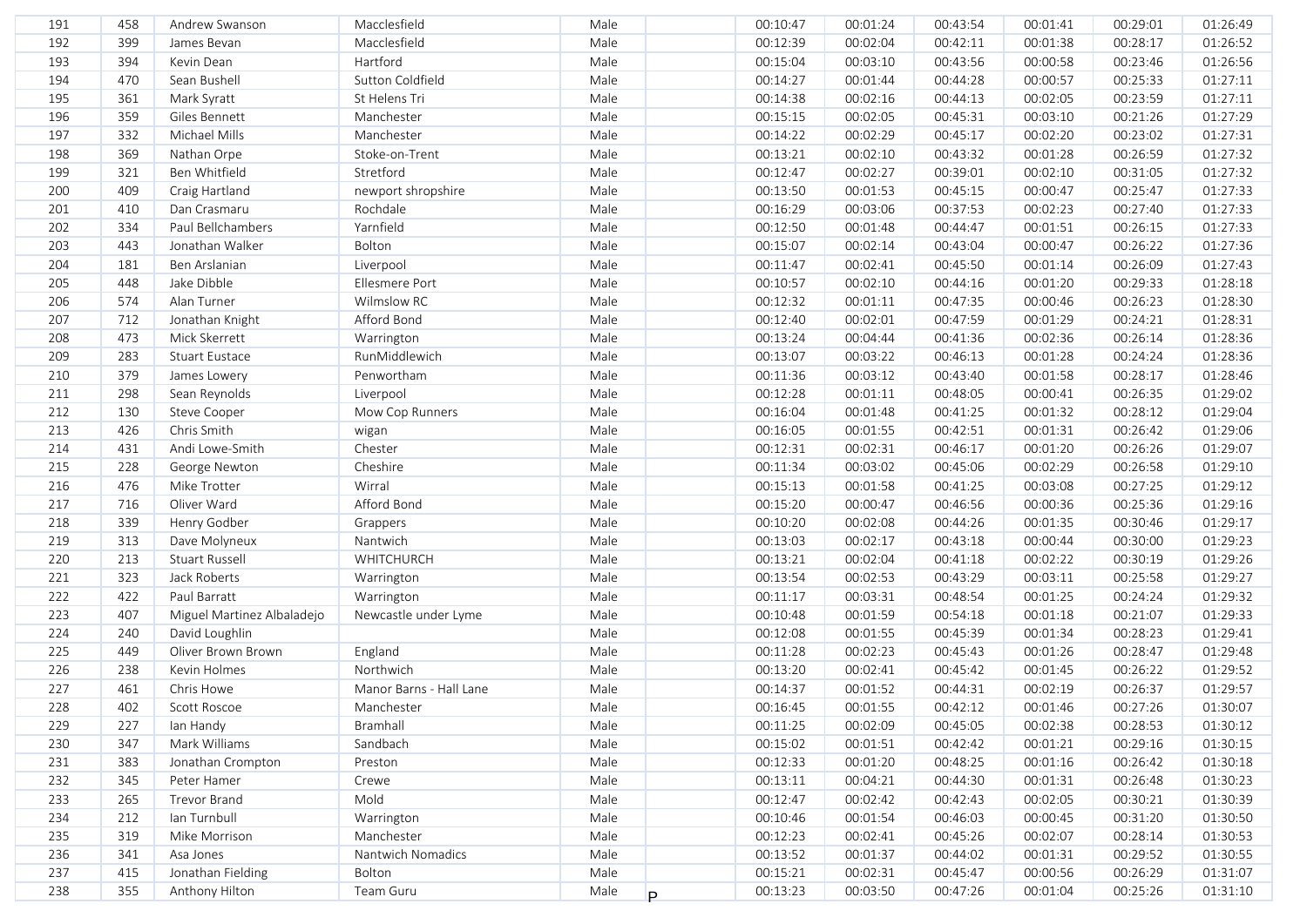| 239 | 242 | Nick Hughes         |                      | Male |             | 00:14:40 | 00:02:06 | 00:48:05 | 00:00:46 | 00:25:39 | 01:31:18 |
|-----|-----|---------------------|----------------------|------|-------------|----------|----------|----------|----------|----------|----------|
| 240 | 248 | Clint Grundy        | Manchester           | Male |             | 00:12:50 | 00:02:01 | 00:44:41 | 00:02:25 | 00:29:24 | 01:31:23 |
| 241 | 351 | Neil Mcgowan        | Wilmslow             | Male |             | 00:14:05 | 00:02:45 | 00:44:01 | 00:02:13 | 00:28:28 | 01:31:35 |
| 242 | 241 | Richard Bexon       |                      | Male |             | 00:12:02 | 00:04:59 | 00:48:05 | 00:00:51 | 00:25:38 | 01:31:38 |
| 243 | 188 | Jimmy Bottomley     | Bolton               | Male |             | 00:15:43 | 00:03:13 | 00:48:52 | 00:01:18 | 00:22:32 | 01:31:40 |
| 244 | 465 | Andrew Mansfield    | Nottingham           | Male |             | 00:17:10 | 00:02:08 | 00:43:54 | 00:00:52 | 00:27:38 | 01:31:44 |
| 245 | 356 | <b>Tony Ball</b>    | Tony Ball            | Male |             | 00:12:03 | 00:02:30 | 00:45:52 | 00:01:23 | 00:29:54 | 01:31:44 |
| 246 | 456 | Al Priest           | Lymm                 | Male |             | 00:12:36 | 00:05:08 | 00:47:31 | 00:01:25 | 00:25:09 | 01:31:52 |
| 247 | 463 | Jason Mee           | Wirral               | Male |             | 00:17:56 | 00:01:32 | 00:44:31 | 00:01:01 | 00:26:52 | 01:31:54 |
| 248 | 280 | Graham Saul         | Nantwich             | Male |             | 00:13:29 | 00:03:01 | 00:47:11 | 00:02:11 | 00:26:02 | 01:31:55 |
| 249 | 435 | Tim Carey           | wigan                | Male |             | 00:12:47 | 00:02:41 | 00:46:17 | 00:01:32 | 00:28:51 | 01:32:10 |
| 250 | 171 | Matthew Draycott    | Doncaster            | Male |             | 00:10:26 | 00:03:45 | 00:47:05 | 00:01:00 | 00:29:55 | 01:32:13 |
| 251 | 247 | Andy Armstrong      | Birmingham           | Male |             | 00:12:48 | 00:03:18 | 00:40:49 | 00:03:21 | 00:31:57 | 01:32:16 |
| 252 | 245 | Jamie Watson        | Northwich            | Male |             | 00:12:39 | 00:02:36 | 00:46:00 | 00:02:29 | 00:28:30 | 01:32:16 |
| 253 | 182 | Lee Moore           | Stoke-on-Trent       | Male |             | 00:12:27 | 00:01:17 | 00:47:30 | 00:01:08 | 00:30:04 | 01:32:27 |
| 254 | 475 | Simon Cook          | wigan                | Male |             | 00:15:17 | 00:04:18 | 00:43:11 | 00:01:36 | 00:28:04 | 01:32:29 |
| 255 | 162 | Tom Booth           | Nantwich             | Male |             | 00:09:11 | 00:04:04 | 00:50:50 | 00:01:00 | 00:27:49 | 01:32:56 |
| 256 | 194 | Oystein Olsen       | Hooton               | Male |             | 00:13:22 | 00:04:08 | 00:45:06 | 00:03:48 | 00:26:49 | 01:33:15 |
| 257 | 185 | Peter Carroll       | Carroll's            | Male |             | 00:13:49 | 00:02:37 | 00:43:40 | 00:01:18 | 00:31:54 | 01:33:20 |
| 258 | 170 | Mark Pimlett        | Warrington           | Male |             | 00:13:15 | 00:03:33 | 00:40:50 | 00:01:57 | 00:33:44 | 01:33:22 |
| 259 | 340 | Alex Maciver        | Knutsford Tri Club   | Male |             | 00:13:47 | 00:03:39 | 00:43:17 | 00:02:27 | 00:30:10 | 01:33:22 |
| 260 | 474 | Matthew Cartledge   | Whalley              | Male |             | 00:13:02 | 00:01:51 | 00:47:58 | 00:01:40 | 00:28:51 | 01:33:23 |
| 261 | 403 | Philip Holland      | Nantwich             | Male |             | 00:13:32 | 00:02:51 | 00:42:35 | 00:01:59 | 00:32:58 | 01:33:58 |
| 262 | 349 | Kevin Mccormack     | St.Helens            | Male |             | 00:13:02 | 00:02:17 | 00:47:34 | 00:01:34 | 00:29:42 | 01:34:10 |
| 263 | 371 | John Beats          | stoke on trent       | Male |             | 00:15:50 | 00:05:04 | 00:44:03 | 00:04:10 | 00:25:03 | 01:34:11 |
| 264 | 263 | <b>Barry Ellams</b> |                      | Male |             | 00:14:10 | 00:03:09 | 00:41:38 | 00:02:36 | 00:32:38 | 01:34:13 |
| 265 | 303 | Trevor Johnson      | Oldham               | Male |             | 00:14:16 | 00:02:42 | 00:47:46 | 00:02:01 | 00:27:47 | 01:34:35 |
| 266 | 278 | Chris Mcpartland    | Wilmslow             | Male |             | 00:15:56 | 00:04:32 | 00:53:45 | 00:01:12 | 00:19:24 | 01:34:51 |
| 267 | 388 | Phil Ince           | Cancer Research UK   | Male | $-00:00:20$ | 00:12:32 | 00:02:37 | 00:45:57 | 00:01:34 | 00:32:40 | 01:35:04 |
| 268 | 302 | Mark Astley         | Newcastle-under-Lyme | Male |             | 00:14:15 | 00:02:12 | 00:45:05 | 00:02:10 | 00:31:23 | 01:35:07 |
| 269 | 310 | Philip Holt         | Nantwich             | Male |             | 00:13:31 | 00:01:26 | 00:46:58 | 00:00:51 | 00:32:24 | 01:35:11 |
| 270 | 462 | Darren Roberts      | Middlewich           | Male |             | 00:14:14 | 00:02:33 | 00:45:33 | 00:01:49 | 00:31:11 | 01:35:22 |
| 271 | 464 | Nick Brereton       | Newcastle            | Male |             | 00:13:47 | 00:01:38 | 00:51:21 | 00:01:18 | 00:27:19 | 01:35:25 |
| 272 | 296 | Jonny Ford          | Liverpool            | Male |             |          |          |          |          |          | 01:35:27 |
| 273 | 365 | Alastair Allen      | Manchester           | Male |             | 00:13:09 | 00:02:13 | 00:49:03 | 00:01:55 | 00:29:09 | 01:35:31 |
| 274 | 271 | Phil Klein          | Crewe                | Male |             | 00:12:51 | 00:04:16 | 00:45:38 | 00:02:45 | 00:30:08 | 01:35:39 |
| 275 | 391 | Daniel Caldwell     | Cancer Research UK   | Male |             | 00:15:37 | 00:02:00 | 00:45:26 | 00:02:00 | 00:30:53 | 01:35:58 |
| 276 | 386 | Tom Petznick        | Tom Petznick         | Male |             | 00:13:39 | 00:02:52 | 00:49:38 | 00:02:01 | 00:27:57 | 01:36:09 |
| 277 | 322 | Chris Metcalfe      | Cheshire Owl         | Male |             | 00:14:05 | 00:02:52 | 00:47:49 | 00:01:28 | 00:29:55 | 01:36:11 |
| 278 | 337 | Kieran Gilbert      | KNUTSFORD            | Male |             | 00:14:39 | 00:02:15 | 00:48:18 | 00:01:31 | 00:29:30 | 01:36:14 |
| 279 | 445 | Steven Cockburn     | Cheshire             | Male |             | 00:10:43 | 00:02:03 | 00:45:34 | 00:02:21 | 00:35:33 | 01:36:16 |
| 280 | 192 | Mark Gill           | Manchester           | Male |             | 00:11:55 | 00:04:30 | 00:49:01 | 00:00:55 | 00:29:54 | 01:36:17 |
| 281 | 297 | Karl Reynolds       | Liverpool            | Male |             | 00:13:40 | 00:01:34 | 00:46:50 | 00:00:43 | 00:33:42 | 01:36:30 |
| 282 | 368 | Richard Hadfield    | Nottingham           | Male |             | 00:17:14 | 00:03:38 | 00:45:22 | 00:02:08 | 00:28:11 | 01:36:35 |
| 283 | 421 | Phil Goodwin        | Nantwich             | Male |             | 00:16:32 | 00:02:35 | 00:48:19 | 00:01:13 | 00:27:55 | 01:36:37 |
| 284 | 294 | Chris Mullarkey     | Gtr manchester       | Male |             | 00:16:36 | 00:02:00 | 00:49:54 | 00:01:07 | 00:27:11 | 01:36:49 |
| 285 | 453 | Andrew Ibbotson     | Leek                 | Male |             | 00:13:56 | 00:02:32 | 00:51:05 | 00:02:24 | 00:27:12 | 01:37:10 |
| 286 | 387 | Joe Corner          | Cancer Research UK   | Male | Þ           | 00:13:26 | 00:02:30 | 00:45:35 | 00:02:43 | 00:33:00 | 01:37:15 |
|     |     |                     |                      |      |             |          |          |          |          |          |          |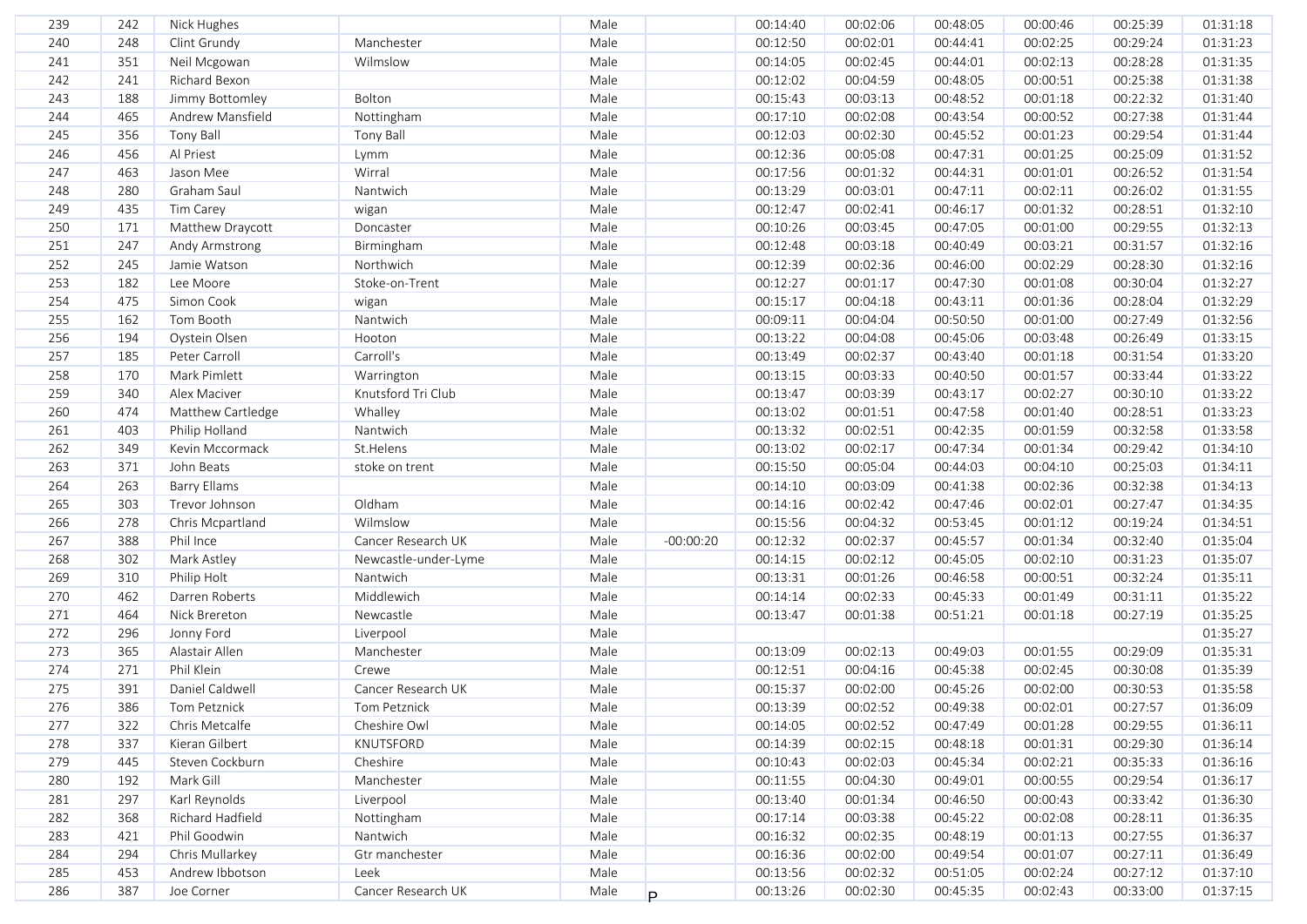| 287 | 444 | John Cleary         | Cheadle                            | Male |    | 00:12:56 | 00:01:59 | 00:50:03 | 00:00:57 | 00:31:26 | 01:37:23 |
|-----|-----|---------------------|------------------------------------|------|----|----------|----------|----------|----------|----------|----------|
| 288 | 455 | Pete Mcdonald       | Lymm                               | Male |    | 00:11:45 | 00:02:13 | 00:56:47 | 00:01:03 | 00:25:38 | 01:37:29 |
| 289 | 397 | Ian Mansfield       | Liverpool                          | Male |    | 00:13:31 | 00:01:49 | 00:47:06 | 00:01:52 | 00:33:51 | 01:38:12 |
| 290 | 279 | Joseph Cunningham   | East Lancs Hospice                 | Male |    | 00:18:06 | 00:04:09 | 00:50:48 | 00:01:30 | 00:23:44 | 01:38:19 |
| 291 | 384 | Chris Brumby        | Sandbach Striders                  | Male |    | 00:18:05 | 00:03:15 | 00:45:40 | 00:01:48 | 00:29:33 | 01:38:22 |
| 292 | 360 | Michael Haigh       | South Cheshire Triathletes         | Male |    | 00:15:07 | 00:02:04 | 00:46:10 | 00:01:25 | 00:33:38 | 01:38:27 |
| 293 | 259 | Chris Hunt          | Middlewich                         | Male |    | 00:14:02 | 00:02:01 | 00:48:58 | 00:01:54 | 00:32:06 | 01:39:03 |
| 294 | 396 | Robert Wieckowski   | COVENTRY                           | Male |    | 00:16:22 | 00:03:27 | 00:43:12 | 00:02:32 | 00:33:30 | 01:39:05 |
| 295 | 311 | Mike Slade          | Southport                          | Male |    | 00:15:38 | 00:02:45 | 00:44:17 | 00:01:30 | 00:35:32 | 01:39:43 |
| 296 | 429 | Darren Ward         | Uttoxeter                          | Male |    | 00:13:51 | 00:05:06 | 00:48:45 | 00:02:54 | 00:29:06 | 01:39:44 |
| 297 | 301 | Lawrence Edwards    | Nantwich                           | Male |    | 00:14:37 | 00:02:21 | 00:44:35 | 00:01:15 | 00:37:12 | 01:40:01 |
| 298 | 252 | Benjamin Atherton   | Liverpool                          | Male |    | 00:13:10 | 00:02:26 | 00:58:56 | 00:00:43 | 00:24:55 | 01:40:12 |
| 299 | 276 | Ben Grundy          | Mold                               | Male |    | 00:16:05 | 00:02:58 | 00:46:57 | 00:01:09 | 00:33:01 | 01:40:12 |
| 300 | 312 | Roger Harrison      | Stone                              | Male |    | 00:13:18 | 00:02:05 | 00:46:17 | 00:04:11 | 00:34:40 | 01:40:33 |
| 301 | 404 | Matthew Leigh       | Nantwich                           | Male |    | 00:13:53 | 00:02:54 | 00:45:07 | 00:02:12 | 00:36:48 | 01:40:57 |
| 302 | 363 | Damian Jenkins      | Oldham                             | Male |    | 00:14:12 | 00:01:03 | 00:48:46 | 00:01:14 | 00:35:45 | 01:41:01 |
| 303 | 282 | Chris Pawley        | Run Middlewich                     | Male |    | 00:14:24 | 00:02:47 | 00:45:05 | 00:01:39 | 00:37:18 | 01:41:16 |
| 304 | 331 | Ian Woodvine        | Crewe                              | Male |    | 00:12:59 | 00:04:43 | 00:47:46 | 00:01:15 | 00:34:44 | 01:41:29 |
| 305 | 199 | Michael Hannaway    | Ainsdale                           | Male |    | 00:14:22 | 00:07:22 | 00:52:42 | 00:02:26 | 00:24:39 | 01:41:32 |
| 306 | 354 | Greg Ashton         |                                    | Male |    | 00:15:18 | 00:02:45 | 00:47:48 | 00:01:09 | 00:34:50 | 01:41:52 |
| 307 | 309 | Lee Armitage        | Nantwich                           | Male |    | 00:12:30 | 00:02:42 | 00:55:40 | 00:01:01 | 00:29:59 | 01:41:53 |
| 308 | 436 | Andrew Berwick      | Mind - St Katherine's hospice Jude | Male |    | 00:17:22 | 00:02:14 | 00:54:28 | 00:01:12 | 00:26:36 | 01:41:54 |
| 309 | 149 | James Draycott      | Nantwich                           | Male |    | 00:11:39 | 00:03:19 | 00:52:25 | 00:01:07 | 00:33:28 | 01:41:59 |
| 310 | 353 | Mark Ashton         | Crewe                              | Male |    | 00:15:19 | 00:03:01 | 00:47:03 | 00:01:56 | 00:34:51 | 01:42:12 |
| 311 | 406 | Dave Stevenson      | Nantwich                           | Male |    | 00:16:13 | 00:01:30 | 00:49:13 | 00:00:52 | 00:34:23 | 01:42:14 |
| 312 | 357 | Ian Calder          | Grappers                           | Male |    | 00:20:55 | 00:02:41 | 00:41:58 | 00:02:37 | 00:34:30 | 01:42:44 |
| 313 | 413 | Sam Ward            | wigan                              | Male |    | 00:10:00 | 00:01:19 | 00:56:17 | 00:00:39 | 00:35:17 | 01:43:34 |
| 314 | 255 | <b>Brian Hewitt</b> | Wirral                             | Male |    | 00:14:48 | 00:02:29 | 00:51:11 | 00:01:53 | 00:33:11 | 01:43:34 |
| 315 | 416 | Jim Feti            | Flint                              | Male |    | 00:16:42 | 00:03:03 | 00:48:16 | 00:01:45 | 00:33:56 | 01:43:44 |
| 316 | 350 | David Green         | Widnes                             | Male |    | 00:15:15 | 00:04:53 | 00:51:31 | 00:03:24 | 00:28:42 | 01:43:47 |
| 317 | 307 | Jon Caunce          | WHITCHURCH                         | Male |    | 00:13:03 | 00:03:26 | 00:53:40 | 00:01:40 | 00:32:20 | 01:44:11 |
| 318 | 430 | Lee Gouldbourn      | Manchester                         | Male |    | 00:15:45 | 00:02:01 | 00:52:54 | 00:01:33 | 00:32:40 | 01:44:55 |
| 319 | 375 | Ross Holland        | Ross Holland                       | Male |    | 00:15:35 | 00:02:21 | 00:52:07 | 00:02:01 | 00:32:50 | 01:44:56 |
| 320 | 299 | David Lewis         | Lymm                               | Male |    | 00:16:56 | 00:02:16 | 00:53:19 | 00:00:53 | 00:31:45 | 01:45:12 |
| 321 | 469 | Jack Arksey         | KNUTSFORD                          | Male |    | 00:17:27 | 00:03:56 | 00:51:06 | 00:02:20 | 00:30:27 | 01:45:18 |
| 322 | 374 | Samuel Dean         | Warrington                         | Male |    | 00:18:45 | 00:03:20 | 00:51:07 | 00:01:23 | 00:31:21 | 01:45:58 |
| 323 | 437 | James Norris        | Mind - St Katherine's hospice Jude | Male |    | 00:13:18 | 00:03:26 | 00:58:23 | 00:01:34 | 00:29:37 | 01:46:19 |
| 324 | 424 | Andrew Mckenna      | wigan                              | Male |    | 00:17:34 | 00:02:46 | 00:52:12 | 00:01:14 | 00:32:36 | 01:46:23 |
| 325 | 420 | Tommy Adams         | Nantwich                           | Male |    | 00:15:16 | 00:03:14 | 00:58:43 | 00:01:10 | 00:28:08 | 01:46:33 |
| 326 | 285 | Timothy Tucker      | Timothy S Tucker                   | Male |    | 00:25:47 | 00:07:04 | 00:46:14 | 00:01:24 | 00:26:29 | 01:47:00 |
| 327 | 709 | Matthew Beeston     | Afford Bond                        | Male |    | 00:13:53 | 00:01:47 | 00:58:23 | 00:00:41 | 00:33:46 | 01:48:32 |
| 328 | 393 | Craig Roberts       | Crewe                              | Male |    | 00:16:15 | 00:03:20 | 00:49:00 | 00:01:49 | 00:38:53 | 01:49:20 |
| 329 | 438 | Michael Wright      | Mind - St Katherine's hospice Jude | Male |    | 00:17:12 | 00:03:54 | 00:49:14 | 00:07:35 | 00:32:47 | 01:50:43 |
| 330 | 382 | Peter Fields        | Never Too Old                      | Male |    | 00:15:00 | 00:04:02 | 00:53:44 | 00:01:55 | 00:39:53 | 01:54:35 |
| 331 | 433 | Kevin Stock         | Birkenhead                         | Male |    | 00:17:59 | 00:04:05 | 00:51:46 | 00:02:03 | 00:38:49 | 01:54:44 |
| 332 | 290 | Peter Clowes        | Bomere Heath                       | Male |    | 00:17:13 | 00:02:23 | 00:59:13 | 00:01:10 | 00:37:51 | 01:57:53 |
| 333 | 305 | Lance Thackray      | Sandbach                           | Male |    | 00:16:11 | 00:05:56 | 00:52:51 | 00:02:12 | 00:42:50 | 02:00:01 |
| 334 | 451 | Russell Mcgrath     | Widnes                             | Male | P. | 00:13:14 | 00:02:32 | 01:07:29 | 00:01:45 | 00:35:14 | 02:00:14 |
|     |     |                     |                                    |      |    |          |          |          |          |          |          |